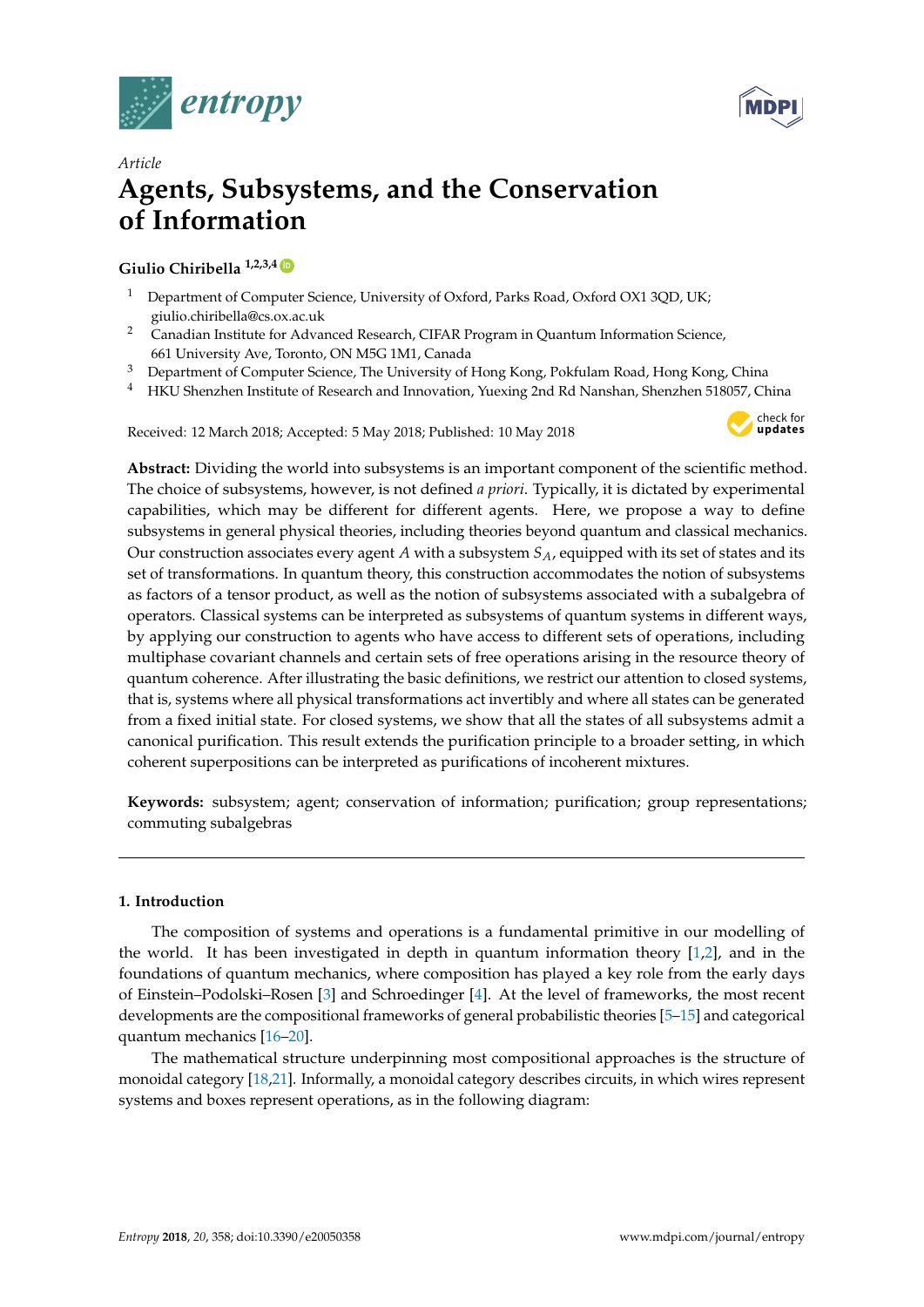$$
\begin{array}{c|c}\nA & A \\
\hline\nB & U & B \\
\hline\nC & & \n\end{array}
$$
 (1)

The composition of systems is described by a binary operation denoted by  $\otimes$ , and referred to as the "tensor product" (note that ⊗ is not necessarily a tensor product of vector spaces). The system *A* ⊗ *B* is interpreted as the composite system made of subsystems *A* and *B*. Larger systems are built in a bottom-up fashion, by combining subsystems together. For example, a quantum system of dimension  $d = 2^n$  can arise from the composition of *n* single qubits.

In some situations, having a rigid decomposition into subsystems is neither the most convenient nor the most natural approach. For example, in algebraic quantum field theory [\[22\]](#page-51-4), it is natural to start from a single system—the field—and then to identify subsystems, e.g., spatial or temporal modes. The construction of the subsystems is rather flexible, as there is no privileged decomposition of the field into modes. Another example of flexible decomposition into subsystems arises in quantum information, where it is crucial to identify degrees of freedom that can be treated as "qubits". Viola, Knill, and Laflamme [\[23\]](#page-51-5) and Zanardi, Lidar, and Lloyd [\[24\]](#page-51-6) proposed that the partition of a system into subsystems should depend on which operations are experimentally accessible. This flexible definition of subsystem has been exploited in quantum error correction, where decoherence free subsystems are used to construct logical qubits that are untouched by noise [\[25](#page-51-7)[–30\]](#page-51-8). The logical qubits are described by "virtual subsystems" of the total Hilbert space [\[31\]](#page-51-9), and in general such subsystems are spread over many physical qubits. In all these examples, the subsystems are constructed through an algebraic procedure, whereby the subsystems are associated with algebras of observables [\[32\]](#page-51-10). However, the notion of "algebra of observables" is less appealing in the context of general physical theories, because the multiplication of two observables may not be defined. For example, in the framework of general probabilistic theories [\[5–](#page-50-4)[15\]](#page-50-5), observables represent measurement procedures, and there is no notion of "multiplication of two measurement procedures".

In this paper, we propose a construction of subsystems that can be applied to general physical theories, even in scenarios where observables and measurements are not included in the framework. The core of our construction is to associate subsystems to sets of *operations*, rather than observables. To fix ideas, it is helpful to think that the operations can be performed by some *agent*. Given a set of operations, the construction extracts the degrees of freedom that are acted upon *only* by those operations, identifying a "private space" that only the agent can access. Such a private space then becomes the subsystem, equipped with its own set of states and its own set of operations. This construction is closely related to an approach proposed by Krämer and del Rio, in which the states of a subsystem are identified with equivalence classes of states of the global system [\[33\]](#page-51-11). In this paper, we extend the equivalence relation to transformations, providing a complete description of the subsystems. We illustrate the construction in a several examples, including

- 1. quantum subsystems associated with the tensor product of two Hilbert spaces,
- 2. subsystems associated with an subalgebra of self-adjoint operators on a given Hilbert space,
- 3. classical systems of quantum systems,
- 4. subsystems associated with the action of a group representation on a given Hilbert space.

The example of the classical systems has interesting implications for the resource theory of coherence [\[34–](#page-51-12)[41\]](#page-51-13). Our construction implies that different types of agents, corresponding to different choices of free operations, are associated with the same subsystem, namely the largest classical subsystem of a given quantum system. Specifically, classical systems arise from strictly incoherent operations [\[41\]](#page-51-13), physically incoherent operations [\[38](#page-51-14)[,39\]](#page-51-15), phase covariant operations [\[38](#page-51-14)[–40\]](#page-51-16), and multiphase covariant operations (to the best of our knowledge, multiphase covariant operations have not been considered so far in the resource theory of coherence). Notably, we do not obtain classical subsystems from the maximally incoherent operations [\[34\]](#page-51-12) and from the incoherent operations [\[35](#page-51-17)[,36\]](#page-51-18),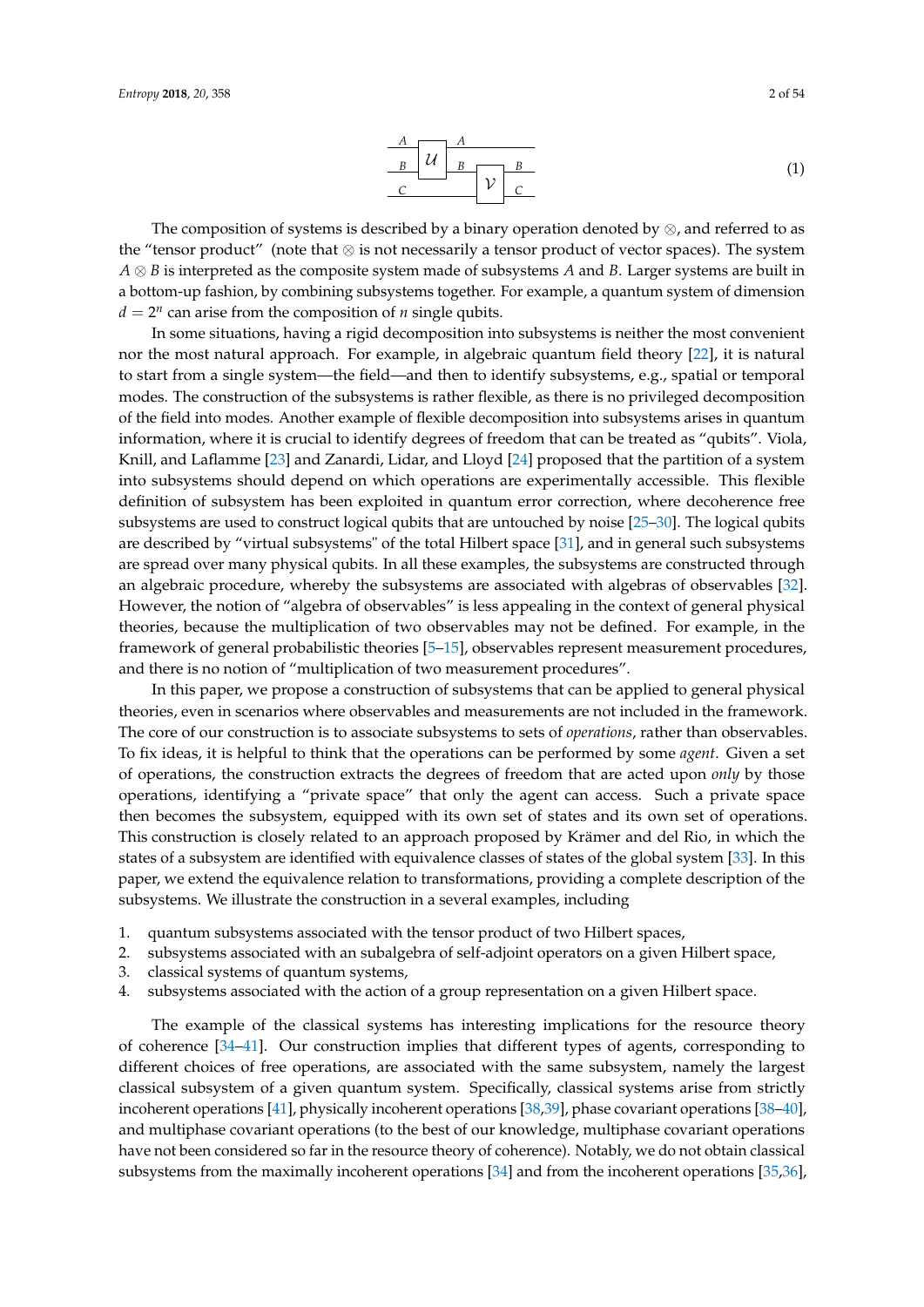which are the first two sets of free operations proposed in the resource theory of coherence. For these two types of operations, we find that the associated subsystem is the whole quantum system.

After examining the above examples, we explore the general features of our construction. An interesting feature is that certain properties, such as the impossibility of instantaneous signalling between two distinct subsystems, arise *by fiat*, rather then being postulated as physical requirements. This fact is potentially useful for the project of finding new axiomatizations of quantum theory [\[42–](#page-51-19)[48\]](#page-52-0) because it suggests that some of the axioms assumed in the usual (compositional) framework may turn out to be consequences of the very definition of subsystem. Leveraging on this fact, one could hope to find axiomatizations with a smaller number of axioms that pinpoint exactly the distinctive features of quantum theory. In addition, our construction suggests a *desideratum* that every truly fundamental axiom should arguably satisfy: *an axiom for quantum theory should hold for all possible subsystems of quantum systems*. We call this requirement *Consistency Across Subsystems.* If one accepts our broad definition of subsystems, then Consistency Across Subsystems is a very non-trivial requirement, which is not easily satisfied. For example, the Subspace Axiom [\[5\]](#page-50-4), stating that all systems with the same number of distinguishable states are equivalent, does not satisfy Consistency Across Subsystems because classical subsystems are not equivalent to the corresponding quantum systems, even if they have the same number of distinguishable states.

In general, proving that Consistence Across Subsystems is satisfied may require great effort. Rather than inspecting the existing axioms and checking whether or not they are consistent across subsystems, one can try to formulate the axioms in a way that guarantees the validity of this property. We illustrate this idea in the case of the Purification Principle [\[8,](#page-50-6)[12,](#page-50-7)[13,](#page-50-8)[15,](#page-50-5)[49](#page-52-1)[–51\]](#page-52-2), which is the key ingredient in the quantum axiomatization of Refs. [\[13,](#page-50-8)[15,](#page-50-5)[42\]](#page-51-19) and plays a central role in the axiomatic foundation of quantum thermodynamics [\[52–](#page-52-3)[54\]](#page-52-4) and quantum information protocols [\[8,](#page-50-6)[15,](#page-50-5)[55–](#page-52-5)[57\]](#page-52-6). Specifically, we show that the Purification Principle holds for *closed systems*, defined as systems where all transformations are invertible, and where every state can be generated from a fixed initial state by the action of a suitable transformation. Closed systems satisfy the Conservation of Information [\[58\]](#page-52-7), i.e., the requirement that physical dynamics should send distinct states to distinct states. Moreover, the states of the closed systems can be interpreted as "pure". In this setting, the general notion of subsystem captures the idea of purification, and extends it to a broader setting, allowing us to regard coherent superpositions as the "purifications" of classical probability distributions.

The paper is structured as follows. In Section [2,](#page-2-0) we outline related works. In Section [3,](#page-3-0) we present the main framework and the construction of subsystems. The framework is illustrated with five concrete examples in Section [4.](#page-8-0) In Section [5,](#page-15-0) we discuss the key structures arising from our construction, such as the notion of partial trace and the validity of the no-signalling property. In Section [6,](#page-16-0) we identify two requirements, concerning the existence of agents with non-overlapping sets of operations, and the ability to generate all states from a given initial state. We also highlight the relation between the second requirement and the notion of causality. We then move to systems satisfying the Conservation of Information (Section [7\)](#page-19-0) and we formalize an abstract notion of closed systems (Section [8\)](#page-21-0). For such systems, we provide a dynamical notion of pure states, and we prove that every subsystem satisfies the Purification Principle (Section [9\)](#page-22-0). A macro-example, dealing with group representations in quantum theory is provided in Section [10.](#page-25-0) Finally, the conclusions are drawn in Section [11.](#page-27-0)

#### <span id="page-2-0"></span>**2. Related Works**

In quantum theory, the canonical route to the definition of subsystems is to consider commuting algebras of observables, associated with independent subsystems. The idea of defining independence in terms of commutation has a long tradition in quantum field theory and, more recently, quantum information theory. In algebraic quantum field theory [\[22\]](#page-51-4), the local subsystems associated with causally disconnected regions of spacetime are described by commuting *C*\*-algebras. A closely related approach is to associate quantum systems to von Neumann algebras, which can be characterized as double commutants [\[59\]](#page-52-8). In quantum error correction, decoherence free subsystems are associated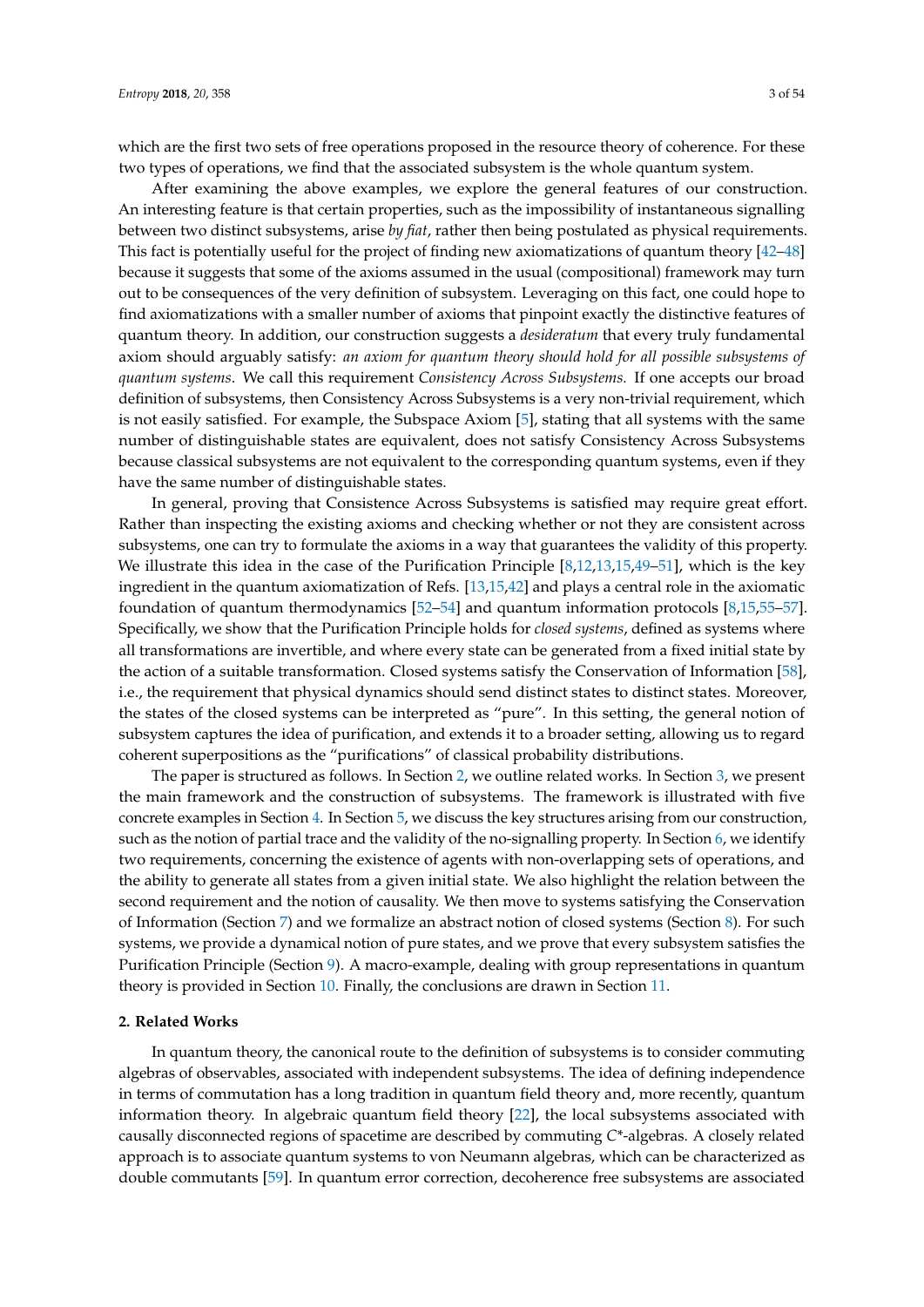with the commutant of the noise operators [\[28,](#page-51-20)[29,](#page-51-21)[31\]](#page-51-9). In this context, Viola, Knill, and Laflamme [\[23\]](#page-51-5) and Zanardi, Lidar, and Lloyd [\[24\]](#page-51-6) made the point that subsystems should be defined operationally, in terms of the experimentally accessible operations. The canonical approach of associating subsystems to subalgebras was further generalized by Barnum, Knill, Ortiz, and Viola [\[60](#page-52-9)[,61\]](#page-52-10), who proposed the notion of generalized entanglement, i.e., entanglement relative to a subspace of operators. Later, Barnum, Ortiz, Somma, and Viola explored this notion in the context of general probabilistic theories [\[62\]](#page-52-11).

The above works provided a concrete model of subsystems that inspired the present work. An important difference, however, is that here we will not use the notions of observable and expectation value. In fact, we will not use any probabilistic notion, making our construction usable also in frameworks where no notion of measurement is present. This makes the construction appealingly simple, although the flip side is that more work will have to be done in order to recover the probabilistic features that are built-in in other frameworks.

More recently, del Rio, Krämer, and Renner [\[63\]](#page-52-12) proposed a general framework for representing the knowledge of agents in general theories (see also the Ph.D. theses of del Rio [\[64\]](#page-52-13) and Krämer [\[65\]](#page-52-14)). Krämer and del Rio further developed the framework to address a number of questions related to locality, associating agents to monoids of operations, and introducing a relation, called *convergence through a monoid*, among states of a global system [\[33\]](#page-51-11). Here, we will extend this relation to transformations, and we will propose a general definition of subsystem, equipped with its set of states and its set of transformations.

Another related work is the work of Brassard and Raymond-Robichaud on no-signalling and local realism [\[66\]](#page-52-15). There, the authors adopt an equivalence relation on transformations, stating that two transformations are equivalent iff they can be transformed into one another through composition with a local reversible transformation. Such a relation is related to the equivalence relation on transformations considered in this paper, in the case of systems satisfying the Conservation of Information. It is interesting to observe that, notwithstanding the different scopes of Ref. [\[66\]](#page-52-15) and this paper, the Conservation of Information plays an important role in both. Ref. [\[66\]](#page-52-15), along with discussions with Gilles Brassard during QIP 2017 in Seattle, provided inspiration for the present paper.

#### <span id="page-3-0"></span>**3. Constructing Subsystems**

Here, we outline the basic definitions and the construction of subsystems.

#### *3.1. A Pre-Operational Framework*

Our starting point is to consider a single system *S*, with a given set of states and a given set of transformations. One could think *S* to be the whole universe, or, more modestly, our "universe of discourse", representing the fragment of the world of which we have made a mathematical model. We denote by St(*S*) the set of states of the system (sometimes called the "state space"), and by Transf(*S*) be the set of transformations the system can undergo. We assume that Transf(*S*) is equipped with a composition operation  $\circ$ , which maps a pair of transformations A and B into the transformation  $\mathcal{B} \circ \mathcal{A}$ . The transformation  $\mathcal{B} \circ \mathcal{A}$  is interpreted as the transformation occurring when  $\mathcal{B}$  happens right before  $A$ . We also assume that there exists an identity operation  $I<sub>S</sub>$ , satisfying the condition  $A \circ \mathcal{I}_S = \mathcal{I}_S \circ A = A$  for every transformation  $A \in \text{Transf}(A)$ . In short, we assume that the physical transformations form a *monoid*.

We do not assume any structure on the state space St(*S*): in particular, we do not assume that St(*S*) is convex. We do assume, however, is that there is an action of the monoid Transf(*S*) on the set St(*S*): given an input state  $\psi \in St(S)$  and a transformation  $\mathcal{T} \in Transf(S)$ , the action of the transformation produces the output state  $\mathcal{T}\psi \in \mathsf{St}(S)$ .

**Example 1** (Closed quantum systems)**.** *Let us illustrate the basic framework with a textbook example, involving a closed quantum system evolving under unitary dynamics. Here, S is a quantum system of dimension*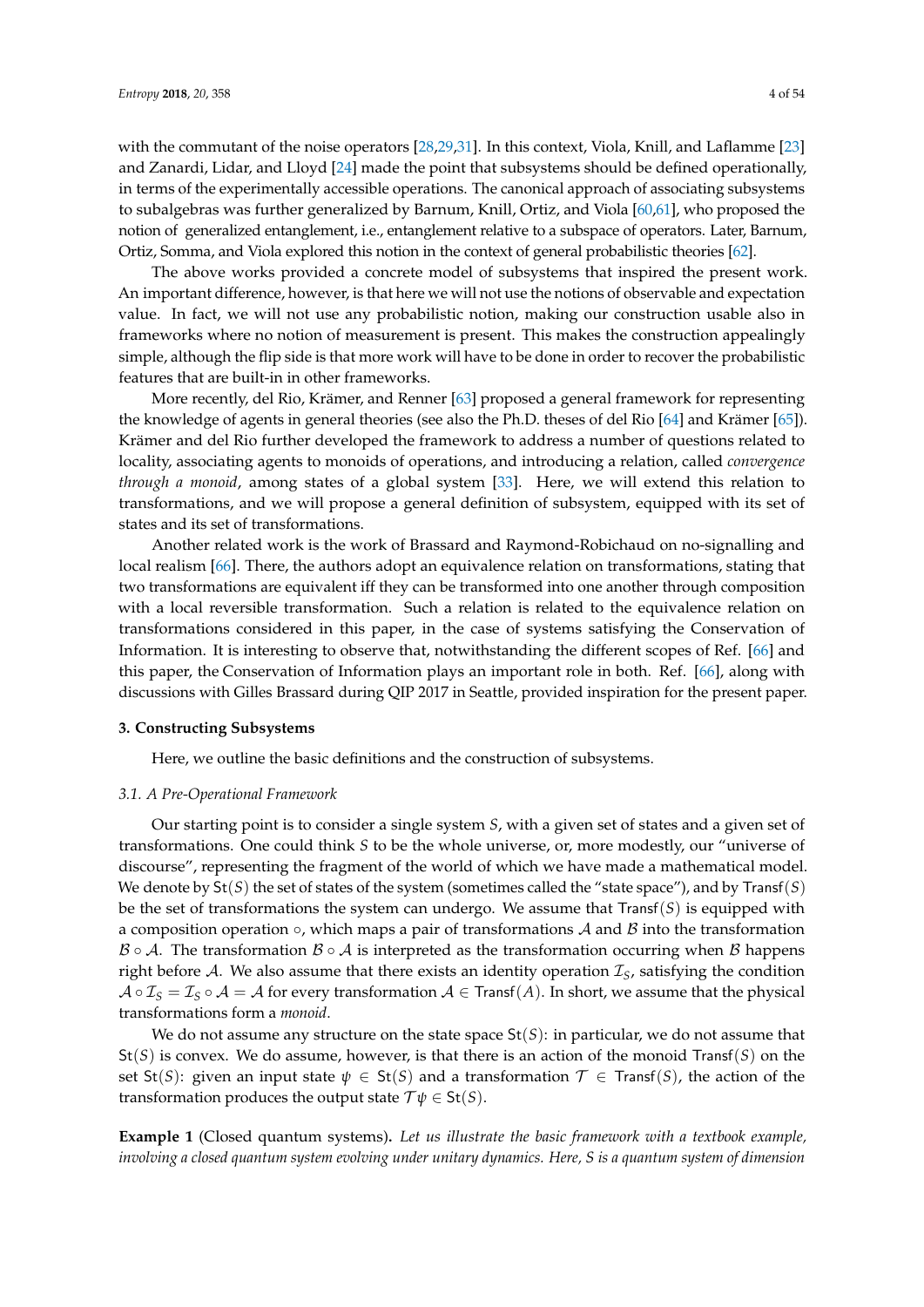$d$ , and the state space  $\mathsf{St}(S)$  is the set of pure quantum states, represented as rays on the complex vector space  $\mathbb{C}^d$  , *or equivalently, as rank-one projectors. With this choice, we have*

$$
\mathsf{St}(S) = \left\{ |\psi\rangle\langle\psi| : | \psi\rangle \in \mathbb{C}^d, \langle\psi|\psi\rangle = 1 \right\}.
$$
 (2)

*The physical transformations are represented by unitary channels, i.e., by maps of the form*  $|\psi\rangle\langle \psi| \mapsto$  $U|\psi\rangle\langle\psi|U^\dagger$ , where  $U\in M_d(\mathbb{C})$  is a unitary d-by-d matrix over the complex field. In short, we have

$$
\text{Transf}(S) = \left\{ U \cdot U^{\dagger} : \quad U \in M_d(\mathbb{C}), \quad U^{\dagger} U = U^{\dagger} U = I \right\},\tag{3}
$$

*where I is the d-by-d identity matrix. The physical transformations form a monoid, with the composition operation induced by the matrix multiplication*  $(U \cdot U^{\dagger}) \circ (V \cdot V^{\dagger}) := (UV) \cdot (UV)^{\dagger}$ *.* 

**Example 2** (Open quantum systems)**.** *Generally, a quantum system can be in a mixed state and can undergo an irreversible evolution. To account for this scenario, we must take the state space* St(*S*) *to be the set of all density matrices. For a system of dimension d, this means that the state space is*

$$
\mathsf{St}(S) = \left\{ \rho \in M_d(\mathbb{C}) : \rho \ge 0 \quad \text{Tr}[\rho] = 1 \right\},\tag{4}
$$

 $\varphi$  where  $\text{Tr}[\rho]=\sum_{n=1}^d\langle n|\rho|n\rangle$  denotes the matrix trace, and  $\rho\geq 0$  means that the matrix  $\rho$  is positive semidefinite. Transf(*S*) *is the set of all quantum channels [\[67\]](#page-52-16), i.e., the set of all linear, completely positive, and trace-preserving maps from M<sup>d</sup>* (C) *to itself. The action of the quantum channel* T *on a generic state ρ can be specified through the Kraus representation [\[68\]](#page-52-17)*

$$
\mathcal{T}(\rho) = \sum_{i=1}^{r} T_i \rho T_i^{\dagger}, \qquad (5)
$$

 $m$  *where*  $\{T_i\}_{i=1}^r\subseteq M_d(\mathbb{C})$  *is a set of matrices satisfying the condition*  $\sum_{i=1}^r T_i^{\dagger} T_i = I$ . The composition of two *transformations* T *and S is given by the composition of the corresponding linear maps.*

Note that, at this stage, there is no notion of measurement in the framework. The sets St(*S*) and Transf(*S*) are meant as a model of system *S* irrespectively of anybody's ability to measure it, or even to operate on it. For this reason, we call this layer of the framework *pre-operational*. One can think of the pre-operational framework as the arena in which agents will act. Of course, the physical description of such an arena might have been suggested by experiments done earlier on by other agents, but this fact is inessential for the scope of our paper.

# *3.2. Agents*

Let us introduce agents into the picture. In our framework, an agent *A* is identified a set of transformations, denoted as Act(*A*; *S*) and interpreted as the possible actions of *A* on *S*. Since the actions must be allowed physical processes, the inclusion  $Act(A; S) \subseteq Transf(S)$  must hold. It is natural, but not strictly necessary, to assume that the concatenation of two actions is a valid action, and that the identity transformation is a valid action. When these assumptions are made, Act(*A*; *S*) is a monoid. Still, the construction presented in the following will hold not only for monoids, but also for generic sets Act(*A*; *S*). Hence, we adopt the following minimal definition:

**Definition 1** (Agents). An agent A is identified by a subset  $Act(A;S) \subseteq Transf(S)$ .

Note that this definition captures only one aspect of agency. Other aspects—such as the ability to gather information, make decisions, and interact with other agents—are important too, but not necessary for the scope of this paper.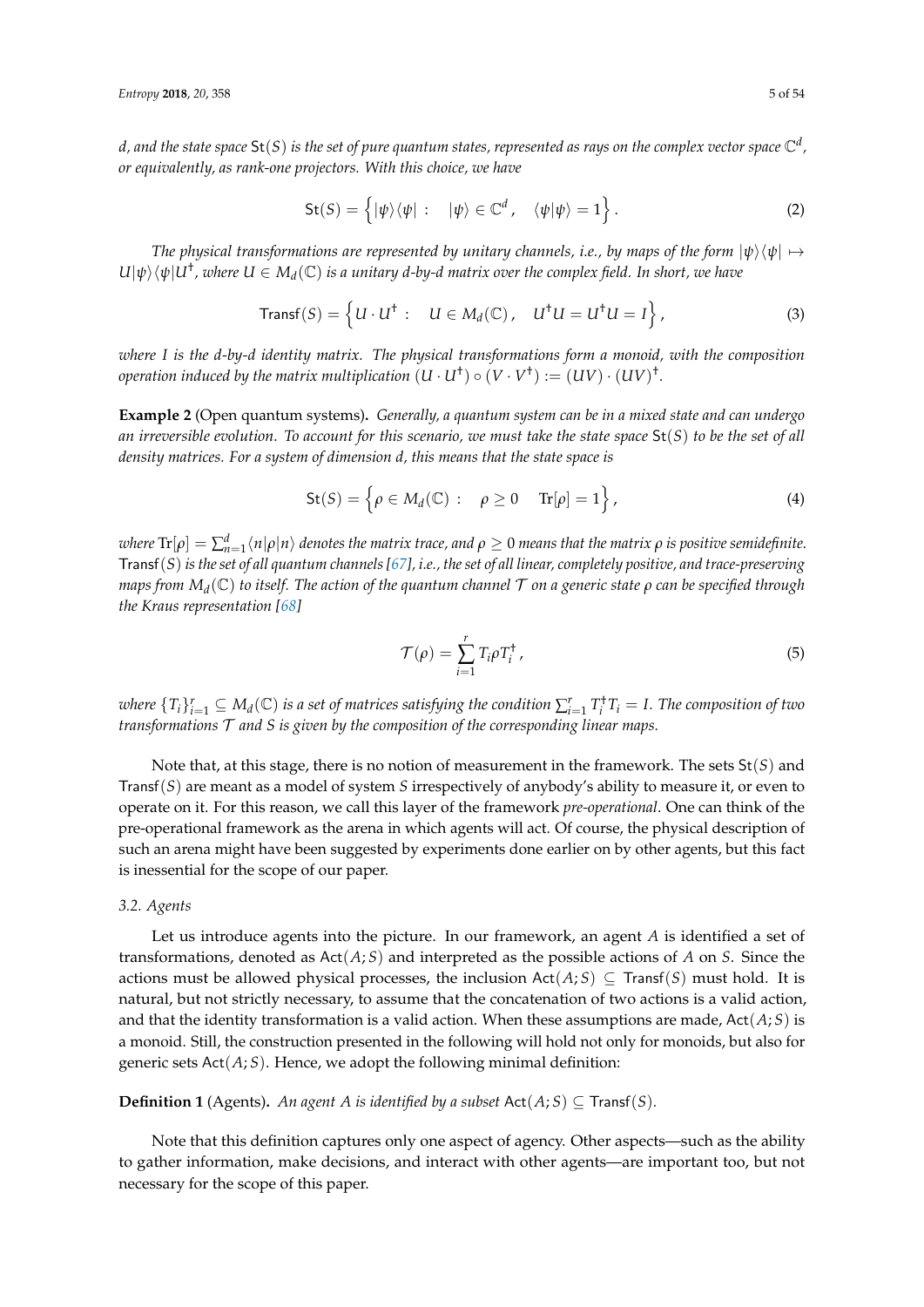We also stress that the interpretation of the subset  $Act(A; S) \subseteq Transf(S)$  as the set of *actions of an agent* is not strictly necessary for the validity of our results. Nevertheless, the notion of "agent" here is useful because it helps explaining the rationale of our construction. The role of the agent is somehow similar to the role of a "probe charge" in classical electromagnetism. The probe charge need not exist in reality, but helps—as a conceptual tool—to give operational meaning to the magnitude and direction of the electric field.

In general, the set of actions available to agent *A* may be smaller than the set of all physical transformations on *S*. In addition, there may be other agents that act on system *S* independently of agent *A*. We define the independence of actions in the following way:

**Definition 2.** *Agents A and B* act independently *if the order in which they act is irrelevant, namely*

<span id="page-5-0"></span>
$$
\mathcal{A} \circ \mathcal{B} = \mathcal{B} \circ \mathcal{A}, \qquad \forall \mathcal{A} \in \text{Act}(A;S), \mathcal{B} \in \text{Act}(B;S).
$$
 (6)

In a very primitive sense, the above relation expresses the fact that *A* and *B* act on "different degrees of freedom" of the system.

**Remark 1** (Commutation of transformations vs. commutation of observables)**.** *Commutation conditions similar to Equation [\(6\)](#page-5-0) are of fundamental importance in quantum field theory, where they are known under the names of "Einstein causality" [\[69\]](#page-52-18) and "Microcausality" [\[70\]](#page-52-19). However, the similarity should not mislead the reader. The field theoretic conditions are expressed in terms of operator algebras. The condition is that the operators associated with independent systems commute. For example, a system localized in a certain region could be associated with the operator algebra* A*, and another system localized in another region could be associated with the operator algebra* B*. In this situation, the commutation condition reads*

$$
CD = DC \qquad \forall C \in A, \quad \forall D \in B. \tag{7}
$$

*In contrast, Equation [\(6\)](#page-5-0) is a condition* on the transformations*, and not on the observables, which are not even described by our framework. In quantum theory, Equation [\(6\)](#page-5-0) is a condition on the completely positive maps, and not to the elements of the algebras* A *and* B*. In Section [4,](#page-8-0) we will bridge the gap between our framework and the usual algebraic framework, focussing on the scenario where* A *and* B *are finite dimensional von Neumann algebras.*

#### *3.3. Adversaries and Degradation*

From the point of view of agent *A*, it is important to identify the degrees of freedom that no other agent *B* can affect. In an adversarial setting, agent *B* can be viewed as an adversary that tries to control as much of the system as possible.

**Definition 3** (Adversary). Let *A* be an agent and let  $Act(A, S)$  be her set of operations. An adversary of *A is an agent B that acts independently of A, i.e., an agent B whose set of actions satisfies*

$$
\mathsf{Act}(B;S) \subseteq \mathsf{Act}(A;S)' := \left\{ \mathcal{B} \in \mathsf{Transf}(S) : \quad \mathcal{B} \circ \mathcal{A} = \mathcal{A} \circ \mathcal{B}, \forall \mathcal{A} \in \mathsf{Act}(A;S) \right\}.
$$
 (8)

Like the agent, the adversary is a conceptual tool, which will be used to illustrate our notion of subsystem. The adversary need not be a real physical entity, localized outside the agent's laboratory, and trying to counteract the agent's actions. Mathematically, the adversary is just a subset of the commutant of Act(*A*; *S*). The interpretation of *B* as an "adversary" is a way to "give life to to the mathematics", and to illustrate the rationale of our construction.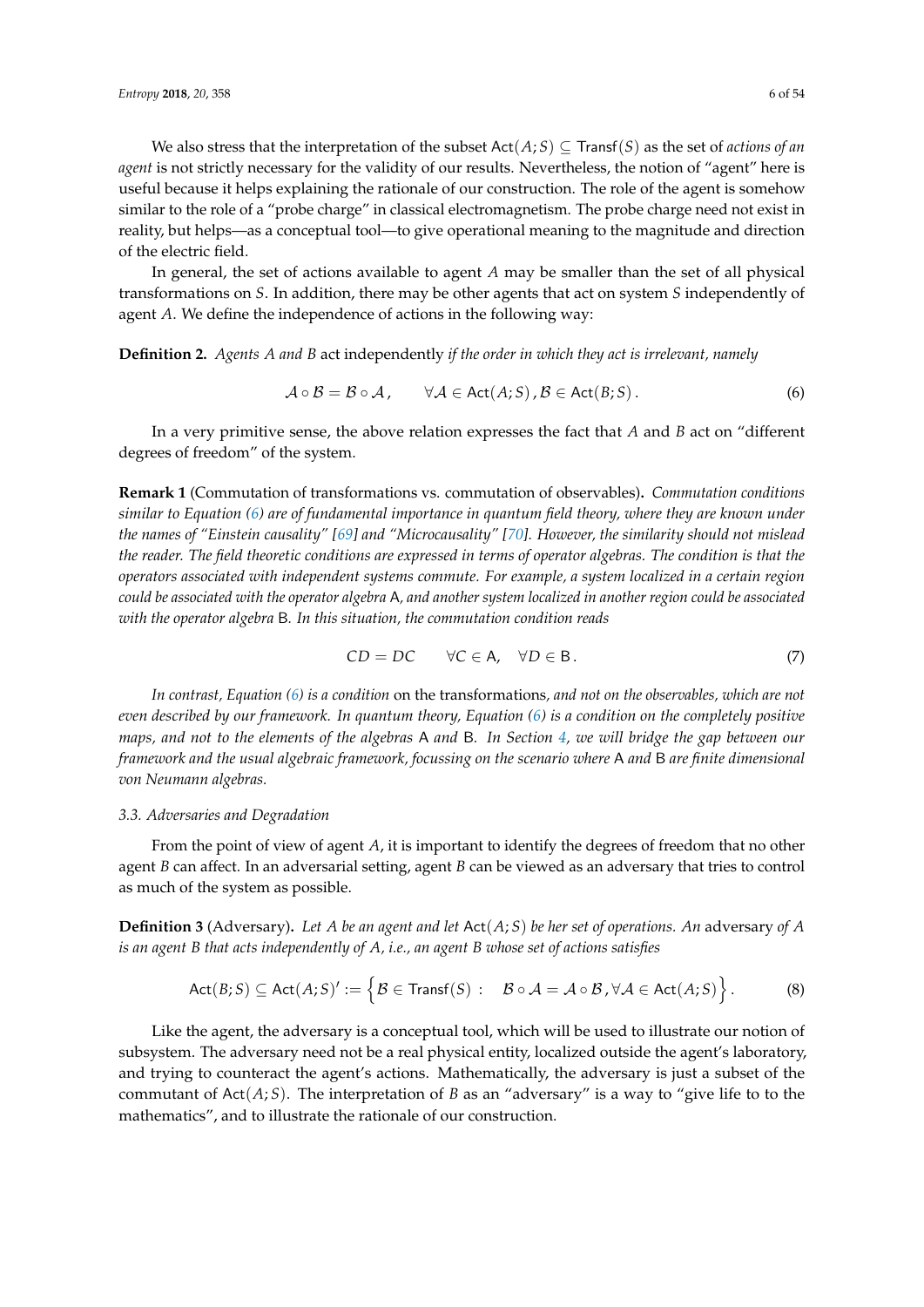When *B* is interpreted as an adversary, we can think of his actions as a "degradation", which compromises states and transformations. We denote the degradation relation as  $\succeq_B$ , and write

$$
\phi \succeq_B \psi \quad \text{iff} \quad \exists \mathcal{B} \in \text{Act}(B;S) : \psi = \mathcal{B} \phi, \tag{9}
$$

$$
S \succeq_B \mathcal{T} \quad \text{iff} \quad \exists \mathcal{B}_1, \mathcal{B}_2 \in \text{Act}(\mathcal{B}; S) : \mathcal{T} = \mathcal{B}_1 \circ \mathcal{S} \circ \mathcal{B}_2 \tag{10}
$$

for  $\phi$ ,  $\psi \in \mathsf{St}(S)$  or  $\mathcal{S}, \mathcal{T} \in \mathsf{Transf}(S)$ .

The states that can be obtained by degrading *ψ* will be denoted as

$$
\mathsf{Deg}_{B}(\psi) := \left\{\mathcal{B}\psi : \mathcal{B} \in \mathsf{Act}(B;S)\right\}.
$$
 (11)

The transformations that can be obtained by degrading  $\mathcal T$  will be denoted as

$$
\operatorname{Deg}_B(\mathcal{T}) := \Big\{\mathcal{B}_1 \circ \mathcal{T} \circ \mathcal{B}_2 : \quad \mathcal{B}_1, \mathcal{B}_2 \in \operatorname{Act}(B;S) \Big\}.
$$
 (12)

The more operations *B* can perform, the more powerful *B* will be as an adversary. The most powerful adversary compatible with the independence condition [\(6\)](#page-5-0) is the adversary that can implement all transformations in the commutant of  $Act(A;S)$ :

**Definition 4.** The maximal adversary of agent A is the agent A' that can perform the actions  $Act(A';S) :=$  $Act(A;S)$ '.

Note that the actions of the maximal adversary are automatically a monoid, even if the set Act(*A*; *S*) is not. Indeed,

- the identity map  $\mathcal{I}_S$  commutes with all operations in Act( $A; S$ ), and
- if B and B<sup>'</sup> commute with every operation in Act(A; S), then also their composition  $B \circ B'$  will commute with all the operations in Act(*A*; *S*).

In the following, we will use the maximal adversary to define the subsystem associated with agent *A*.

## *3.4. The States of the Subsystem*

Given an agent *A*, we think of the subsystem *S<sup>A</sup>* to be the collection of all degrees of freedom that are unaffected by the action of the maximal adversary A'. Consistently with this intuitive picture, we partition the states of *S* into disjoint subsets, with the interpretation that two states are in the same subset if and only if they correspond to the same state of subsystem *SA*.

We denote by  $\Lambda_{\psi}$  the subset of St(*S*) containing the state  $\psi$ . To construct the state space of the subsystem, we adopt the following rule:

<span id="page-6-0"></span>**Rule 1.** *If the state*  $\psi$  *is obtained from the state*  $\phi$  *through degradation, i.e., if*  $\psi \in \text{Deg}_{A'}(\phi)$ *, then*  $\psi$  *and*  $\phi$ *must correspond to the same state of subsystem*  $S_A$ *, i.e., one must have*  $\Lambda_{\psi} = \Lambda_{\phi}$ *.* 

Rule [1](#page-6-0) imposes that all states in the set Deg<sub>A</sub> $\ell(\psi)$  must be contained in the set  $\Lambda_{\psi}$ . Furthermore, we have the following fact:

**Proposition 1.** *If the sets*  $\text{Deg}_{A}(\phi)$  *and*  $\text{Deg}_{A}(\psi)$  *have non-trivial intersection, then*  $\Lambda_{\phi} = \Lambda_{\psi}$ .

**Proof.** By Rule [1,](#page-6-0) every element of Deg<sub>A<sup> $\prime$ </sup>( $\phi$ ) is contained in  $\Lambda_{\phi}$ . Similarly, every element of Deg<sub>A</sub> $\prime$ ( $\psi$ )</sub> is contained in  $\Lambda_{\psi}$ . Hence, if Deg<sub>A</sub> $($  $\phi$ ) and Deg<sub>A</sub> $($  $\psi$ ) have non-trivial intersection, then also  $\Lambda_{\phi}$  and  $\Lambda_{\psi}$  have non-trivial intersection. Since the sets  $\Lambda_{\phi}$  and  $\Lambda_{\psi}$  belong to a disjoint partition, we conclude that  $\Lambda_{\phi} = \Lambda_{\psi}$ .  $\square$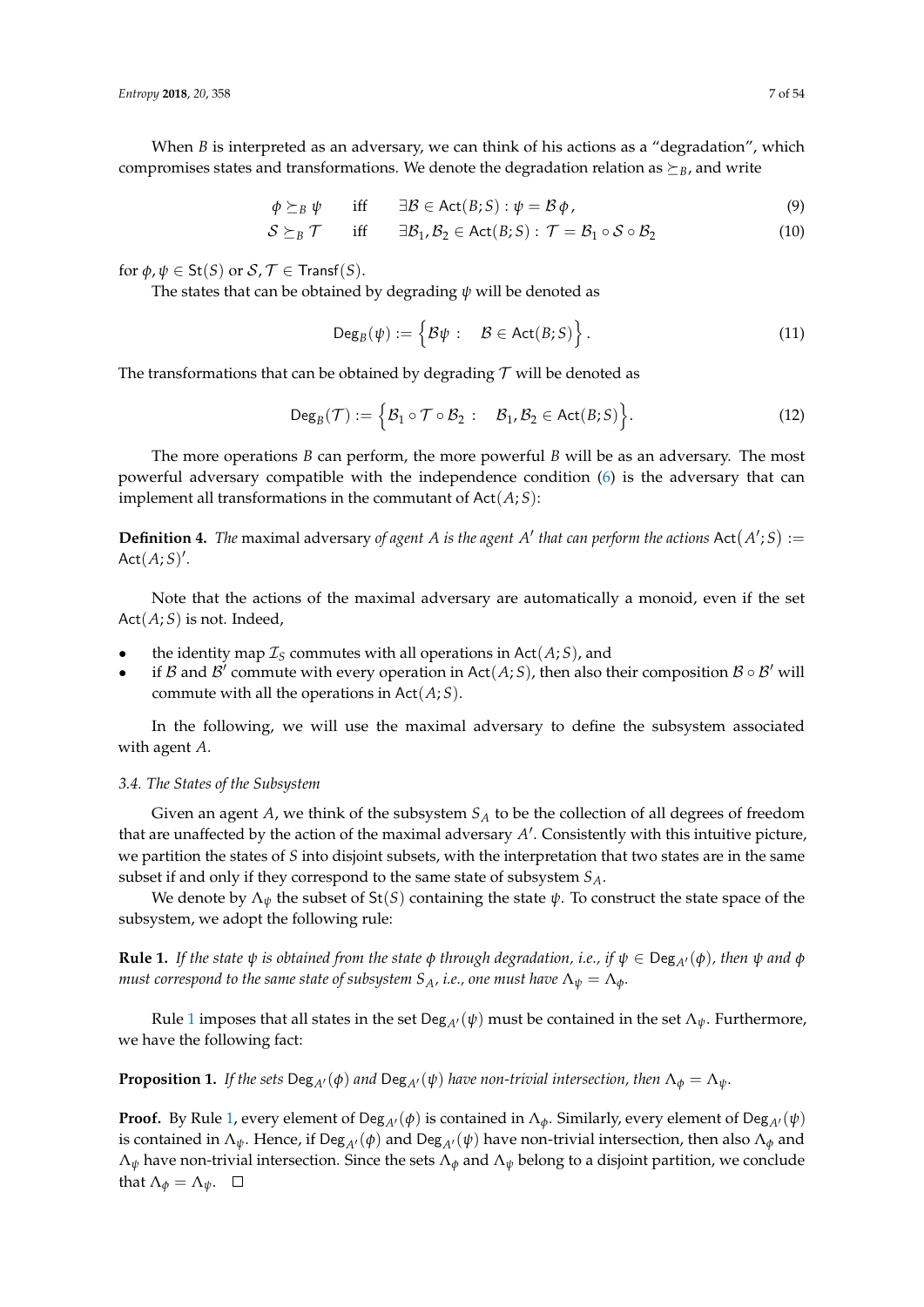Generalizing the above argument, it is clear that two states  $\phi$  and  $\psi$  must be in the same subset  $\Lambda_{\phi} = \Lambda_{\psi}$  if there exists a finite sequence  $(\psi_1, \psi_2, \dots, \psi_n) \subseteq St(S)$  such that

$$
\psi_1 = \phi, \qquad \psi_n = \psi, \qquad \text{and} \qquad \text{Deg}_{A'}(\psi_i) \cap \text{Deg}_{A'}(\psi_{i+1}) \neq \emptyset \quad \forall i \in \{1, 2, \dots, n-1\}.
$$
 (13)

When this is the case, we write  $\phi \simeq_A \psi$ . Note that the relation  $\phi \simeq_A \psi$  is an equivalence relation. When the relation  $\phi \simeq_A \psi$  holds, we say that  $\phi$  and  $\psi$  are *equivalent for agent A*. We denote the equivalence class of the state  $\psi$  by  $[\psi]_A$ .

By Rule [1,](#page-6-0) the whole equivalence class  $[\psi]_A$  must be contained in the set  $\Lambda_{\psi}$ , meaning that all states in the equivalence class must correspond to the same state of subsystem *SA*. Since we are not constrained by any other condition, we make the minimal choice

$$
\Lambda_{\psi} := [\psi]_A. \tag{14}
$$

In summary, the state space of system *S<sup>A</sup>* is

$$
\mathsf{St}(S_A) := \left\{ [\psi]_A : \ \psi \in \mathsf{St}(S) \right\}.
$$

#### *3.5. The Transformations of a Subsystem*

The transformations of system *S<sup>A</sup>* can also be constructed through equivalence classes. Before taking equivalence classes, however, we need a candidate set of transformations that can be interpreted as acting exclusively on subsystem *SA*. The largest candidate set is the set of all transformations that commute with the actions of the maximal adversary A', namely

$$
Act(A';S)' = Act(A;S)''.
$$
\n(16)

In general,  $Act(A;S)''$  could be larger than  $Act(A;S)$ , in agreement with the fact the set of physical transformations of system *S<sup>A</sup>* could be larger than the set of operations that agent *A* can perform. For example, agent *A* could have access only to noisy operations, while another, more technologically advanced agent could perform more accurate operations on the same subsystem.

For two transformations  $\mathcal S$  and  $\mathcal T$  in Act $(A;S)'$ , the degradation relation  $\succeq_{A'}$  takes the simple form

$$
S \succeq_{A'} \mathcal{T} \quad \text{iff} \quad \mathcal{T} = \mathcal{B} \circ \mathcal{S} \quad \text{for some } \mathcal{B} \in \text{Act}(A';S). \tag{17}
$$

As we did for the set of states, we now partition the set  $Act(A;S)$ <sup>"</sup> into disjoint subsets, with the interpretation that two transformations act in the same way on the subsystem *S<sup>A</sup>* if and only if they belong to the same subset.

Let us denote by  $\Theta_{\mathcal{A}}$  the subset containing the transformation  $\mathcal{A}$ . To find the appropriate partition of  $Act(A; S)$ <sup>*u*</sup> into disjoint subsets, we adopt the following rule:

<span id="page-7-0"></span>**Rule 2.** If the transformation  $\mathcal{T} \in \text{Act}(A;S)$ " is obtained from the transformation  $\mathcal{S} \in \text{Act}(A;S)$ " through *degradation, i.e., if*  $\mathcal{T} \in \text{Deg}_{A'}(\mathcal{S})$ , then  $\mathcal{T}$  and  $\mathcal{S}$  must act in the same way on the subsystem  $S_A$ , i.e., they must *satisfy*  $\Theta_{\mathcal{T}} = \Theta_{\mathcal{S}}$ *.* 

Intuitively, the motivation for the above rule is that system *S<sup>A</sup>* is *defined* as the system that is not affected by the action of the adversary.

Rule [2](#page-7-0) implies that all transformations in Deg<sub>A</sub> $($  $)$  must be contained in  $\Theta_{\mathcal{T}}$ . Moreover, we have the following:

**Proposition 2.** *If the sets*  $\text{Deg}_{A'}(\mathcal{S})$  *and*  $\text{Deg}_{A'}(\mathcal{T})$  *have non-trivial intersection, then*  $\Theta_{\mathcal{S}} = \Theta_{\mathcal{T}}$ *.*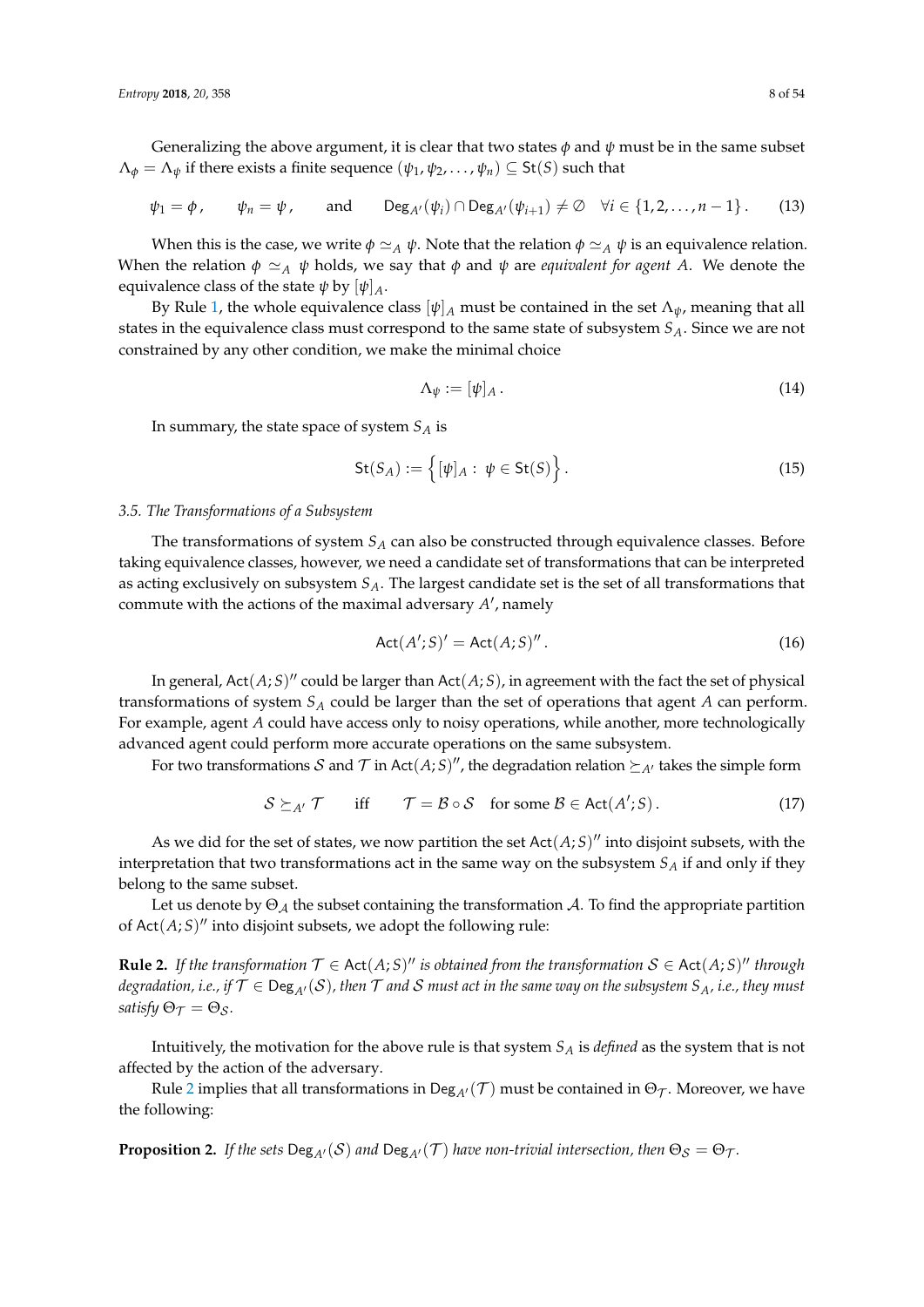**Proof.** By Rule [2,](#page-7-0) every element of  $\text{Deg}_{A'}(\mathcal{S})$  is contained in  $\Theta_{\mathcal{S}}$ . Similarly, every element of  $\text{Deg}_{A'}(\mathcal{T})$ is contained in  $\Theta_{\mathcal{T}}$ . Hence, if  $\text{Deg}_{A'}(\mathcal{S})$  and  $\text{Deg}_{A'}(\mathcal{T})$  have non-trivial intersection, then also  $\Theta_{\mathcal{S}}$  and Θτ have non-trivial intersection. Since the sets  $Λ_S$  and  $Λ_T$  belong to a disjoint partition, we conclude that  $\Lambda_{\mathcal{S}} = \Lambda_{\mathcal{T}}$ .  $\Box$ 

Using the above proposition, we obtain that the equality  $\Theta_{\mathcal{T}} = \Theta_{\mathcal{S}}$  holds whenever there exists a finite sequence  $(A_1, A_2, \ldots, A_n) \subseteq \text{Act}(A;S)^n$  such that

$$
A_1 = S, \qquad A_n = T, \qquad \text{and} \qquad \text{Deg}_{A'}(A_i) \cap \text{Deg}_{A'}(A_{i+1}) \neq \emptyset \quad \forall i \in \{1, 2, ..., n-1\}.
$$
 (18)

When the above relation is satisfied, we write  $S \simeq_A T$  and we say that S *and* T *are equivalent for agent A*. It is immediate to check that  $\simeq_A$  is an equivalence relation. We denote the equivalence class of the transformation  $\mathcal{T} \in$  Act $(A;S)$ <sup>*n*</sup> as  $[\mathcal{T}]_A$ .

By Rule [2,](#page-7-0) all the elements of  $[\mathcal{T}]_A$  must be contained in the set  $\Theta_{\mathcal{T}}$ , i.e., they should correspond to the same transformation on  $S_A$ . Again, we make the minimal choice: we stipulate that the set  $\Theta_{\mathcal{T}}$ coincides exactly with the equivalence class  $[T]_A$ . Hence, the transformations of subsystem  $S_A$  are

$$
\text{Transf}(S_A) := \left\{ [\mathcal{T}]_A : \mathcal{T} \in \text{Act}(A;S)'' \right\}. \tag{19}
$$

The composition of two transformations  $[\mathcal{T}_1]_A$  and  $[\mathcal{T}_2]_A$  is defined in the obvious way, namely

$$
[\mathcal{T}_1]_A \circ [\mathcal{T}_2]_A := [\mathcal{T}_1 \circ \mathcal{T}_2]_A. \tag{20}
$$

Similarly, the action of the transformations on the states is defined as

<span id="page-8-2"></span><span id="page-8-1"></span>
$$
[\mathcal{T}]_A \left[ \psi \right]_A := [\mathcal{T} \, \psi]_A \,. \tag{21}
$$

In Appendix  $A$ , we show that definitions [\(20\)](#page-8-1) and [\(21\)](#page-8-2) are well-posed, in the sense that their right-hand sides are independent of the choice of representatives within the equivalence classes.

**Remark 1.** It is important not to confuse the transformation  $T \in Act(A; S)$ " with the equivalence class [T ]*A: the former is a transformation* on the whole system *S, while the latter is a transformation only on*  $s$ ubsystem  $S_A$ . To keep track of the distinction, we define the  $\epsilon$ estriction of the transformation  $\mathcal{T} \in$  Act $(A;S)''$ *to the subsystem S<sup>A</sup> via the map*

$$
\pi_A(\mathcal{T}) := [\mathcal{T}]_A. \tag{22}
$$

**Proposition 3.** *The restriction map*  $\pi_A$  : Act $(A;S)'' \to$  Transf $(S_A)$  *is a monoid homomorphism, namely*  $\pi_A(\mathcal{I}_S) = \mathcal{I}_{S_A}$  and  $\pi_A(\mathcal{S} \circ \mathcal{T}) = \pi_A(\mathcal{S}) \circ \pi_A(\mathcal{T})$  for every pair of transformations  $\mathcal{S}, \mathcal{T} \in \mathsf{Act}(A;S)$ ".

**Proof.** Immediate from the definition  $(20)$ .  $\Box$ 

# <span id="page-8-0"></span>**4. Examples of Agents, Adversaries, and Subsystems**

In this section, we illustrate the construction of subsystems in five concrete examples.

## <span id="page-8-3"></span>*4.1. Tensor Product of Two Quantum Systems*

Let us start from the obvious example, which will serve as a sanity check for the soundness of our construction. Let *S* be a quantum system with Hilbert space  $\mathcal{H}_S = \mathcal{H}_A \otimes \mathcal{H}_B$ . The states of *S* are all the density operators on the Hilbert space  $\mathcal{H}_S$ . The space of all linear operators from  $\mathcal{H}_S$  to itself will be denoted as  $\text{Lin}(\mathcal{H}_S)$ , so that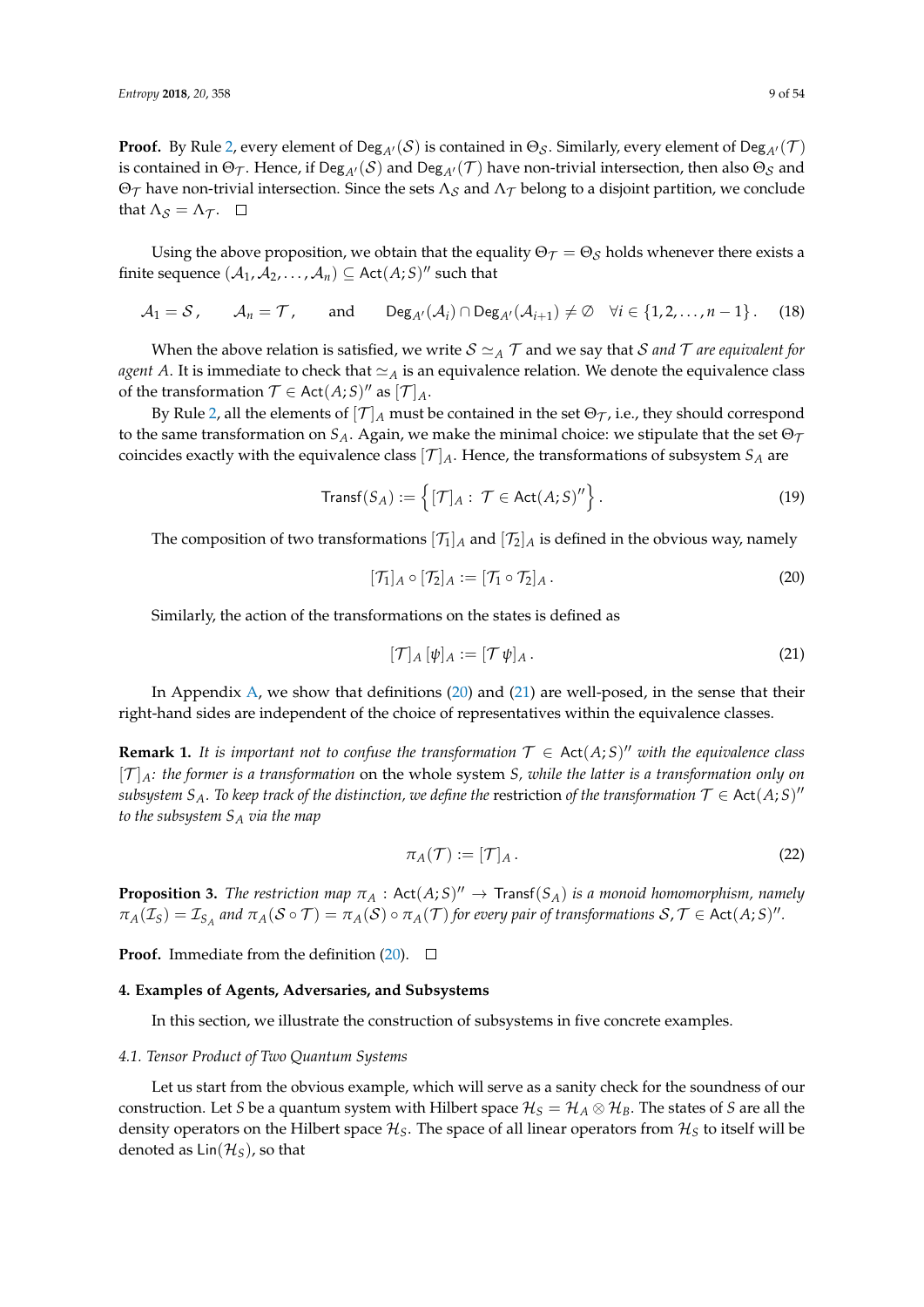*Entropy* **2018**, *20*, 358 10 of 54

$$
\mathsf{St}(S) = \left\{ \rho \in \mathsf{Lin}(\mathcal{H}_S) : \rho \ge 0, \quad \text{Tr}[\rho] = 1 \right\}. \tag{23}
$$

The transformations are all the quantum channels (linear, completely positive, and trace-preserving linear maps) from  $\text{Lin}(\mathcal{H}_S)$  to itself. We will denote the set of all channels on system *S* as Chan(*S*). Similarly, we will use the notation  $\text{Lin}(\mathcal{H}_A)$  [ $\text{Lin}(\mathcal{H}_B)$ ] for the spaces of linear operators from  $\mathcal{H}_A$  $[H_B]$  to itself, and the notation Chan(*A*) [Chan(*B*)] for the quantum channels from Lin( $\mathcal{H}_A$ ) [Lin( $\mathcal{H}_B$ )] to itself.

We can now define an agent *A* whose actions are all quantum channels acting locally on system *A*, namely

$$
Act(A;S) := \left\{ \mathcal{A} \otimes \mathcal{I}_B : \quad \mathcal{A} \in \text{Chan}(A) \right\},\tag{24}
$$

where  $\mathcal{I}_B$  denotes the identity map on  $\text{Lin}(\mathcal{H}_B)$ . It is relatively easy to see that the commutant of  $Act(A;S)$  is

$$
Act(A;S)' = \left\{ \mathcal{I}_A \otimes \mathcal{B} : \mathcal{B} \in \text{Chan}(B) \right\}
$$
 (25)

(see Appendix [B](#page-29-1) for the proof). Hence, the maximal adversary of agent *A* is the adversary  $A' = B$  that has full control on the Hilbert space  $\mathcal{H}_B$ . Note also that one has  $Act(A;S)'' = Act(A;S)$ .

Now, the following fact holds:

**Proposition 4.** *Two states*  $\rho$ ,  $\sigma \in \text{St}(S)$  *are equivalent for agent A if and only if*  $\text{Tr}_B[\rho] = \text{Tr}_B[\sigma]$ *, where*  $\text{Tr}_B[\rho]$ *denotes the partial trace over the Hilbert space* H*B.*

**Proof.** Suppose that the equivalence  $\rho \simeq_A \sigma$  holds. By definition, this means that there exists a finite sequence  $(\rho_1, \rho_2, \ldots, \rho_n)$  such that

$$
\rho_1 = \rho
$$
,  $\rho_n = \sigma$ , and  $\text{Deg}_B(\rho_i) \cap \text{Deg}_B(\rho_{i+1}) \neq \emptyset$   $\forall i \in \{1, 2, ..., n-1\}$ . (26)

In turn, the condition of non-trivial intersection implies that, for every  $i \in \{1, 2, \ldots, n-1\}$ , one has

<span id="page-9-0"></span>
$$
\left(\mathcal{I}_A\otimes\mathcal{B}_i\right)(\rho_i)=\left(\mathcal{I}_A\otimes\tilde{\mathcal{B}}_i\right)(\rho_{i+1}),\tag{27}
$$

where  $B_i$  and  $B_i$  are two quantum channels in Chan(*B*). Since  $B_i$  and  $B_i$  are trace-preserving, Equation [\(27\)](#page-9-0) implies  $\text{Tr}_B[\rho_i]=\text{Tr}_B[\rho_{i+1}]$ , as one can see by taking the partial trace on  $\mathcal{H}_B$  on both sides. In conclusion, we obtained the equality  $\text{Tr}_B[\rho] \equiv \text{Tr}_B[\rho_1] = \text{Tr}_B[\rho_2] = \cdots = \text{Tr}_B[\rho_n] \equiv \text{Tr}_B[\sigma].$ 

Conversely, suppose that the condition  $Tr_B[\rho] = Tr_B[\sigma]$  holds. Then, one has

<span id="page-9-1"></span>
$$
\left(\mathcal{I}_A \otimes \mathcal{B}_0\right)(\rho) = \left(\mathcal{I}_A \otimes \mathcal{B}_0\right)(\sigma),\tag{28}
$$

where  $\mathcal{B}_0 \in \text{Chan}(B)$  is the erasure channel defined as  $\mathcal{B}_0(\cdot) = \beta_0 \text{ Tr}_B[\cdot], \beta_0$  being a fixed (but otherwise arbitrary) density matrix in Lin( $\mathcal{H}_B$ ). Since  $\mathcal{I}_A \otimes \mathcal{B}_0$  is an element of Act( $B$ ; S), Equation [\(28\)](#page-9-1) shows that the intersection between  $\textsf{Deg}_B(\rho)$  and  $\textsf{Deg}_B(\sigma)$  is non-empty. Hence,  $\rho$  and  $\sigma$  correspond to the same state of system  $S_A$ .  $\square$ 

We have seen that two global states  $\rho, \sigma \in \text{St}(S)$  are equivalent for agent *A* if and only if they have the same partial trace over *B*. Hence, the state space of the subsystem *S<sup>A</sup>* is

$$
\mathsf{St}(S_A) = \left\{ \text{Tr}_B[\rho] : \rho \in \mathsf{St}(S) \right\},\tag{29}
$$

consistently with the standard prescription of quantum mechanics.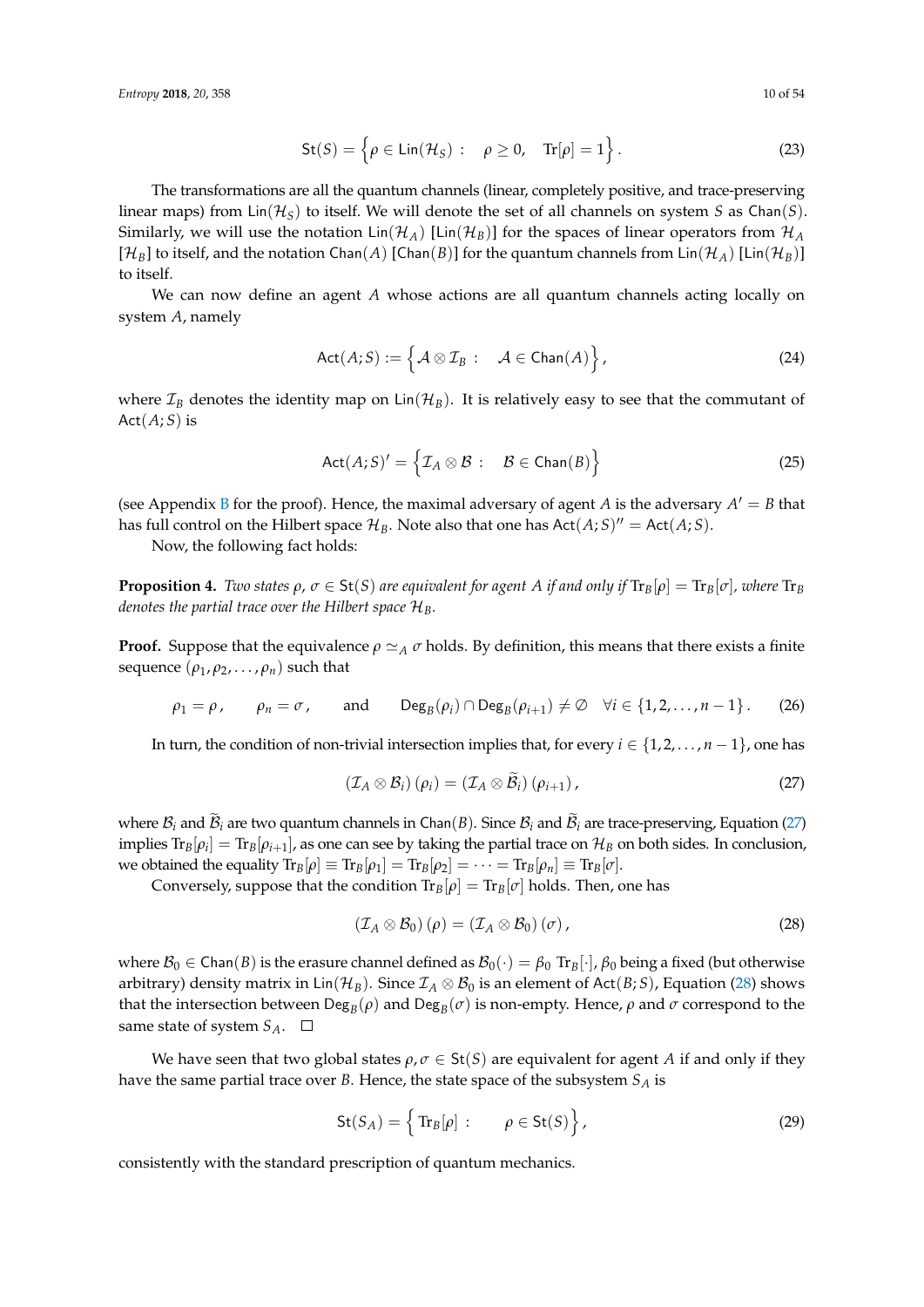Now, let us consider the transformations. It is not hard to show that two transformations  $T, S \in \text{Act}(A; S)$ <sup>*n*</sup> are equivalent if and only if  $\text{Tr}_B \circ T = \text{Tr}_B \circ S$  $\text{Tr}_B \circ T = \text{Tr}_B \circ S$  $\text{Tr}_B \circ T = \text{Tr}_B \circ S$  (see Appendix B for the details). Recalling that the transformations in Act $(A;S)$ " are of the form  $A \otimes \mathcal{I}_B$ , for some  $A \in \text{Chan}(A)$ , we obtain that the set of transformations of *S<sup>A</sup>* is

$$
Transf(S_A) = Chan(A).
$$
\n(30)

In summary, our construction correctly identifies the quantum subsystem associated with the Hilbert space  $\mathcal{H}_A$ , with the right set of states and the right set of physical transformations.

## <span id="page-10-0"></span>*4.2. Subsystems Associated with Finite Dimensional Von Neumann algebras*

In this example, we show that our notion of subsystem encompasses the traditional notion of subsystem based on an algebra of observables. For simplicity, we restrict our attention to a quantum system *S* with finite dimensional Hilbert space  $\mathcal{H}_S\simeq\mathbb{C}^d$ ,  $d<\infty$ . With this choice, the state space St $(S)$ is the set of all density matrices in  $M_d(\mathbb{C})$  and the transformation monoid Transf(*S*) is the set of all quantum channels (linear, completely positive, trace-preserving maps) from *M<sup>d</sup>* (C) to itself.

We now define an agent *A* associated with a von Neumann algebra  $A \subseteq M_d(\mathbb{C})$ . In the finite dimensional setting, a von Neumann algebra is just a matrix algebra that contains the identity operator and is closed under the matrix adjoint. Every such algebra can be decomposed in a block diagonal form. Explicitly, one can decompose the Hilbert space  $\mathcal{H}_S$  as

<span id="page-10-3"></span><span id="page-10-2"></span><span id="page-10-1"></span>
$$
\mathcal{H}_S = \bigoplus_k \left( \mathcal{H}_{A_k} \otimes \mathcal{H}_{B_k} \right) , \qquad (31)
$$

for appropriate Hilbert spaces  $\mathcal{H}_{A_k}$  and  $\mathcal{H}_{B_k}$ . Relative to this decomposition, the elements of the algebra A are characterized as

$$
C \in \mathsf{A} \qquad \Longleftrightarrow \qquad C = \bigoplus_{k} \left( C_{k} \otimes I_{B_{k}} \right) , \tag{32}
$$

where  $C_k$  is an operator in  $\text{Lin}(\mathcal{H}_{A_k})$ , and  $I_{B_k}$  is the identity on  $\mathcal{H}_{B_k}$ . The elements of the commutant algebra A' are characterized as

$$
D \in A' \qquad \Longleftrightarrow \qquad D = \bigoplus_{k} \left( I_{A_{k}} \otimes D_{k} \right) , \qquad (33)
$$

where  $I_{A_k}$  is the identity on  $\mathcal{H}_{A_k}$  and  $D_k$  is an operator in Lin $(\mathcal{H}_{B_k})$ .

We grant agent *A* the ability to implement all quantum channels with Kraus operators in the algebra A, i.e., all quantum channels in the set

$$
\text{Chan}(A) := \left\{ C \in \text{Chan}(S) : C(\cdot) = \sum_{i=1}^r C_i \cdot C_i^{\dagger}, C_i \in A \,\forall i \in \{1, ..., r\} \right\}.
$$
 (34)

The maximal adversary of agent *A* is the agent *B* who can implement all the quantum channels that commute with the channels in  $Chan(A)$ , namely

$$
Act(B;S) = Chan(A)'. \tag{35}
$$

In Appendix [C,](#page-30-0) we prove that Chan $(A)'$  coincides with the set of quantum channels with Kraus operators in the commutant of the algebra A: in formula,

$$
Chan(A)' = Chan(A'). \qquad (36)
$$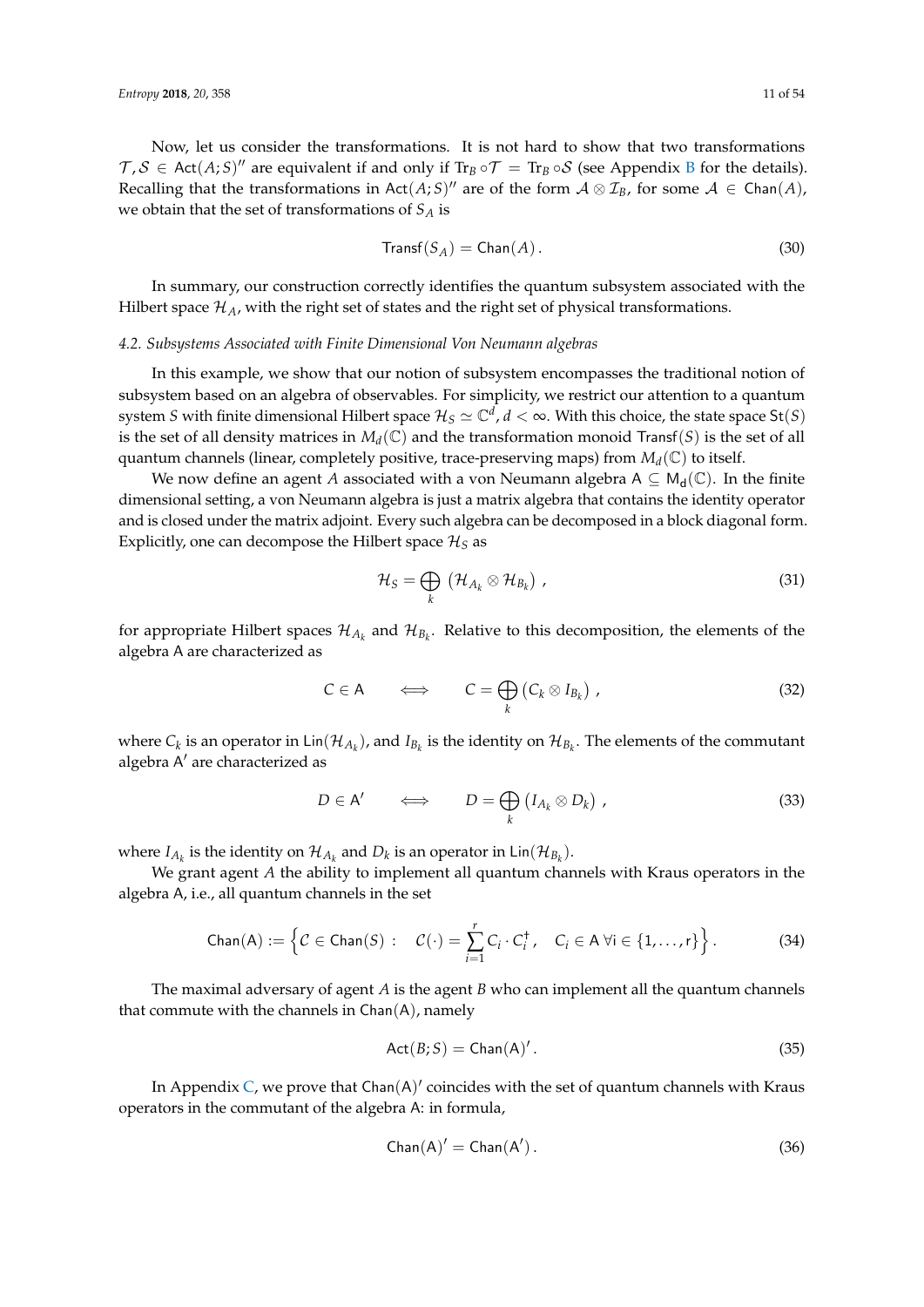As in the previous example, the states of subsystem *S<sup>A</sup>* can be characterized as "partial traces" of the states in *S*, provided that one adopts the right definition of "partial trace". Denoting the commutant of the algebra A by  $B := A'$ , one can define the "partial trace over the algebra B" as the channel  $\text{Tr}_{\mathsf{B}}: \textsf{Lin}(\mathcal{H}_{S}) \to \bigoplus_k \textsf{Lin}(\mathcal{H}_{A_k})$  specified by the relation

<span id="page-11-0"></span>
$$
\operatorname{Tr}_{\mathbf{B}}(\rho) := \bigoplus_{k} \operatorname{Tr}_{B_k} \left[ \Pi_k \rho \Pi_k \right], \tag{37}
$$

where  $\Pi_k$  is the projector on the subspace  $\mathcal{H}_{A_k}\otimes\mathcal{H}_{B_k}\subseteq\mathcal{H}_S$ , and  $\text{Tr}_{B_k}$  denotes the partial trace over the space  $\mathcal{H}_{B_k}$ . With definition [\(37\)](#page-11-0), is not hard to see that two states are equivalent for *A* if and only if they have the same partial trace over B:

# <span id="page-11-1"></span>**Proposition 5.** *Two states*  $\rho$ ,  $\sigma \in \text{St}(S)$  *are equivalent for A if and only if*  $\text{Tr}_{\text{B}}[\rho] = \text{Tr}_{\text{B}}[\sigma]$ *.*

The proof is provided in Appendix [C.](#page-30-0) In summary, the states of system  $St(S_A)$  are obtained from the states of *S* via partial trace over B, namely

$$
St(S_A) = \left\{ \text{Tr}_B(\rho) : \rho \in St(S) \right\}.
$$
 (38)

Our construction is consistent with the standard algebraic construction, where the states of system *S*<sup>*A*</sup> are defined as restrictions of the global states to the subalgebra A: indeed, for every element  $C \in A$ , we have the relation

$$
\operatorname{Tr}[C \rho] = \operatorname{Tr} \left[ \left( \bigoplus_{k} C_{k} \otimes I_{B_{k}} \right) \rho \right]
$$
  
\n
$$
= \sum_{k} \operatorname{Tr}[(C_{k} \otimes I_{B_{k}}) \Pi_{k} \rho \Pi_{k}]
$$
  
\n
$$
= \sum_{k} \operatorname{Tr} \left\{ C_{k} \operatorname{Tr}_{B_{k}}[\Pi_{k} \rho \Pi_{k}] \right\}
$$
  
\n
$$
= \operatorname{Tr} \left\{ \check{C} \operatorname{Tr}_{B}[\rho] \right\}, \quad \check{C} := \bigoplus_{k} C_{k}, \quad (39)
$$

meaning that the restriction of the state *ρ* to the subalgebra A is in one-to-one correspondence with the state  $\text{Tr}_{\text{B}}[\rho]$ .

Alternatively, the states of subsystem *S<sup>A</sup>* can be characterized as density matrices of the block diagonal form

$$
\sigma = \bigoplus_{k} p_k \sigma_k, \tag{40}
$$

where  $(p_k)$  is a probability distribution, and each  $\sigma_k$  is a density matrix in  $\textsf{Lin}(\mathcal{H}_{A_k})$ . In Appendix [C,](#page-30-0) we characterize the transformations of the subsystem  $S_A$  as quantum channels  $A$  of the form

$$
\mathcal{A} = \bigoplus_{k} \mathcal{A}_{k},\tag{41}
$$

where  $A_k$  :  $\textsf{Lin}(\mathcal{H}_{A_k}) \to \textsf{Lin}(\mathcal{H}_{A_k})$  is a linear, completely positive, and trace-preserving map. In summary, the subsystem *S<sup>A</sup>* is a direct sum of quantum systems.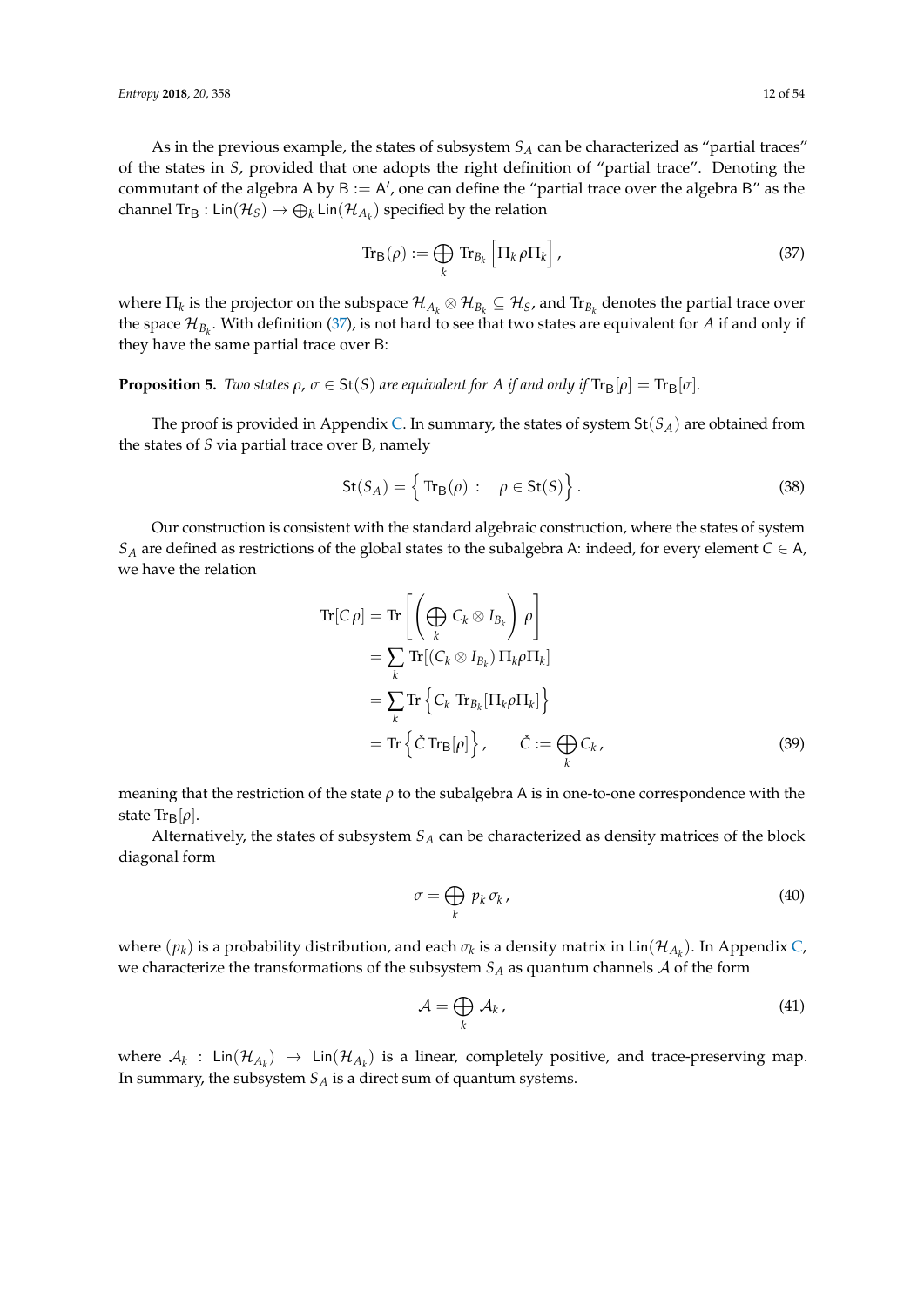#### <span id="page-12-2"></span>*4.3. Coherent Superpositions vs. Incoherent Mixtures in Closed-System Quantum Theory*

We now analyze an example involving only pure states and reversible transformations. Let *S* be a single quantum system with Hilbert space  $\mathcal{H}_S=\mathbb{C}^d$  ,  $d<\infty$ , equipped with a distinguished orthonormal basis  $\{|n\rangle\}^d_{n=1}$ . As the state space, we consider the set of pure quantum states: in formula,

$$
\mathsf{St}(S) = \left\{ |\psi\rangle\langle\psi| : \quad |\psi\rangle \in \mathbb{C}^d, \quad \langle\psi|\psi\rangle = 1 \right\}.
$$
 (42)

As the set of transformations, we consider the set of all unitary channels: in formula,

$$
\text{Transf}(S) = \left\{ U \cdot U^{\dagger} : U \in M_d(\mathbb{C}), \quad U^{\dagger}U = U^{\dagger}U = I \right\}.
$$
 (43)

To agent *A*, we grant the ability to implement all unitary channels corresponding to diagonal unitary matrices, i.e., matrices of the form

<span id="page-12-0"></span>
$$
U_{\theta} = \sum_{k} e^{i\theta_{k}} |k\rangle\langle k|, \qquad \theta = (\theta_{1}, \ldots, \theta_{d}) \in [0, 2\pi)^{\times d}, \qquad (44)
$$

where each phase  $\theta_k$  can vary independently of the other phases. In formula, the set of actions of agent *A* is

$$
\text{Act}(A;S) = \left\{ U_{\theta} \cdot U_{\theta}^{\dagger} : U_{\theta} \in \text{Lin}(\mathcal{H}_S), U_{\theta} \text{ as in Equation (44)} \right\}. \tag{45}
$$

The peculiarity of this example is that the actions of the maximal adversary  $A'$  are exactly the same as the actions of A. It is immediate to see that  $Act(A;S)$  is included in  $Act(A';S)$  because all operations of agent *A* commute. With a bit of extra work, one can see that, in fact, Act(*A*; *S*) and Act(A'; S) coincide.

Let us look at the subsystem associated with agent *A*. The equivalence relation among states takes a simple form:

<span id="page-12-1"></span>**Proposition 6.** *Two pure states with unit vectors*  $|\phi\rangle$ ,  $|\psi\rangle \in \mathcal{H}_S$  *are equivalent for A if and only if*  $|\psi\rangle = U|\phi\rangle$ *for some diagonal unitary matrix U.*

**Proof.** Suppose that there exists a finite sequence  $(|\psi_1\rangle, |\psi_2\rangle, \dots, |\psi_n\rangle)$  such that

$$
|\psi_1\rangle = |\phi\rangle, \quad |\psi_n\rangle = |\psi\rangle, \quad \text{and} \quad \text{Deg}_{A'}(|\psi_i\rangle \langle \psi_i|) \cap \text{Deg}_{A'}(|\psi_{i+1}\rangle \langle \psi_{i+1}|) \neq \emptyset \quad \forall i \in \{1, 2, ..., n-1\}.
$$

This means that, for every  $i \in \{1, ..., n-1\}$ , there exist two diagonal unitary matrices  $U_i$  and  $U_i$  $\text{such that } U_i|\psi_i\rangle = U_i|\psi_{i+1}\rangle$ , or equivalently,

$$
|\psi_{i+1}\rangle = \widetilde{U}_i^{\dagger} U_i |\psi_i\rangle. \tag{46}
$$

Using the above relation for all values of *i*, we obtain  $|\psi\rangle = U|\phi\rangle$  with  $U :=$  $\widetilde{U}_{n-1}^{\dagger} U_{n-1} \cdots \widetilde{U}_{2}^{\dagger} U_{2} \widetilde{U}_{1}^{\dagger} U_{1}.$ 

Conversely, suppose that the condition  $|\psi\rangle = U|\phi\rangle$  holds for some diagonal unitary matrix *U*. Then, the intersection  $Deg_{A'}(|\phi\rangle\langle\phi|) \cap Deg_{A'}(|\psi\rangle\langle\psi|)$  is non-empty, which implies that  $|\phi\rangle\langle\phi|$  and  $|\psi\rangle\langle\psi|$  are in the same equivalence class.  $\square$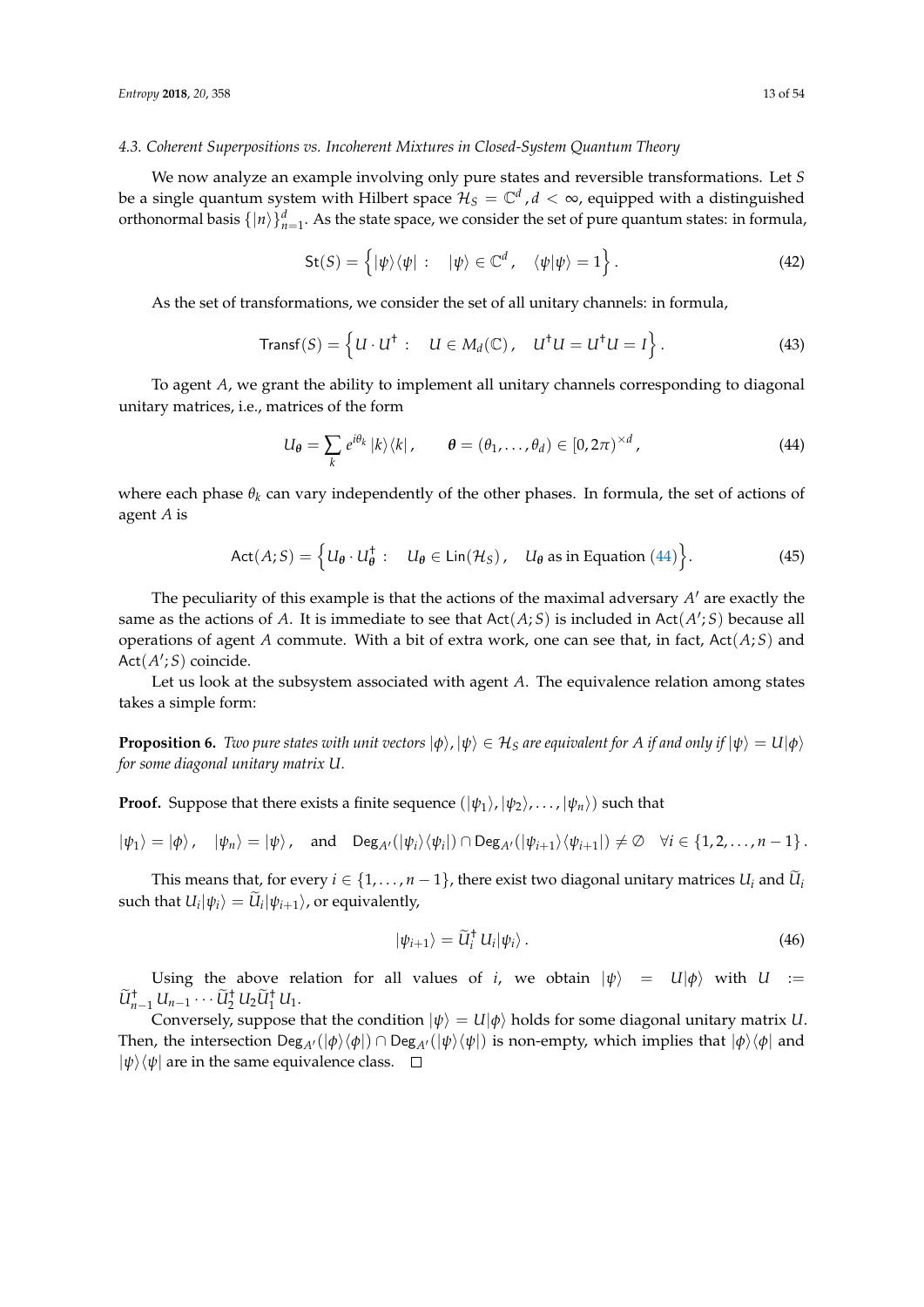Using Proposition [6,](#page-12-1) it is immediate to see that the equivalence class  $[|\psi\rangle\langle\psi|]_{A'}$  is uniquely identified by the diagonal density matrix  $\rho = \sum_k |\psi_k|^2 |k\rangle\langle k|.$  Hence, the state space of system  $S_A$  is the set of diagonal density matrices

$$
\mathsf{St}(S_A) = \left\{ \rho = \sum_k p_k \, |k\rangle\langle k| \, : \quad p_k \geq 0 \, \forall k, \quad \sum_k p_k = 1 \right\}. \tag{47}
$$

The set of transformations of system *S<sup>A</sup>* is trivial because the actions of *A* coincide with the actions of the adversary A', and therefore they are all in the equivalence class of the identity transformation. In formula, one has

$$
\text{Transf}(S_A) = \left\{ \mathcal{I}_{S_A} \right\}. \tag{48}
$$

#### <span id="page-13-2"></span>*4.4. Classical Subsystems in Open-System Quantum Theory*

This example is of the same flavour as the previous one but is more elaborate and more interesting. Again, we consider a quantum system *S* with Hilbert space  $\mathcal{H} = \mathbb{C}^d$ . Now, we take St(*S*) to be the whole set of density matrices in  $M_d(\mathbb{C})$  and Transf(*S*) to be the whole set of quantum channels from  $M_d(\mathbb{C})$  to itself.

We grant to agent *A* the ability to perform every multiphase covariant channel, that is, every quantum channel  $M$  satisfying the condition

$$
\mathcal{U}_{\theta} \circ \mathcal{M} = \mathcal{M} \circ \mathcal{U}_{\theta} \qquad \forall \theta = (\theta_1, \theta_2, \dots, \theta_d) \in [0, 2\pi)^{\times d}, \tag{49}
$$

where  $U_{\theta} = U_{\theta} \cdot U_{\theta}^{\dagger}$  is the unitary channel corresponding to the diagonal unitary  $U_{\theta} = \sum_{k} e^{i\theta_{k}} |k\rangle\langle k|$ . Physically, we can interpret the restriction to multiphase covariant channels as the lack of a reference for the definition of the phases in the basis  $\{|k\rangle, k = 1, \ldots, d\}$ .

It turns out that the maximal adversary of agent *A* is the agent *A'* that can perform every *basis-preserving channel* B, that is, every channel satisfying the condition

$$
\mathcal{B}(|k\rangle\langle k|)=|k\rangle\langle k| \qquad \forall k\in\{1,\ldots,d\}.
$$
 (50)

Indeed, we have the following:

<span id="page-13-3"></span>**Theorem 1.** *The monoid of multiphase covariant channels and the monoid of basis-preserving channels are the commutant of one another.*

The proof, presented in Appendix [D.1,](#page-38-0) is based on the characterization of the basis-preserving channels provided in [\[71](#page-52-20)[,72\]](#page-52-21).

We now show that states of system *S<sup>A</sup>* can be characterized as classical probability distributions.

<span id="page-13-1"></span>**Proposition 7.** *For every pair of states*  $\rho$ *,*  $\sigma \in \text{St}(S)$ *, the following are equivalent:* 

- *1. ρ and σ are equivalent for agent A,*
- *2.*  $\mathcal{D}(\rho) = \mathcal{D}(\sigma)$ , where  $\mathcal D$  is the completely dephasing channel  $\mathcal{D}(\cdot) := \sum_k |k\rangle\langle k| \cdot |k\rangle\langle k|$ .

**Proof.** Suppose that Condition 1 holds, meaning that there exists a sequence  $(\rho_1, \rho_2, \ldots, \rho_n)$  such that

$$
\rho_1 = \rho, \qquad \rho_n = \sigma, \qquad \forall i \in \{1, \ldots, n-1\} \,\exists \mathcal{B}_i, \widetilde{\mathcal{B}}_i \in \text{Act}(\mathcal{B}; S): \, \mathcal{B}_i(\rho_i) = \widetilde{\mathcal{B}}_i(\rho_{i+1}), \qquad (51)
$$

where  $B_i$  and  $B_i$  are basis-preserving channels. The above equation implies

<span id="page-13-0"></span>
$$
\langle k|\mathcal{B}_i(\rho_i)|k\rangle = \langle k|\mathcal{B}_i(\rho_{i+1})|k\rangle. \tag{52}
$$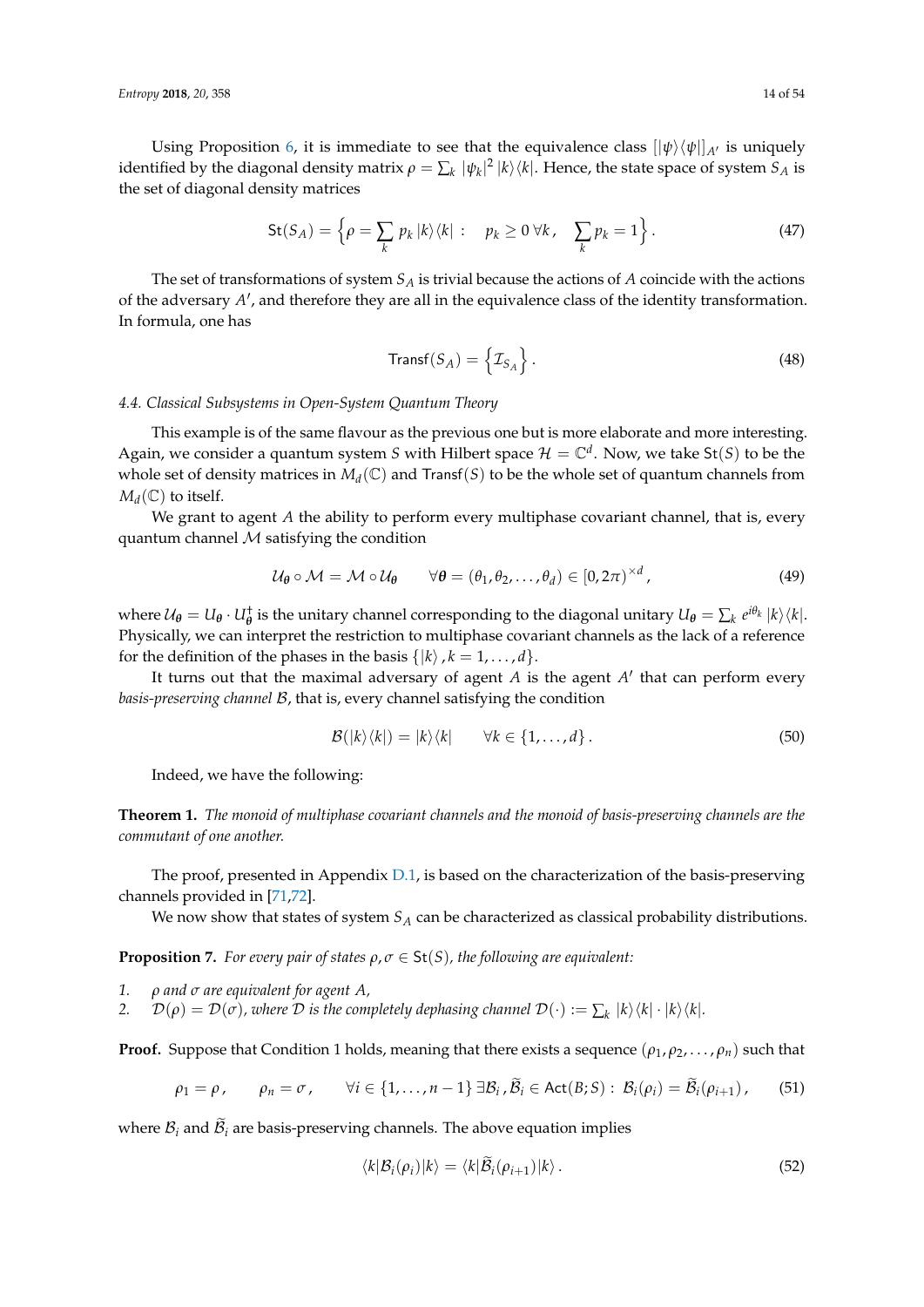Now, the relation  $\langle k|\mathcal{B}(\rho)|k\rangle = \langle k|\rho|k\rangle$  is valid for every basis-preserving channel B and for every state  $\rho$  [\[71\]](#page-52-20). Applying this relation on both sides of Equation [\(52\)](#page-13-0), we obtain the condition

$$
\langle k|\rho_i|k\rangle = \langle k|\rho_{i+1}|k\rangle \,,\tag{53}
$$

valid for every  $k \in \{1, ..., d\}$ . Hence, all the density matrices  $(\rho_1, \rho_2, ..., \rho_n)$  must have the same diagonal entries, and, in particular, Condition 2 must hold.

Conversely, suppose that Condition 2 holds. Since the dephasing channel  $D$  is obviously basis-preserving, we obtained the condition Deg<sub>A</sub> $($  $\rho$ )  $\cap$  Deg<sub>A</sub> $($  $\sigma$ )  $\neq$   $\emptyset$ , which implies that  $\rho$  and *σ* are equivalent for agent *A*. In conclusion, Condition 1 holds. □

Proposition [7](#page-13-1) guarantees that the states of system *S<sup>A</sup>* is in one-to-one correspondence with diagonal density matrices, and therefore, with classical probability distributions: in formula,

<span id="page-14-0"></span>St
$$
(S_A)
$$
 = { $(p_k)_{k=1}^d$ :  $p_k \ge 0 \forall k, \sum_k p_k = 1$  }. (54)

The transformations of system *S<sup>A</sup>* can be characterized as *transition matrices*, namely

Transf
$$
(S_A)
$$
 = { $[P_{jk}]_{j\leq d, k\leq d}$ :  $P_{jk} \geq 0 \,\forall j, k \in \{1, ..., d\}$ ,  $\sum_j P_{jk} = 1 \,\forall k \in \{1, ..., d\}$  }. (55)

The proof of Equation [\(55\)](#page-14-0) is provided in Appendix [D.2.](#page-40-0)

In summary, agent *A* has control on a classical system, whose states are probability distributions, and whose transformations are classical transition matrices.

## *4.5. Classical Systems From Free Operations in the Resource Theory of Coherence*

In the previous example, we have seen that classical systems arise from agents who have access to the monoid of multiphase covariant channels. In fact, classical systems can arise in many other ways, corresponding to agents who have access to different monoids of operations. In particular, we find that several types of free operations in the resource theory of coherence [\[34](#page-51-12)[–41\]](#page-51-13) identify classical systems. Specifically, consider the monoids of

- 1. *Strictly incoherent operations* [\[41\]](#page-51-13), i.e., quantum channels  $T$  with the property that, for every Kraus operator  $T_i$ , the map  $\mathcal{T}_i(\cdot) = T_i \cdot T_i$  satisfies the condition  $\mathcal{D} \circ \mathcal{T}_i = \mathcal{T}_i \circ \mathcal{D}$ , where  $\mathcal D$  is the completely dephasing channel.
- 2. *Dephasing covariant operations* [\[38–](#page-51-14)[40\]](#page-51-16), i.e., quantum channels T satisfying the condition  $\mathcal{D} \circ \mathcal{T} = \mathcal{T} \circ \mathcal{D}.$
- 3. *Phase covariant channels [\[40\]](#page-51-16)*, i.e., quantum channels T satisfying the condition  $\mathcal{T} \circ \mathcal{U}_{\varphi} =$  $U_{\varphi} \circ \mathcal{T}$ ,  $\forall \varphi \in [0, 2\pi)$ , where  $U_{\varphi}$  is the unitary channel associated with the unitary matrix  $U_{\varphi} = \sum_{k} e^{ik\varphi} |k\rangle \langle k|.$
- 4. *Physically incoherent operations* [\[38](#page-51-14)[,39\]](#page-51-15), i.e., quantum channels that are convex combinations of channels  $\mathcal T$  admitting a Kraus representation where each Kraus operator  $T_i$  is of the form

$$
T_i = U_{\pi_i} U_{\theta_i} P_i, \qquad (56)
$$

where  $U_{\pi_i}$  is a unitary that permutes the elements of the computational basis,  $U_{\theta_i}$  is a diagonal unitary, and  $P_i$  is a projector on a subspace spanned by a subset of vectors in the computational basis.

For each of the monoids 1–4, our construction yields the classical subsystem consisting of diagonal density matrices. The transformations of the subsystem are just the classical channels. The proof is presented in Appendix [E.1.](#page-41-0)

Notably, other choices of free operations, such as the *maximally incoherent operations [\[34\]](#page-51-12)* and the *incoherent operations* [\[35\]](#page-51-17), do *not* identify classical subsystems. The maximally incoherent operations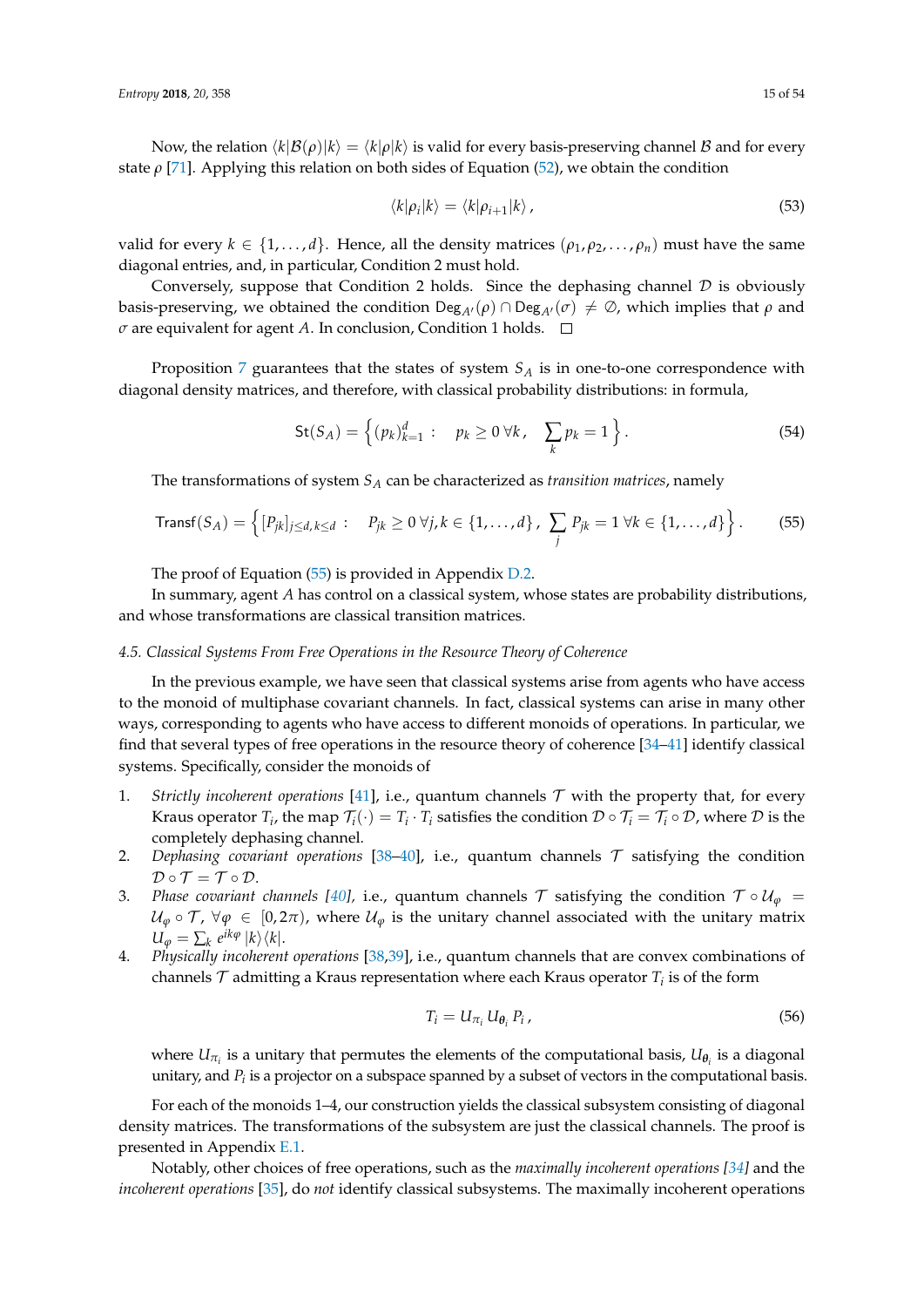are the quantum channels  $\mathcal T$  that map diagonal density matrices to diagonal density matrices, namely  $\mathcal{T} \circ \mathcal{D} = \mathcal{D} \circ \mathcal{T} \circ \mathcal{D}$ , where  $\mathcal{D}$  is the completely dephasing channel. The incoherent operations are the quantum channels  $\mathcal T$  with the property that, for every Kraus operator  $T_i$ , the map  $\mathcal T_i(\cdot)=T_i\cdot T_i$  sends diagonal matrices to diagonal matrices, namely  $\mathcal{T}_i \circ \mathcal{D} = \mathcal{D} \circ \mathcal{T}_i \circ \mathcal{D}$ .

In Appendix [E.2,](#page-43-0) we show that incoherent and maximally incoherent operations do not identify classical subsystems: the subsystem associated with these operations is the whole quantum system. This result can be understood from the analogy between these operations and non-entangling operations in the resource theory of entanglement [\[38,](#page-51-14)[39\]](#page-51-15). Non-entangling operations do not generate entanglement, but nevertheless they cannot (in general) be implemented with local operations and classical communication. Similarly, incoherent and maximally incoherent operations do not generate coherence, but they cannot (in general) be implemented with incoherent states and coherence non-generating unitary gates. An agent that performs these operations must have access to more degrees of freedom than just a classical subsystem.

At the mathematical level, the problem is that the incoherent and maximally incoherent operations do not necessarily commute with the dephasing channel  $D$ . In our construction, commutation with the dephasing channel is essential for retrieving classical subsystems. In general, we have the following theorem:

**Theorem 2.** *Every set of operations that*

- *1. contains the set of classical channels, and*
- *2. commutes with the dephasing channel*

*identifies a d-dimensional classical subsystem of the original d-dimensional quantum system.*

The proof is provided in Appendix [E.1.](#page-41-0)

# <span id="page-15-0"></span>**5. Key Structures: Partial Trace and No Signalling**

In this section, we go back to the general construction of subsystems, and we analyse the main structures arising from it. First, we observe that the definition of subsystem guarantees *by fiat* the validity of the no-signalling principle, stating that operations performed on one subsystem cannot affect the state of an independent subsystem. Then, we show that our construction of subsystems allows one to build a category.

#### *5.1. The Partial Trace and the No Signalling Property*

We defined the states of system *S<sup>A</sup>* as equivalence classes. In more physical terms, we can regard the map  $\psi \mapsto [\psi]_A$  as an operation of discarding, which takes system *S* and throws away the degrees of freedom reachable by the maximal adversary A'. In our adversarial picture, "throwing away some degrees of freedom" means leaving them under the control of the adversary, and considering only the part of the system that remains under the control of the agent.

**Definition 5.** The partial trace over *A'* is the function  $Tr_{A'} : St(S) \to St(S_A)$ , defined by  $Tr_{A'}(\psi) = [\psi]_A$ *for a generic*  $\psi \in \mathsf{St}(S)$ *.* 

The reason for the notation  $Tr_{A}$  is that in quantum theory the operation  $Tr_{A}$  coincides with the partial trace of matrices, as shown in the example of Section [4.1.](#page-8-3) For subsystems associated with von Neumann algebras, the partial trace is the "partial trace over the algebra" defined in Section [4.2.](#page-10-0) For subsystems associated with multiphase covariant channels or dephasing covariant operations, the partial trace is the completely dephasing channel, which "traces out" the off-diagonal elements of the density matrix.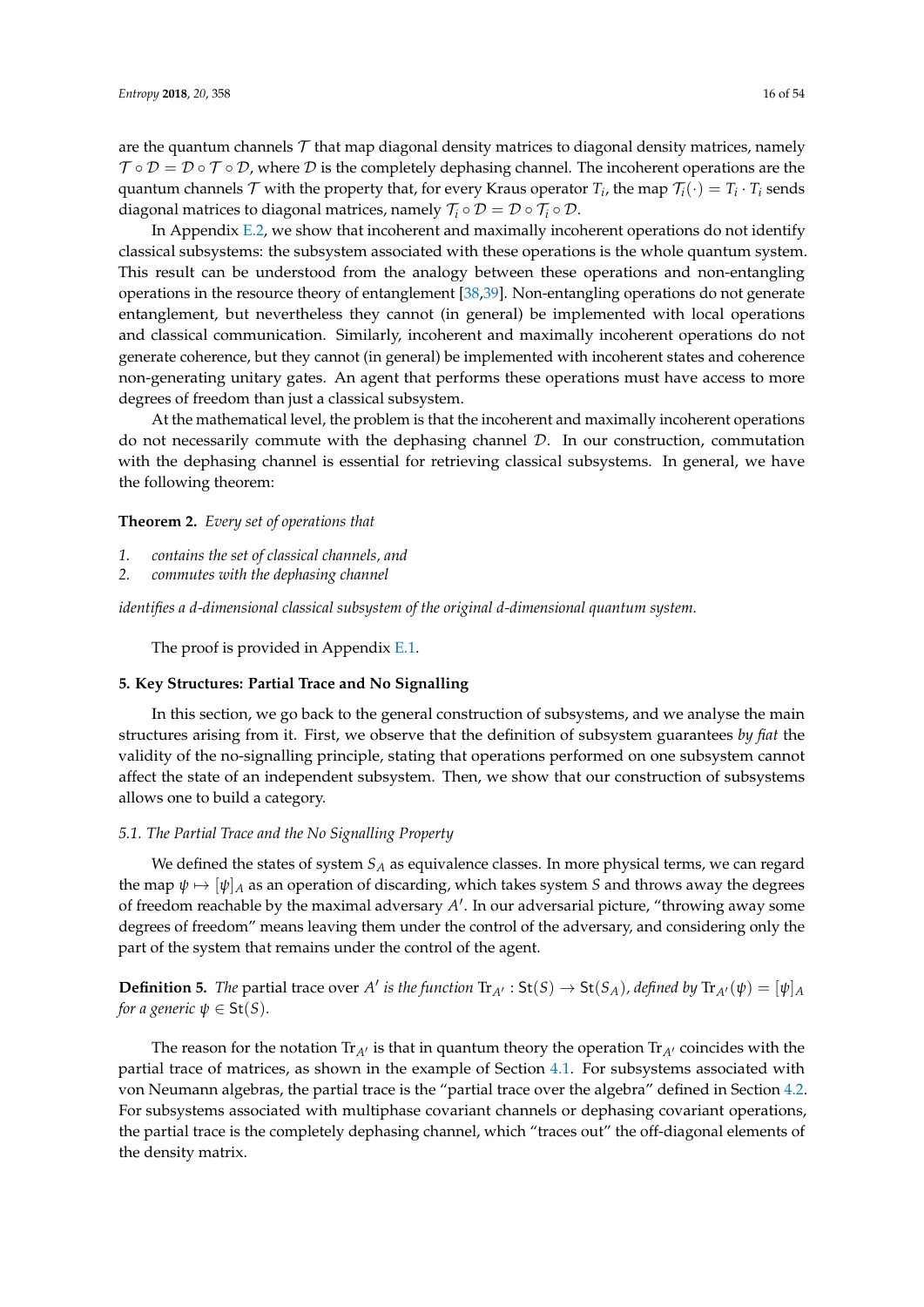With the partial trace notation, the states of system *S<sup>A</sup>* can be succinctly written as

$$
\mathsf{St}(S_A) = \left\{ \rho = \text{Tr}_{A'}(\psi) : \quad \psi \in \mathsf{St}(S) \right\}.
$$
 (57)

Denoting  $B := A'$ , we have the important relation

<span id="page-16-1"></span>
$$
\operatorname{Tr}_B \circ \mathcal{B} = \operatorname{Tr}_B \qquad \forall \mathcal{B} \in \operatorname{Act}(B;S). \tag{58}
$$

Equation [\(58\)](#page-16-1) can be regarded as the *no signalling property*: the actions of agent *B* cannot lead to any change on the system of agent *A*. Of course, here the no signalling property holds *by fiat*, precisely because of the way the subsystems are defined!

The construction of subsystems has the merit to clarify the status of the no-signalling principle. No-signalling is often associated with space-like separation, and is heuristically justified through the idea that physical influences should propagate within the light cones. However, locality is only *a sufficient condition* for the no signalling property. Spatial separation implies no signalling, but the converse is not necessarily true: every pair of distinct quantum systems satisfies the no-signalling condition, even if the two systems are spatially contiguous. In fact, the no-signalling condition holds even for virtual subsystems of a *single*, spatially localized system. Think for example of a quantum particle localized in the *xy* plane. The particle can be regarded as a composite system, made of two virtual subsystems: a particle localized on the *x*-axis, and another particle localized on the *y*-axis. The no-signalling property holds for these two subsystems, even if they are not separated in space. As Equation [\(58\)](#page-16-1) suggests, the validity of the no-signalling property has more to do with the way subsystems are constructed, rather than the way the subsystems are distributed in space.

#### *5.2. A Baby Category*

Our construction of subsystems defines a category, consisting of three objects, *S*, *SA*, and *SB*, where  $S_B$  is the subsystem associated with the agent  $B = A'$ . The sets Transf(*S*), Transf(*S<sub>A</sub>*), and Transf( $S_B$ ) are the endomorphisms from *S* to *S*,  $S_A$  to  $S_A$ , and  $S_B$  to  $S_B$ , respectively. The morphisms from *S* to  $S_A$  and from *S* to  $S_B$  are defined as

$$
\text{Transf}(S \to S_A) = \left\{ \text{Tr}_B \circ \mathcal{T} : \quad \mathcal{T} \in \text{Transf}(S) \right\} \tag{59}
$$

and

$$
\text{Transf}(S \to S_B) = \left\{ \text{Tr}_A \circ \mathcal{T} : \quad \mathcal{T} \in \text{Transf}(S) \right\},\tag{60}
$$

respectively.

Morphisms from  $S_A$  to  $S$ , from  $S_B$  to  $S$ , from  $S_A$  to  $S_B$ , or from  $S_B$  to  $S_A$ , are not naturally defined. In Appendix  $F$ , we provide a mathematical construction that enlarges the sets of transformations, making all sets non-empty. Such a construction allows us to reproduce a categorical structure known as a *splitting of idempotents* [\[73,](#page-52-22)[74\]](#page-52-23)

# <span id="page-16-0"></span>**6. Non-Overlapping Agents, Causality, and the Initialization Requirement**

In the previous sections, we developed a general framework, applicable to arbitrary physical systems. In this section, we identify some desirable properties that the global systems may enjoy.

## *6.1. Dual Pairs of Agents*

So far, we have taken the perspective of agent *A*. Let us now take the perspective of the maximal adversary A'. We consider A' as the agent, and denote his maximal adversary as A''. By definition,  $A''$  can perform every action in the commutant of  $Act(A';S)$ , namely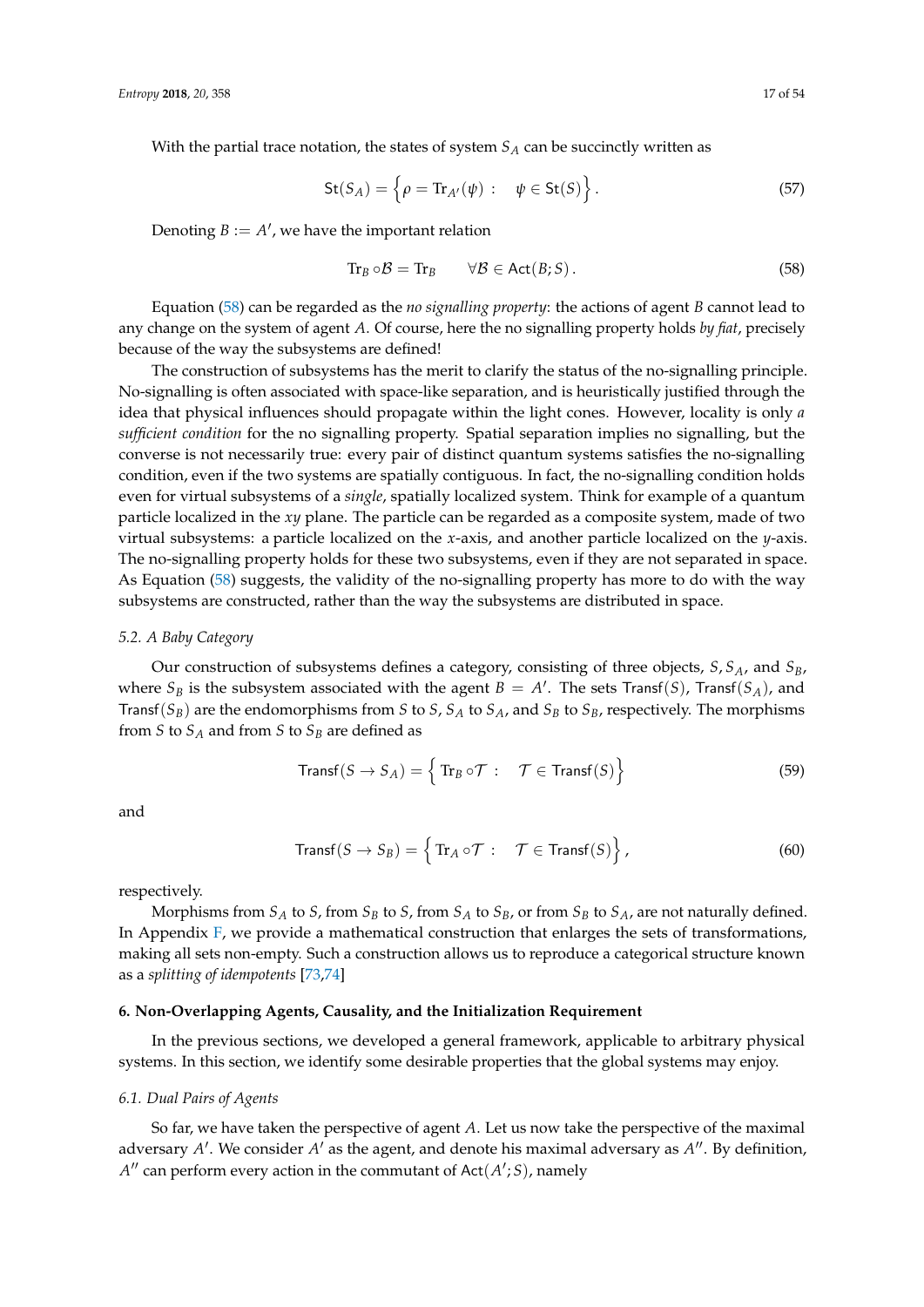$$
Act(A'';S) = Act(A';S)' = Act(A;S)''.
$$
\n(61)

Obviously, the set of actions allowed to agent A'' includes the set of actions allowed to agent A. At this point, one could continue the construction and consider the maximal adversary of agent A<sup>"</sup>. However, no new agent would appear at this point: the maximal adversary of agent A'' is agent A' again. When two agents have this property, we call them a *dual pair:*

**Definition 6.** *Two agents A and B form a dual pair iff*  $Act(A;S) = Act(B;S)'$  *and*  $Act(B;S) = Act(A;S)'$ *.* 

All the examples in Section [4](#page-8-0) are examples of dual pairs of agents.

It is easy to see that an agent *A* is part of a dual pair if and only if the set  $Act(A; S)$  coincides with its double commutant  $Act(A;S)$ ".

#### *6.2. Non-Overlapping Agents*

Suppose that agents *A* and *B* form a dual pair. In general, the actions in  $Act(A;S)$  may have a non-trivial intersection with the actions in Act(*B*; *S*). This situation does indeed happen, as we have seen in Sections [4.3](#page-12-2) and [4.4.](#page-13-2) Still, it is important to examine the special case where the actions of *A* and *B* have only trivial intersection, corresponding to the identity action  $\mathcal{I}_S$ . When this is the case, we say that the agents *A* and *B* are *non-overlapping:*

**Definition 7.** *Two agents A and B are non-overlapping iff*  $Act(A; S) ∩ Act(B; S) ⊆ {I<sub>S</sub>}$ .

Dual pairs of non-overlapping agents are characterized by the fact that the sets of actions have trivial center:

<span id="page-17-0"></span>**Proposition 8.** *Let A and B be a dual pair of agents. Then, the following are equivalent:*

- *1. A and B are non-overlapping,*
- *2.* Act(*A*; *S*) *has trivial center,*
- *3.* Act(*B*; *S*) *has trivial center.*

**Proof.** Since agents *A* and *B* are dual to each other, we have  $Act(B; S) = Act(A; S)'$  and  $Act(A; S) =$  $Act(B;S)'$ . Hence, the intersection  $Act(A;S) \cap Act(B;S)$  coincides with the center of  $Act(A;S)$ , and with the center of Act( $B$ ; *S*). The non-overlap condition holds if and only if the center is trivial.  $\square$ 

Note that the existence of non-overlapping dual pairs is a condition on the transformations of the whole system *S*:

# **Proposition 9.** *The following are equivalent:*

- *1. system S admits a dual pair of non-overlapping agents,*
- *2. the monoid* Transf(*S*) *has trivial center.*

**Proof.** Assume that Condition 1 holds for a pair of agents *A* and *B*. Let C(*S*) be the center of Transf(*S*). By definition, C(*S*) is contained into Act(*B*; *S*) because Act(*B*; *S*) contains all the transformations that commute with those in Act(*A*; *S*). Moreover, the elements of C(*S*) commute with all elements of Act(*B*; *S*), and therefore they are in the center of Act(*B*; *S*). Since *A* and *B* are a non-overlapping dual pair, the center of Act(*B*; *S*) must be trivial (Proposition [8\)](#page-17-0), and therefore C(*S*) must be trivial. Hence, Condition 2 holds.

Conversely, suppose that Condition 2 holds. In that case, it is enough to take *A* to be the *maximal agent*, i.e., the agent  $A_{\text{max}}$  with Act  $(A_{\text{max}}; S) =$  Transf(*S*). Then, the maximal adversary of  $A_{\text{max}}$  is the agent  $B = A'_{\text{max}}$  with  $\text{Act}(B; S) = \text{Act}(A_{\text{max}}; S)' = \text{C}(S) = \{\mathcal{I}_S\}$ . By definition, the two agents form a non-overlapping dual pair. Hence, Condition 1 holds.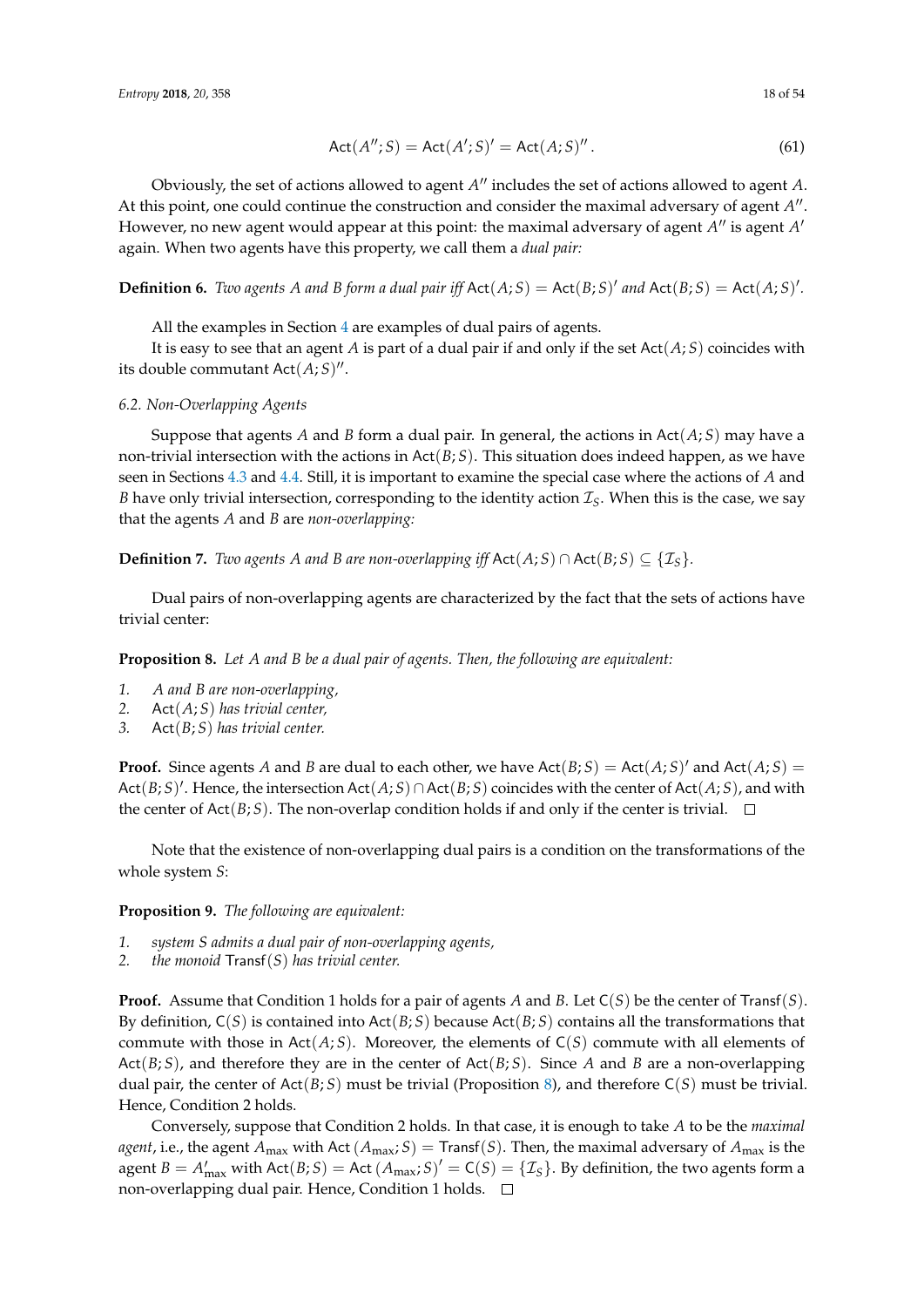The existence of dual pairs of non-overlapping agents is a desirable property, which may be used to characterize "good systems":

**Definition 8** (Non-Overlapping Agents)**.** *We say that system S satisfies the* Non-Overlapping Agents Requirement *if there exists at least one dual pair of non-overlapping agents acting on S.*

The Non-Overlapping Agents Requirement guarantees that the total system *S* can be regarded as a subsystem: if *A*max is the *maximal agent* (i.e., the agent who has access to all transformations on *S*), then the subsystem  $S_{A_{\text{max}}}$  is the whole system *S*. A more formal statement of this fact is provided in Appendix [G.](#page-44-0)

# *6.3. Causality*

The Non-Overlapping Agents Requirement guarantees that the subsystem associated with a maximal agent (i.e., an agent who has access to all possible transformations) is the whole system *S*. On the other hand, it is natural to expect that a minimal agent, who has no access to any transformation, should be associated with the trivial system, i.e., the system with a single state and a single transformation. The fact that the minimal agent is associated with the trivial system is important because it equivalent to a property of causality [\[8,](#page-50-6)[13,](#page-50-8)[75](#page-53-0)[,76\]](#page-53-1): indeed, we have the following

<span id="page-18-1"></span>**Proposition 10.** *Let A*min *be the minimal agent and let A*max *be its maximal adversary, coinciding with the maximal agent. Then, the following conditions are equivalent*

- *1. SA*min *is the trivial system,*
- 2. *one has*  $\text{Tr}_{A_{\text{max}}}[\rho] = \text{Tr}_{A_{\text{max}}}[\sigma]$  for every pair of states  $\rho, \sigma \in \mathsf{St}(S)$ .

**Proof.** 1  $\Rightarrow$  2: By definition, the state space of  $S_{A_{min}}$  consists of states of the form  $Tr_{A_{max}}[\rho]$ ,  $\rho \in \text{St}(S)$ . Hence, the state space contains only one state if and only if Condition 2 holds.  $2 \Rightarrow 1$ : Condition 2 implies that every two states of system *S* are equivalent for agent  $A_{\text{max}}$ . The fact that  $S_{A_{\text{min}}}$  has only one transformation is true by definition: since the adversary of *A*min is the maximal agent, one has  $\mathcal{T} \in \mathsf{Deg}_{A_{\sf max}}(\mathcal{I}_S)$  for every transformation  $\mathcal{T} \in \mathsf{Transf}(S)$ . Hence, every transformation is in the equivalence class of the identity.  $\square$ 

With a little abuse of notation, we may denote the trace over  $A_{\text{max}}$  as  $\text{Tr}_S$  because  $A_{\text{max}}$  has access to all transformations on system *S*. With this notation, the causality condition reads

<span id="page-18-0"></span>
$$
\operatorname{Tr}_{S}[\rho] = \operatorname{Tr}_{S}[\sigma] \qquad \forall \rho, \sigma \in \operatorname{St}(S). \tag{62}
$$

It is interesting to note that, unlike no signalling, causality does not necessarily hold in the framework of this paper. This is because the trace Tr*<sup>S</sup>* is defined as the quotient with respect to all possible transformations, and having a single equivalence class is a non-trivial property. One possibility is to demand the validity of this property, and to call a system *proper*, only if it satisfies the causality condition [\(62\)](#page-18-0). In the following subsection, we will see a requirement that guarantees the validity of the causality condition.

## *6.4. The Initialization Requirement*

The ability to prepare states from a fixed initial state is important in the circuit model of quantum computation, where qubits are initialized to the state  $|0\rangle$ , and more general states are generated by applying quantum gates. More broadly, the ability to initialize the system in a given state and to generate other states from it is important for applications in quantum control and adiabatic quantum computing. Motivated by these considerations, we formulate the following definition: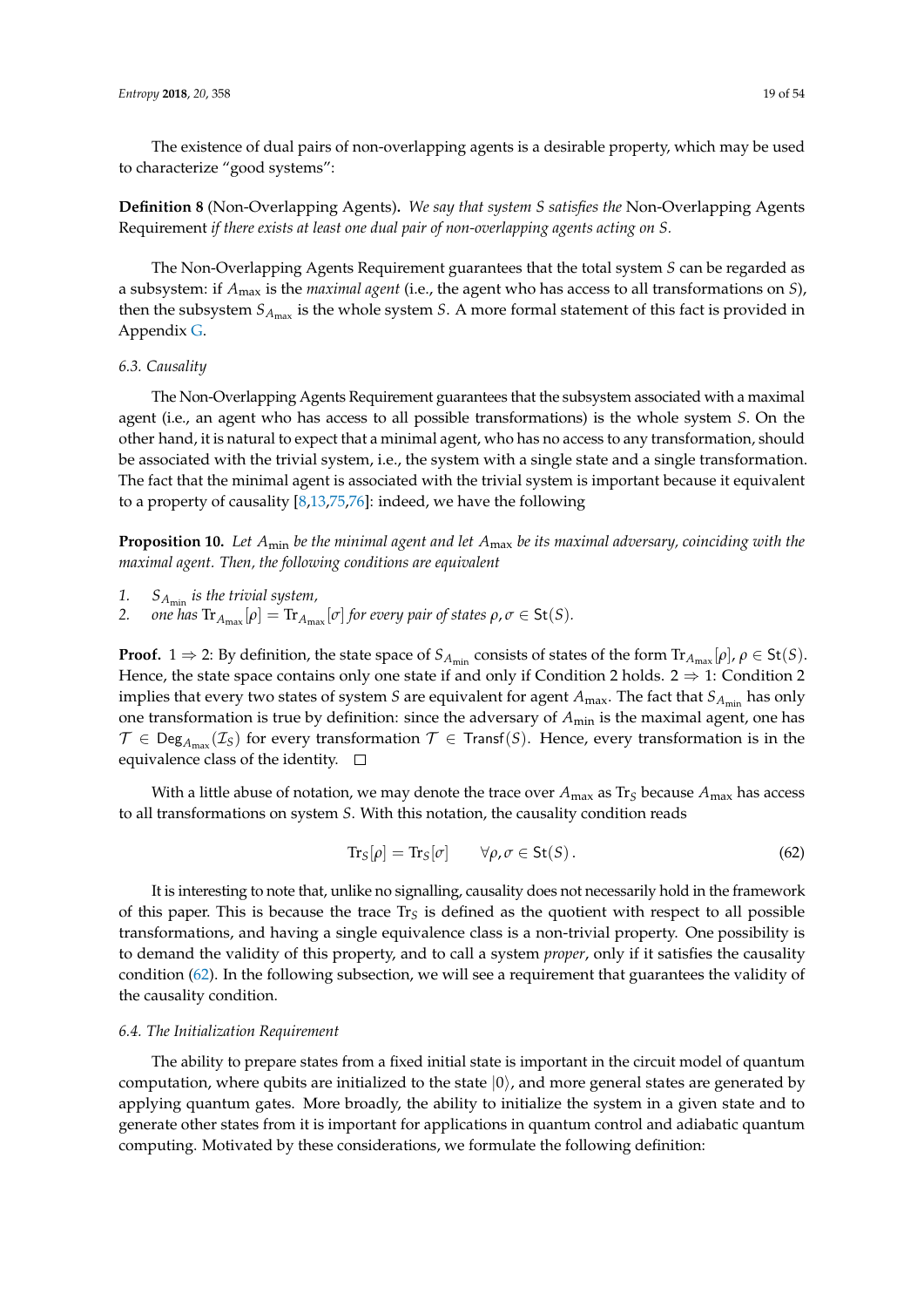**Definition 9.** *A system S satisfies the* Initialization Requirement *if there exists a state*  $\psi_0 \in St(S)$  *from which any other state can be generated, meaning that, for every other state ψ* ∈ St(*S*), *there exists a transformation*  $\mathcal{T} \in \text{Transf}(S)$  *such that*  $\psi = \mathcal{T}\psi_0$ . When this is the case, the state  $\psi_0$  is called cyclic.

The Initialization Requirement is satisfied in quantum theory, both at the pure state level and at the mixed state level. At the pure state level, every unit vector  $|\psi\rangle \in \mathcal{H}_S$  can be generated from a fixed unit  $v$ ector  $|ψ_0⟩ ∈ H<sub>S</sub>$  via a unitary transformation *U*. At the mixed state level, every density matrix *ρ* can be generated from a fixed density matrix  $\rho_0$  via the erasure channel  $C_\rho(\cdot) = \rho \text{ Tr}[\cdot]$ . By the same argument, the initialization requirement is also satisfied when *S* is a system in an operational-probabilistic theory [\[8,](#page-50-6)[10](#page-50-9)[–13\]](#page-50-8) and when *S* is a system in a causal process theory [\[75](#page-53-0)[,76\]](#page-53-1).

The Initialization Requirement guarantees that minimal agents are associated with trivial systems:

**Proposition 11.** *Let S be a system satisfying the Initialization Requirement, and let A*min *be the* minimal agent, *i.e.*, the agent that can only perform the identity transformation. Then, the subsystem  $S_{A_{\min}}$  is trivial:  ${\sf St}\left(S_{A_{\sf min}}\right)$  contains only one state and  ${\sf Transf}\left(S_{A_{\sf min}}\right)$  contains only one transformation.

**Proof.** By definition, the maximal adversary of  $A_{min}$  is the maximal agent  $A_{max}$ , who has access to all physical transformations. Then, every transformation is in the equivalence class of the identity transformation, meaning that system  $S_{A_{\text{min}}}$  has a single transformation. Now, let  $\psi_0$  be the cyclic state. By the Initialization Requirement, the set  $\text{Deg}_{A_{\text{max}}}(\psi_0)$  is the whole state space St(*S*). Hence, every state is equivalent to the state  $\psi_0$ . In other words, St  $\left(S_{A_{\text{min}}}\right)$  contains only one state.

The Initialization Requirement guarantees the validity of causality, thanks to Proposition [10.](#page-18-1) In addition, the Initialization Requirement is important independently of the causality property. For example, we will use it to formulate an abstract notion of *closed system*.

#### <span id="page-19-0"></span>**7. The Conservation of Information**

In this section, we consider systems where all transformations are *invertible*. In such systems, every transformation can be thought as the result of some deterministic dynamical law. The different transformations in Transf(*S*) can be interpreted as different dynamics, associated with different values of physical parameters, such as coupling constants or external control parameters.

#### *7.1. Logically Invertible vs. Physically Invertible*

**Definition 10.** *A transformation*  $\mathcal{T} \in \text{Transf}(S)$  *is* logically invertible *iff the map* 

$$
\widehat{\mathcal{T}}: \quad \text{St}(S) \to \text{St}(S), \quad \psi \mapsto \mathcal{T}\psi \tag{63}
$$

*is injective.*

Logically invertible transformations can be interpreted as evolutions of the system that preserve the distictness of states. At the fundamental level, one may require that all physical evolutions be logically invertible, a requirement that is sometimes called the *Conservation of Information* [\[58\]](#page-52-7). In the following, we will explore the consequences of such requirement:

**Definition 11** (Logical Conservation of Information)**.** *System S satisfies the Logical Conservation of Information if all transformations in* Transf(*S*) *are logically invertible.*

The requirement is well-posed because the invertible transformations form a monoid. Indeed, the identity transformation is logically invertible, and that the composition of two logically invertible transformations is logically invertible.

A special case of logical invertibility is physical invertibility, defined as follows: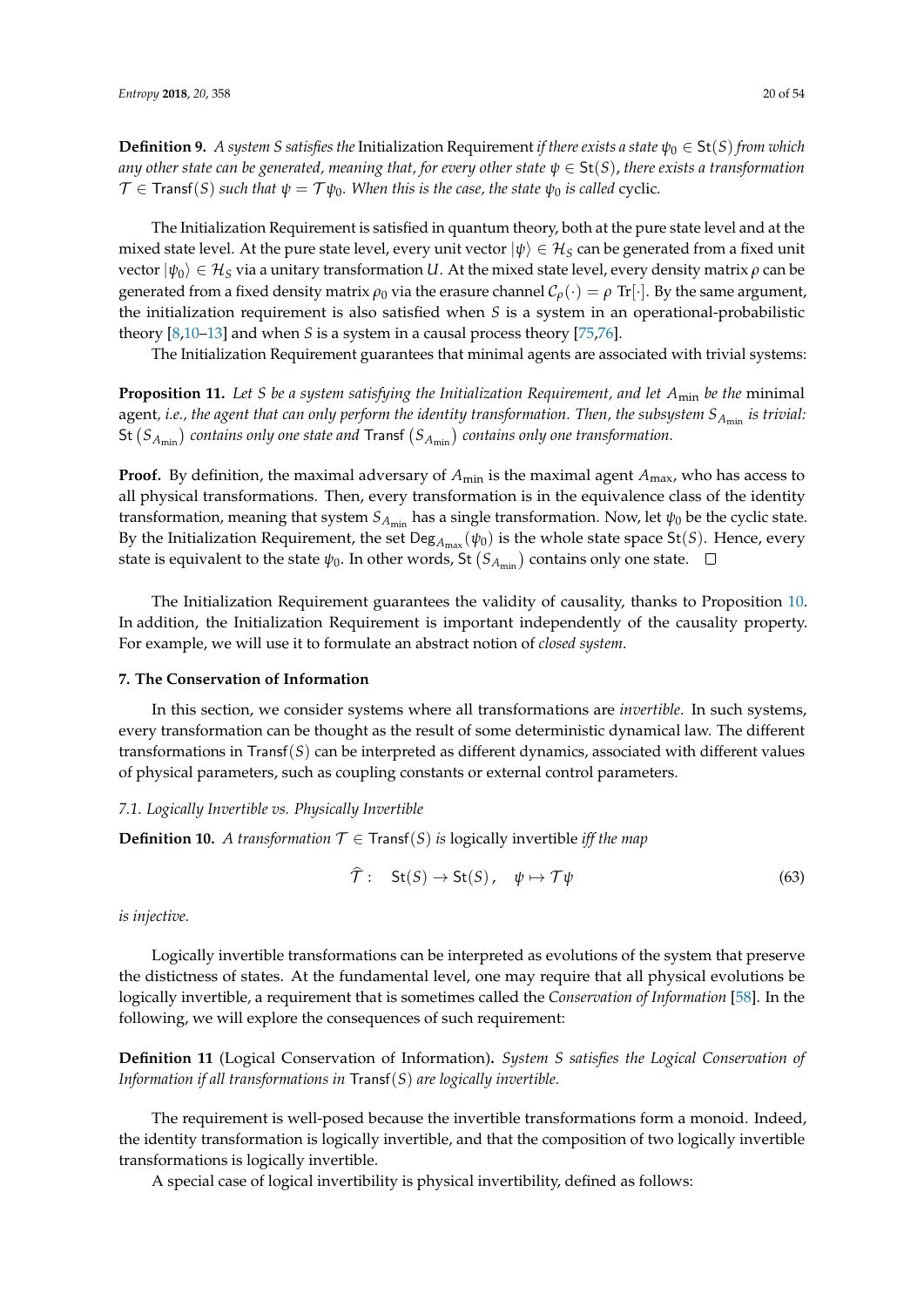**Definition 12.** *A transformation*  $T \in$  Transf(*S*) *is* physically invertible *iff there exists another transformation*  $\mathcal{T}' \in \text{Transf}(S)$  *such that*  $\mathcal{T}' \circ \mathcal{T} = \mathcal{I}_S$ *.* 

Physical invertibility is more than injectivity: not only should the map  $\mathcal T$  be injective on the state space, but also its inverse should be a physical transformation. In light of this observation, we state a stronger version of the Conservation of Information, requiring physical invertibility:

**Definition 13** (Physical Conservation of Information)**.** *System S satisfies the Physical Conservation of Information if all transformations in* Transf(*S*) *are physically invertible.*

The difference between Logical and Physical Conservation of Information is highlighted by the following example:

**Example 3** (Conservation of Information in closed-system quantum theory)**.** *Let S be a closed quantum system described by a separable, infinite-dimensional Hilbert space* H*S, and let* St(*S*) *be the set of pure states, represented as rank-one density matrices*

$$
\mathsf{St}(S) = \left\{ |\psi\rangle\langle\psi| : | \psi\rangle \in \mathcal{H}_S, \quad \langle\psi|\psi\rangle = 1 \right\}.
$$
 (64)

*One possible choice of transformations is the monoid of isometric channels*

$$
\text{Transf}(S) = \left\{ V \cdot V^{\dagger} : \quad V \in \text{Lin}(S), \quad V^{\dagger} V = I \right\}. \tag{65}
$$

*This choice of transformations satisfies the Logical Conservation of Information, but violates the Physical Conservation of Information because in general the map V* † · *V fails to be trace-preserving, and therefore fails to be an isometric channel. For example, consider the shift operator*

<span id="page-20-0"></span>
$$
V = \sum_{n=0}^{\infty} |n+1\rangle\langle n| \,.
$$

The operator V is an isometry but its left-inverse V<sup>†</sup> is not an isometry. As a result, the channel V<sup>†</sup>  $\cdot$  V is *not an allowed physical transformation according to Equation [\(65\)](#page-20-0).* 

*An alternative choice of physical transformations is the set of unitary channels*

$$
\text{Transf}(S) = \left\{ V \cdot V^{\dagger} : \quad V \in \text{Lin}(S), \quad V^{\dagger}V = VV^{\dagger} = I \right\}. \tag{67}
$$

*With this choice, the Physical Conservation of Information is satisfied: every physical transformation is invertible and the inverse is a physical transformation.*

#### *7.2. Systems Satisfying the Physical Conservation of Information*

In a system satisfying the Physical Conservation of Information, the transformations are not only physically invertible, but also physically *reversible*, in the following sense:

**Definition 14.** *A transformation*  $\mathcal{T} \in$  Transf(*S*) *is* physically reversible *iff there exists another transformation*  $\mathcal{T}' \in \text{Transf}(S)$  *such that*  $\mathcal{T}' \circ \mathcal{T} = \mathcal{T} \circ \mathcal{T}' = \mathcal{I}_S$ *.* 

With the above definition, we have the following:

**Proposition 12.** *If system S satisfies the Physical Conservation of Information, then every physical transformation is physically reversible. The monoid* Transf(*S*) *is a group, hereafer denoted as* G(*S*)*.*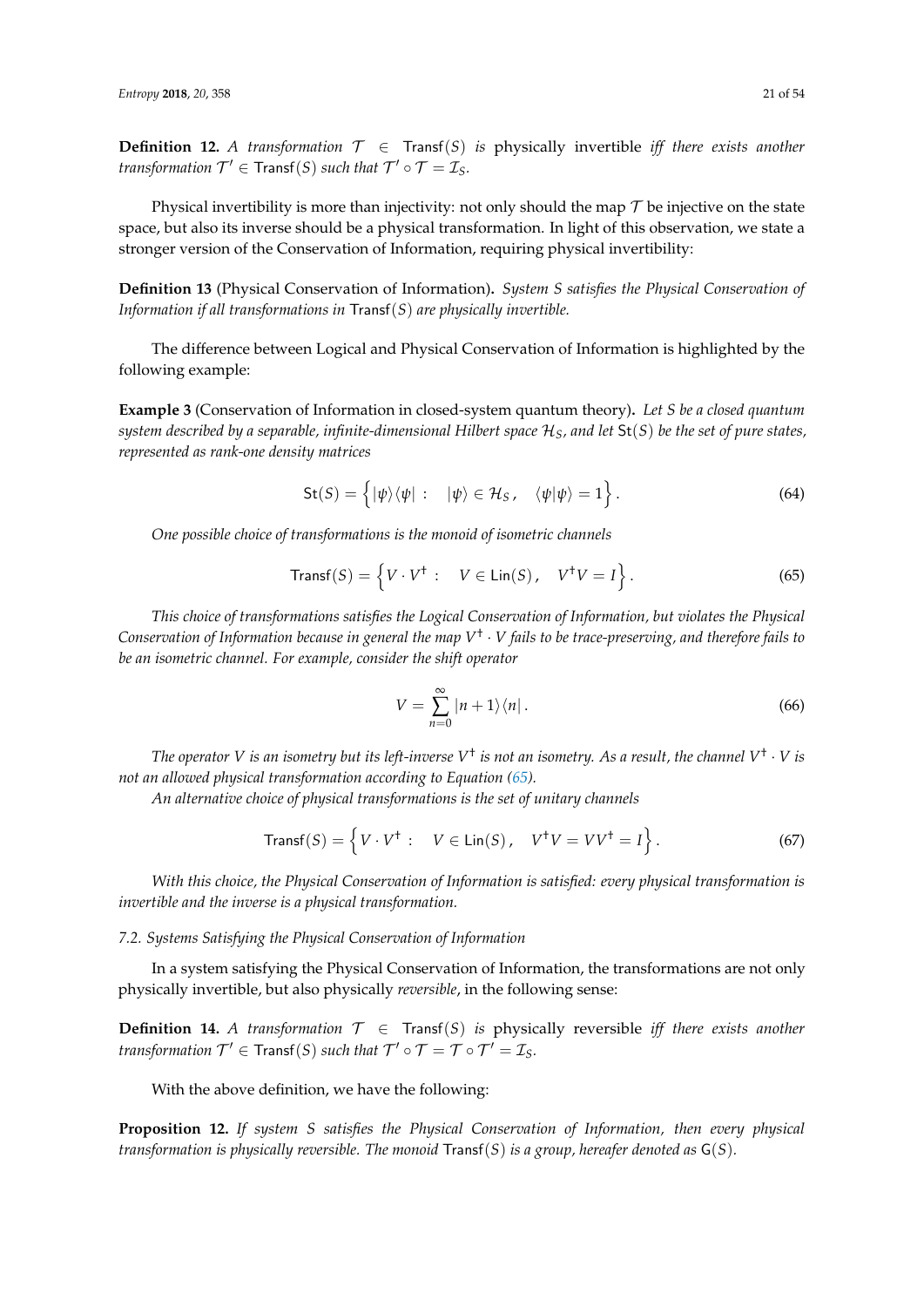**Proof.** Since  $\mathcal T$  is physically invertible, there exists a transformation  $\mathcal T'$  such that  $\mathcal T'\circ\mathcal T=\mathcal I_S$ . Since the Physical Conservation of Information holds,  $\mathcal{T}'$  must be physically invertible, meaning that there exists a transformation  $\mathcal{T}''$  such that  $\mathcal{T}'' \circ \mathcal{T}' = \mathcal{I}_S$ . Hence, we have

$$
\mathcal{T}'' = \mathcal{T}'' \circ (\mathcal{T}' \circ \mathcal{T}) = (\mathcal{T}'' \circ \mathcal{T}') \circ \mathcal{T} = \mathcal{T}.
$$
 (68)

Since  $\mathcal{T}'' = \mathcal{T}$ , the invertibility condition  $\mathcal{T}'' \circ \mathcal{T}' = \mathcal{I}_S$  becomes  $\mathcal{T} \circ \mathcal{T}' = \mathcal{I}_S$ . Hence,  $\mathcal{T}$  is reversible and Transf(*S*) is a group.  $\square$ 

## *7.3. Subsystems of Systems Satisfying the Physical Conservation of Information*

Imagine that an agent *A* acts on a system *S* satisfying the Physical Conservation of Information. We assume that the actions of agent *A* form a subgroup of G(*S*), denoted as G*A*. The maximal adversary of *A* is the adversary  $B = A'$ , who has access to all transformations in the set

$$
G_B := G'_A = \left\{ \mathcal{U}_B \in G(S) : \quad \mathcal{U}_B \circ \mathcal{U}_A = \mathcal{U}_A \circ \mathcal{U}_B, \quad \forall \mathcal{U}_A \in G(A) \right\}.
$$
 (69)

It is immediate to see that the set G*<sup>B</sup>* is a group. We call it the *adversarial group*.

The equivalence relations used to define subsystems can be greatly simplified. Indeed, it is easy to see that two states  $\psi$ ,  $\psi' \in \mathsf{St}(S)$  are equivalent for *A* if and only if there exists a transformation  $U_B \in G_B$  such that

<span id="page-21-1"></span>
$$
\psi' = \mathcal{U}_B \psi. \tag{70}
$$

Hence, the states of the subsystem  $S_A$  are orbits of the group  $G_B$ : for every  $\psi \in \text{St}(S)$ , we have

$$
\mathrm{Tr}_B[\psi] := \left\{ \mathcal{U}_B \psi : \quad \mathcal{U}_B \in \mathsf{G}_B \right\}.
$$
\n(71)

Similarly, the degradation of a transformation  $U \in G(S)$  yields the orbit

$$
\mathsf{Deg}_{B}(\mathcal{U})=\left\{\mathcal{U}_{B,1}\circ\mathcal{U}\circ\mathcal{U}_{B,2}:\qquad\mathcal{U}_{B,1},\mathcal{U}_{B,2}\in\mathsf{G}_{B}\right\}.
$$
\n(72)

It is easy to show that the transformations of the subsystem  $S_A$  are the orbits of the group  $G_B$ :

$$
\text{Transf}(S_A) = \left\{ \pi_A(\mathcal{U}) : \quad \mathcal{U} \in \mathsf{G}_A'' \right\}, \qquad \pi_A(\mathcal{U}) := \left\{ \mathcal{U}_B \circ \mathcal{U} : \quad \mathcal{U}_B \in \mathsf{G}_B \right\}. \tag{73}
$$

#### <span id="page-21-0"></span>**8. Closed Systems**

Here, we define an abstract notion of "closed systems", which captures the essential features of what is traditionally called a closed system in quantum theory. Intuitively, the idea is that all the states of the closed system are "pure" and all the evolutions are reversible.

An obvious problem in defining closed system is that our framework does not include a notion of "pure state". To circumvent the problem, we define the closed systems in the following way:

**Definition 15.** *System S is* closed *iff it satisfies the Logical Conservation of Information and the Initialiation Requirement, that is, iff*

- *1. every transformation is logically invertible,*
- *2. there exists a state*  $\psi_0 \in \mathsf{St}(S)$  *such that, for every other state*  $\psi \in \mathsf{St}(S)$ *, one has*  $\psi = \mathcal{V}\psi_0$  *for some suitable transformation*  $V \in$  Transf(*S*)*.*

For a closed system, we nominally say that all the states in St(*S*) are "pure", or, more precisely, "dynamically pure". This definition is generally different from the usual definition of pure states as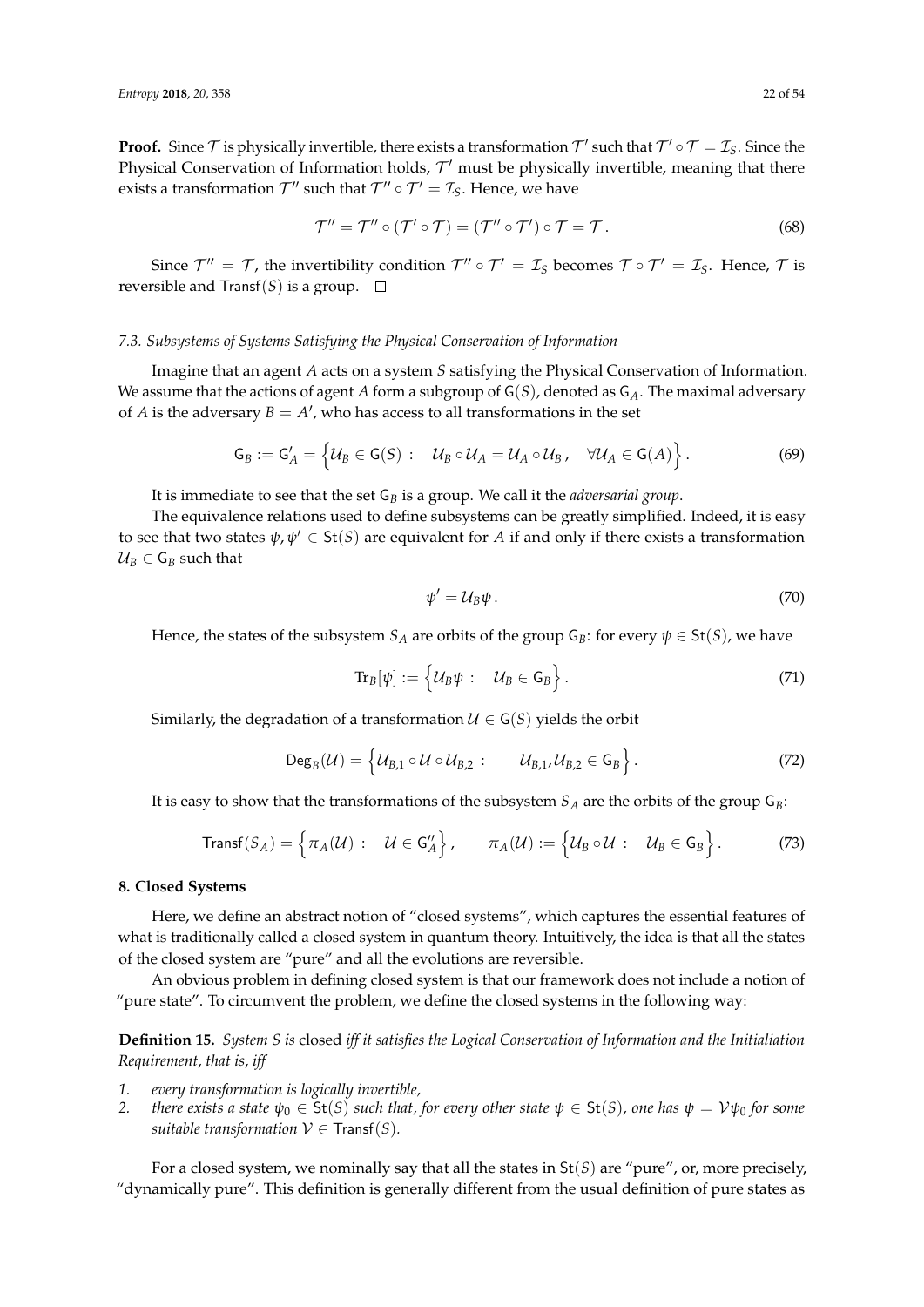extreme points of convex sets, or from the compositional definition of pure states as states with only product extensions [\[77\]](#page-53-2). First of all, dynamically pure states are *not a subset* of the state space: provided that the right conditions are met, they are *all* the states. Other differences between the usual notion of pure states and the notion of dynamically pure states are highlighted by the following example:

**Example 4.** Let S be a system in which all states are of the form  $U\rho_0 U^{\dagger}$ , where U is a generic 2-by-2 unitary *matrix, and*  $\rho_0 \in M_2(\mathbb{C})$  *is a fixed 2-by-2 density matrix. For the transformations, we allow all unitary channels U* · *U*† *. By construction, system S satisfies the initialization Requirement, as one can generate every state from the initial state ρ*0*. Moreover, all the transformations of system S are unitary and therefore the Conservation of Information is satisfied, both at the physical and the logical level. Therefore, the states of system S* are dynamically pure. Of course, the states  $U\rho_0 U^{\dagger}$  need not be extreme points of the convex set of all density *matrices, i.e., they need not be rank-one projectors. They are so only when the cyclic state ρ<sub>0</sub> is rank-one.* 

*On the other hand, consider a similar example, where*

- *system S is a qubit,*
- *the states are pure states, of the form*  $|\psi\rangle\langle\psi|$  *for a generic unit vector*  $|\psi\rangle \in \mathbb{C}^2$ ,
- *the transformations are unitary channels*  $V \cdot V^{\dagger}$ , where the unitary matrix V has real entries.

*Using the Bloch sphere picture, the physical transformations are rotations around the y axis. Clearly, the Initialization Requirement is not satisfied because there is no way to generate arbitrary points on the sphere using only rotations around the y-axis. In this case, the states of S are pure in the convex set sense, but not dynamically pure.*

For closed systems satisfying the Physical Conservation of Information, every pair of pure states are interconvertible:

**Proposition 13** (Transitive action on the pure states)**.** *If system S is closed and satisfies the Physical*  $C$ onservation of Information, then, for every pair of states  $\psi, \psi' \in \mathsf{St}(S)$ , there exists a reversible transformation  $\mathcal{U} \in \mathsf{G}(S)$  such that  $\psi' = \mathcal{U}\psi$ .

**Proof.** By the Initialization Requirement, one has  $\psi = V\psi_0$  and  $\psi' = V'\psi_0$  for suitable  $V, V' \in$ Transf(*S*). By the Physical Conservation of Information, all the tranformations in Transf(*S*) are physically reversible. Hence,  $\psi' = \mathcal{V}' \circ \mathcal{V}^{-1} \psi = \mathcal{U} \psi$ , having defined  $\mathcal{U} = \mathcal{V}' \circ \mathcal{V}^{-1}.$ 

The requirement that all pure states be connected by reversible transformations has featured in many axiomatizations of quantum theory, either directly [\[5](#page-50-4)[,44–](#page-51-22)[46\]](#page-52-24), or indirectly as a special case of other axioms [\[42](#page-51-19)[,48\]](#page-52-0). Comparing our framework with the framework of general probabilistic theories, we can see that the dynamical definition of pure states refers to a rather specific situation, in which all pure states are connected, either to each other (in the case of physical reversibility) or with to a fixed cyclic state (in the case of logical reversibility).

## <span id="page-22-0"></span>**9. Purification**

Here, we show that closed systems satisfying the Physical Conservation of Information also satisfy the purification property [\[8](#page-50-6)[,12](#page-50-7)[,13](#page-50-8)[,15,](#page-50-5)[49](#page-52-1)[–51\]](#page-52-2), namely the property that every mixed state can be modelled as a pure state of a larger system in a canonical way. Under a certain regularity assumption, the same holds for closed systems satisfying only the Logical Conservation of Information.

# *9.1. Purification in Systems Satisfying the Physical Conservation of Information*

**Proposition 14** (Purification)**.** *Let S be a closed system satisfying the Physical Conservation of Information.* Let A be an agent in S, and let  $B = A'$  be its maximal adversary. Then, for every state  $\rho \in \mathsf{St}(S_A)$ , there *exists a pure state*  $\psi \in \text{St}(S)$ *, called the purification of*  $\rho$ *, such that*  $\rho = \text{Tr}_B[\psi]$ *. Moreover, the purification*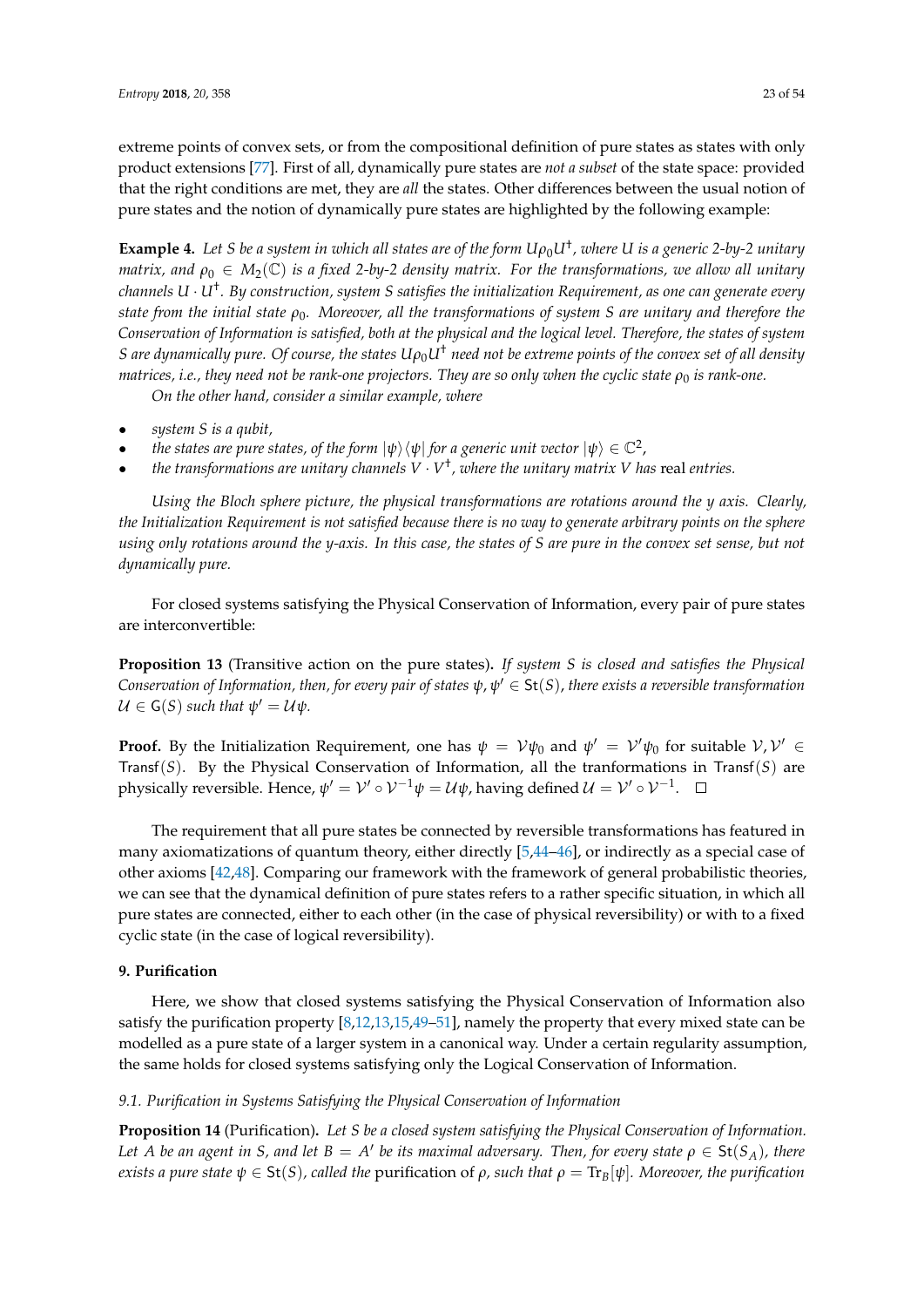*of*  $\rho$  *is essentially unique: if*  $\psi' \in$  *St(S) <i>is another pure state with*  $\text{Tr}_B[\psi]=\rho$ *, then there exists a reversible transformation*  $U_B \in \mathsf{G}_B$  *such that*  $\psi' = \mathcal{U}_B \psi$ *.* 

**Proof.** By construction, the states of system *S<sup>A</sup>* are orbits of states of system *S* under the adversarial group  $G_B$ . By Equation [\(71\)](#page-21-1), every two states  $\psi$ ,  $\psi' \in St(S)$  in the same orbit are connected by an element of  $G_B$ .  $\Box$ 

Note that the notion of purification used here is more general than the usual notion of purification in quantum information and quantum foundations. The most important difference is that system *S<sup>A</sup>* need not be a factor in a tensor product. Consider the example of the coherent superpositions vs. classical mixtures (Section [4.3\)](#page-12-2). There, systems *S<sup>A</sup>* and *S<sup>B</sup>* coincide, their states are classical probability distributions, and the purifications are coherent superpositions. Two purifications of the same classical state  $\mathbf{p}=(p_1,p_2,\ldots,p_d)$  are two rank-one projectors  $|\psi\rangle\langle\psi|$  and  $|\psi'\rangle\langle\psi'|$  corresponding to unit vectors of the form

$$
|\psi\rangle = \sum_{n} \sqrt{p_n} e^{i\theta_n} |n\rangle \quad \text{and} \quad |\psi'\rangle = \sum_{n} \sqrt{p_n} e^{i\theta_n'} |n\rangle. \tag{74}
$$

One purification can be obtained from the other by applying a diagonal unitary matrix. Specifically, one has

$$
|\psi'\rangle = U_B|\psi\rangle \quad \text{with} \quad U_B = \sum_n e^{i(\theta'_n - \theta_n)} |n\rangle\langle n| \,. \tag{75}
$$

For finite dimensional quantum systems, the notion of purification proposed here encompasses both the notion of entanglement and the notion of coherent superposition. The case of infinite dimensional systems will be discussed in the next subsection.

#### *9.2. Purification in Systems Satisfying the Logical Conservation of Information*

For infinite dimensional quantum systems, every density matrix can be purified, but not all purifications are connected by reversible transformations. Consider for example the unit vectors

$$
|\psi\rangle_{AB} = \sqrt{1-x^2} \sum_{n=0}^{\infty} x^n |n\rangle_A \otimes |n\rangle_B \quad \text{and} \quad |\psi'\rangle_{AB} = \sqrt{1-x^2} \sum_{n=0}^{\infty} x^n |n\rangle_A \otimes |n+1\rangle_B, \quad (76)
$$

for some  $x \in [0, 1)$ .

For every fixed  $x \neq 0$ , there is one and only one operator  $V_B$  satisfying the condition  $|\psi'\rangle_{AB} =$  $(I_A \otimes V_B)|\psi\rangle_{AB}$ , namely the shift operator  $V_B = \sum_{n=0}^{\infty} |n+1\rangle\langle n|$ . However,  $V_B$  is only an isometry, but not a unitary. This means that, if we define the states of system *S<sup>A</sup>* as equivalence classes of pure states under local unitary equivalence, the two states  $|\psi\rangle\langle\psi|$  and  $|\psi'\rangle\langle\psi'|$  would end up into two different equivalence classes.

One way to address the problem is to relax the requirement of reversibility and to consider the monoid of isometries, defining

$$
Transf(S) := \{ V \cdot V^{\dagger} : V \in Lin(S), V^{\dagger}V = I \}.
$$
\n(77)

Given two purifications of the same state, say  $\ket{\psi}$  and  $\ket{\psi'}$ , it is possible to show that at least one of the following possibilities holds:

- 1.  $|\psi'\rangle = (I_A \otimes V_B)|\psi\rangle$  for some isometry  $V_B$  acting on system  $S_B$ ,
- 2.  $|\psi\rangle = (I_A \otimes V_B)|\psi'\rangle$  for some isometry  $V_B$  acting on system  $S_B$ .

Unfortunately, this uniqueness property is not automatically valid in every system satisfying the Logical Conservation of Information. Still, we will now show a regularity condition, under which the uniqueness property is satisfied: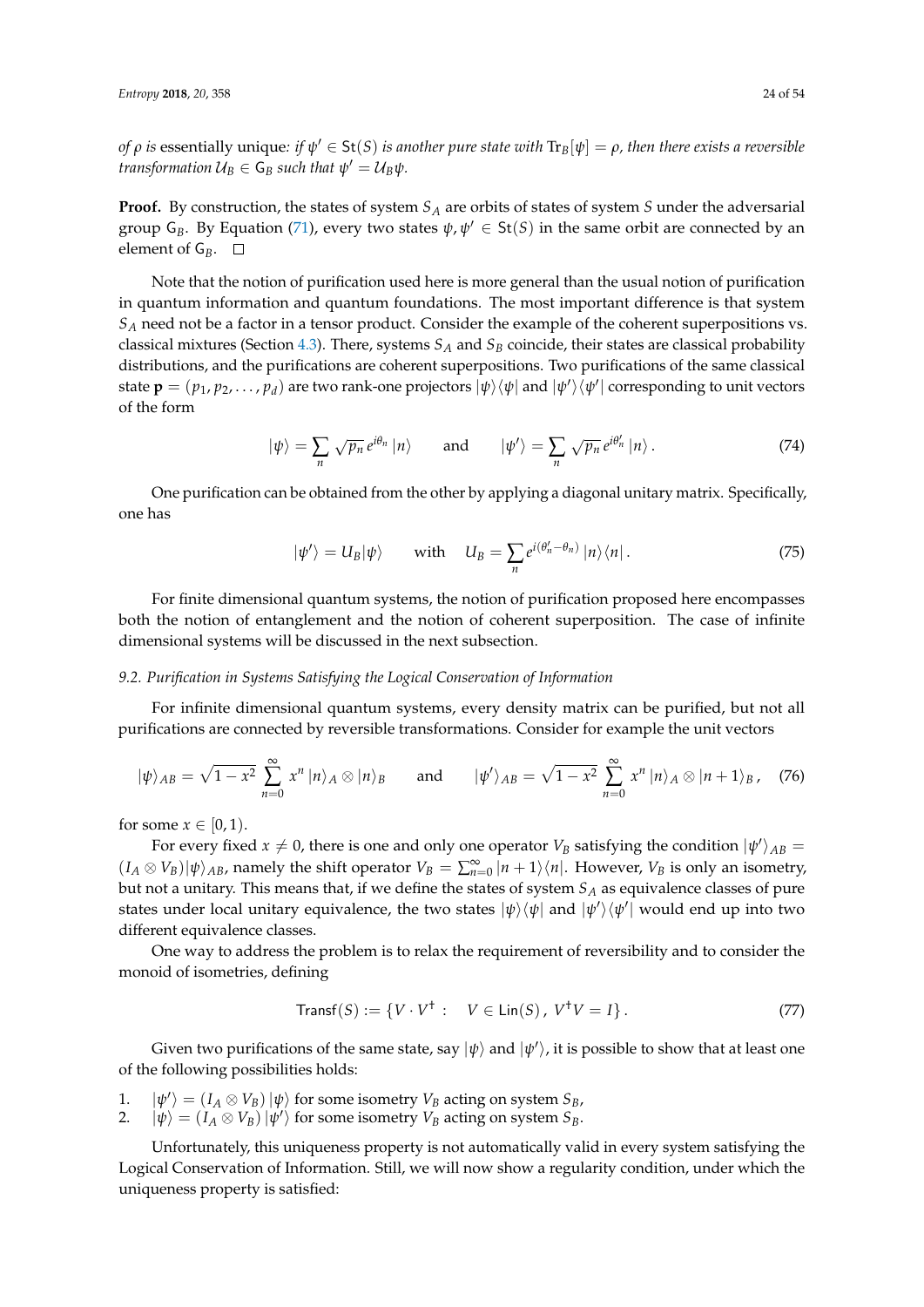**Definition 16.** Let *S* be a system satisfying the Logical Conservation of Information, let  $M \subseteq$  Transf(*S*) be a *monoid, and let*  $Deg_M(\psi)$  *be the set defined by* 

$$
\mathsf{Deg}_{\mathsf{M}}(\psi) = \left\{ \mathcal{V} \psi : \mathcal{V} \in \mathsf{M} \right\}.
$$
 (78)

*We say that the monoid*  $M \subseteq Transf(S)$  *is regular iff* 

- *1. for every pair of states*  $\psi$ ,  $\psi' \in \mathsf{St}(S)$ , the condition  $\mathsf{Deg}_\mathsf{M}(\psi) \cap \mathsf{Deg}_\mathsf{M}(\psi') \neq \emptyset$  implies that there exists  $a$  transformation  $U \in M$  such that  $\psi' = U\psi$  or  $\psi = U\psi'$  ,
- 2. *for every pair of transformations*  $V, V' \in M$ , there exists a transformation  $W \in M$  such that  $V = W \circ V'$ *or*  $V' = W \circ V$ .

The regularity conditions are satisfied in quantum theory by the monoid of isometries.

**Example 5** (Isometric channels in quantum theory)**.** *Let S be a quantum system with separable Hilbert space*  $H$ , of dimension  $d \leq \infty$ . Let  $St(S)$  the set of all pure quantum states, and let Transf(S) be the monoid of *all isometric channels.*

*We now show that the monoid* M = Transf(S) *is regular. The first regularity condition is immediate because for every pair of unit vectors* |*ψ*i *and* |*ψ* 0 i *there exists an isometry (in fact, a unitary) V such that*  $|\psi'\rangle = U|\psi\rangle$ . Trivially, this implies the relation  $|\psi'\rangle\langle\psi'| = U|\psi\rangle\langle\psi|U^\dagger$  at the level of quantum states and *isometric channels.*

Let us see that the second regularity condition holds. Let  $V$ ,  $V' \in \mathsf{Lin}(\mathcal{H})$  be two isometries on  $\mathcal{H}$ , and let  $\{|i\rangle\}_{i=1}^d$  be the standard basis for H. Then, the isometries V and V' can be written as

$$
V = \sum_{i=1}^{d} |\phi_i\rangle\langle i| \quad \text{and} \quad V' = \sum_{i} |\phi'_i\rangle\langle i| \,, \tag{79}
$$

*where*  $\{|\phi_i\rangle\}_{i=1}^d$  and  $\{|\phi'_i\rangle\}_{i=1}^d$  are orthonormal vectors (not necessarily forming bases for the whole Hilbert space H). Define the subspaces  $S =$  Span $\{\ket{\phi_i}\}_{i=1}^d$  and  $S' =$  Span $\{\ket{\phi'_i}\}_{i=1}^d$ , and let  $\{\ket{\psi_j}\}_{j=1}^r$  and  $\{\ket{\psi'_j}\}_{j=1}^{r'}$ *j*=1 be orthonormal bases for the orthogonal complements S $^\perp$  and S′ $^\perp$ , respectively. If  $r\leq r'$ , we define the isometry

$$
W = \left(\sum_{i=1}^{d} |\phi'_i\rangle \langle \phi_i| \right) + \left(\sum_{j=1}^{r} |\psi'_j\rangle \langle \psi_j| \right), \qquad (80)
$$

*and we obtain the condition*  $V' = WV$ *. Alternatively, if*  $r' \leq r$ *, we can define the isometry* 

$$
W = \left(\sum_{i=1}^{d} |\phi_i\rangle\langle\phi'_i|\right) + \left(\sum_{j=1}^{r} |\psi_j\rangle\langle\psi'_j|\right),\tag{81}
$$

and we obtain the condition  $V = W V'$ . At the level of isometric channels, we obtained the condition  $V' = W \circ V$ *or the condition*  $V = W \circ V'$ , with  $V(\cdot) = V \cdot V^{\dagger}$ ,  $V'(\cdot) = V' \cdot V'^{\dagger}$ , and  $W(\cdot) = W \cdot W^{\dagger}$ .

*The fact that the monoid of all isometric channels is regular implies that other monoids of isometric channels are also regular. For example, if the Hilbert space*  $H$  *has the tensor product structure*  $H = H_A \otimes H_B$ *, then the monoid of local isometric channels, defined by isometries of the form*  $I_A \otimes V_B$ *, is regular. More generally, if the Hilbert space is decomposed as*

$$
\mathcal{H} = \bigoplus_{k} \left( \mathcal{H}_{A,k} \otimes \mathcal{H}_{B,k} \right), \tag{82}
$$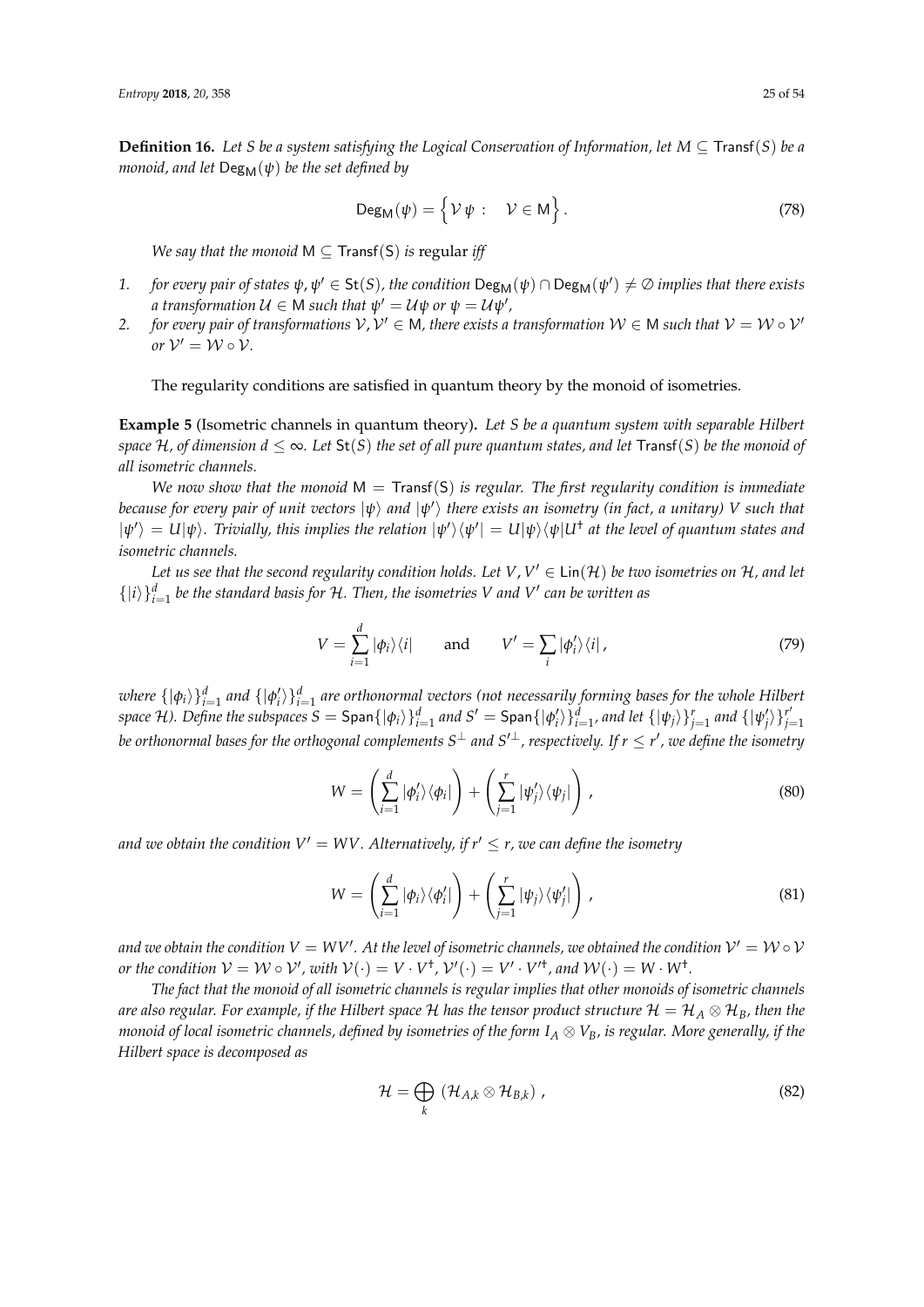*then the monoid of isometric channels generated by isometries of the form*

$$
V = \bigoplus_{k} (I_{A,k} \otimes V_{B,k})
$$
 (83)

*is regular.*

We are now in position to derive the purification property for general closed systems:

<span id="page-25-2"></span>**Proposition 15.** Let *S* be a closed system. Let *A* be an agent and let  $B = A'$  be its maximal adversary. *If* Act(*B*; *S*) is a regular monoid, the condition  $Tr_B[\psi] = Tr_B[\psi']$  *implies that there exists some invertible transformation*  $V_B \in \text{Transf}(B;S)$  *such that the relation*  $\psi' = V_B \psi$  *or the relation*  $\psi = V_B \psi'$  *holds.* 

The proof is provided in Appendix [H.](#page-45-0) In conclusion, we obtained the following

**Corollary 1** (Purification). Let *S* be a closed system, let *A* be an agent in *S*, and let  $B = A'$  be its maximal *adversary.* If the monoid Act(B; S) is regular, then every state  $\rho \in \text{St}(S_A)$  has a purification  $\psi \in \text{St}(S)$ , i.e.,  $a$  state such that  $\rho = \text{Tr}_B[\psi]$ . Moreover, the purification is essentially unique: if  $\psi' \in$   $\text{St}(S)$  is another state  $\varphi$  *with*  $\text{Tr}_B[\psi]=\rho$ , then there exists a reversible transformation  $\mathcal{V}_B\in$  Act $(B;S)$  such that the relation  $\psi'=\mathcal{V}_B\psi$ *or the relation*  $\psi = \mathcal{V}_B \psi'$  *holds.* 

## <span id="page-25-0"></span>**10. Example: Group Representations on Quantum State Spaces**

We conclude the paper with a macro-example, involving group representations in closed-system quantum theory. The point of this example is to illustrate the general notion of purification introduced in this paper and to characterize the sets of mixed states associated with different agents.

As system *S*, we consider a quantum system with Hilbert space H*S*, possibly of infinite dimension. We let  $St(S)$  be the set of pure quantum states, and let  $G(S)$  be the group of all unitary channels. With this choice, the total system is closed and satisfies the Physical Conservation of Information.

Suppose that agent *A* is able to perform a group of transformations, such as e.g., the group of phase shifts on a harmonic oscillator, or the group of rotations of a spin *j* particle. Mathematically, we focus our attention on unitary channels arising from some representation of a given compact group G. Denoting the representation as  $U : G \to Lin(\mathcal{H}_S)$ ,  $g \mapsto U_g$ , the group of Alice's actions is

$$
G_A = \left\{ \mathcal{U}_g(\cdot) = U_g \cdot U_g^{\dagger} : \quad g \in \mathsf{G} \right\}.
$$
 (84)

The maximal adversary of *A* is the agent  $B = A'$  who is able to perform all unitary channels  $V$ that commute with those in G*A*, namely, the unitary channels in the group

$$
\mathsf{G}_B := \left\{ \mathcal{V} \in \mathsf{G}(S) : \quad \mathcal{V} \circ \mathcal{U}_g = \mathcal{U}_g \circ \mathcal{V} \quad \forall g \in \mathsf{G} \right\}.
$$
 (85)

Specifically, the channels  $V$  correspond to unitary operators  $V$  satisfying the relation

<span id="page-25-1"></span>
$$
VU_g = \omega(V, g) U_g V \qquad \forall g \in \mathsf{G}, \tag{86}
$$

where, for every fixed *V*, the function  $\omega(V, \cdot) : G \to \mathbb{C}$  is a multiplicative character, i.e., a one-dimensional representation of the group G.

Note that, if two unitaries *V* and *W* satisfy Equation [\(86\)](#page-25-1) with multiplicative characters  $\omega(V, \cdot)$ and  $\omega(W, \cdot)$ , respectively, then their product *VW* satisfies Equation [\(86\)](#page-25-1) with multiplicative character  $\omega(VW, \cdot) = \omega(V, \cdot) \omega(W, \cdot)$ . This means that the function  $\omega : G_B \times G \to \mathbb{C}$  is a multiplicative *bicharacter:*  $\omega(V, \cdot)$  is a multiplicative character for G for every fixed  $V \in G_B$ , and, at the same time,  $\omega(\cdot, g)$  is a multiplicative character for  $G_B$  for every fixed  $g \in G$ .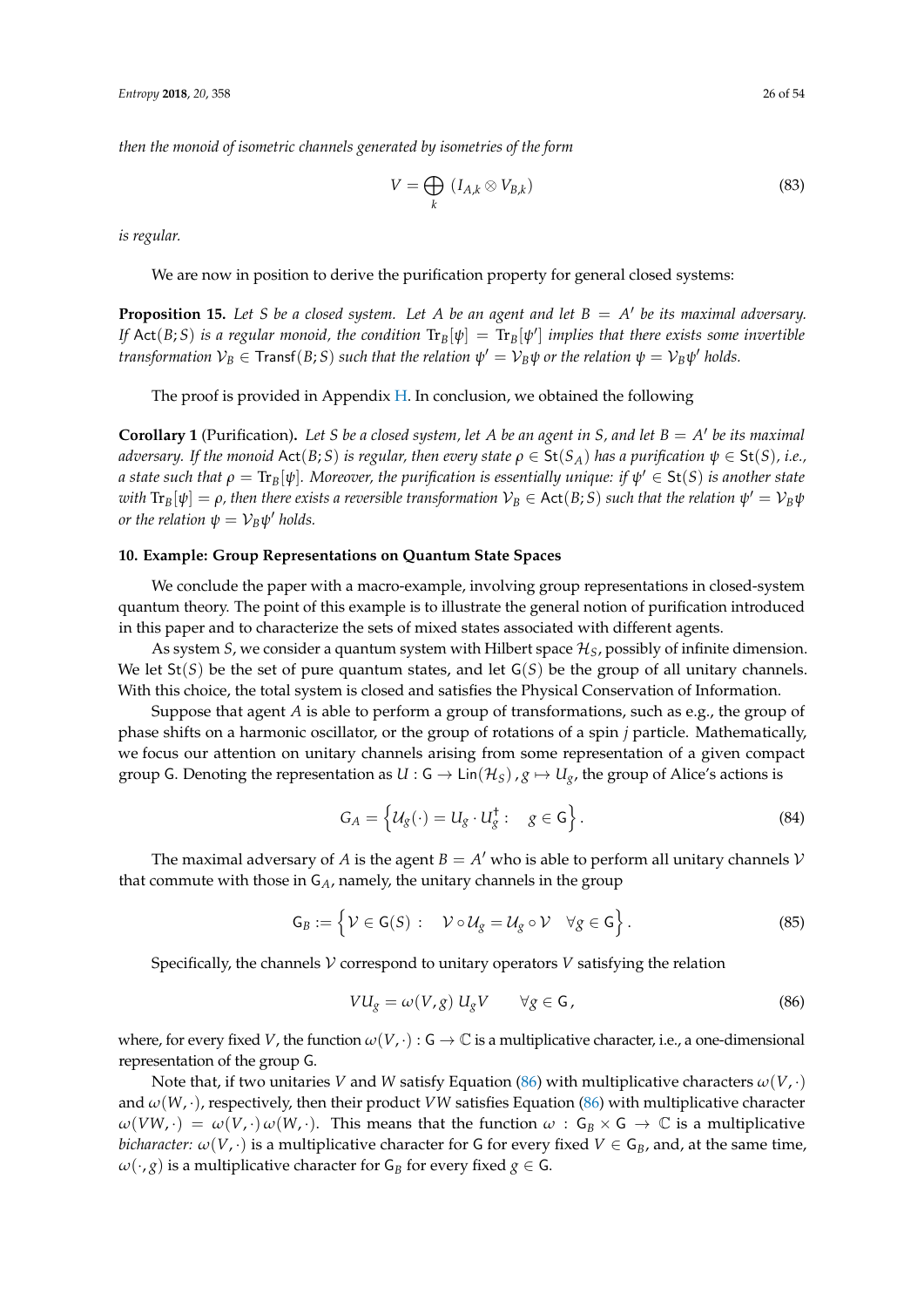$$
VU_g = U_g V \qquad \forall g \in \mathsf{G} \,. \tag{87}
$$

The unitaries in the commutant satisfy Equation [\(86\)](#page-25-1) with the trivial multiplicative character  $\omega(V, g) = 1$ ,  $\forall g \in G$ . In general, the adversarial group may contain other unitary operators, corresponding to non-trivial multiplicative characters. The full characterization of the adversarial group is provided by the following theorem:

<span id="page-26-0"></span>**Theorem 3.** Let G be a compact group, let  $U : G \to Lin(\mathcal{H})$  be a projective representation of G, and let  $G_A$  be  $g$  the group of channels  $\mathsf{G}_A:=\{U_g\cdot U_g^\dagger\mid g\in\mathsf{G}\}.$  Then, the adversarial group  $\mathsf{G}_B$  is isomorphic to the semidirect product A  $\ltimes$  U' , where U' is the commutant of the set  $\{U_g\,:\,g\in\mathsf{G}\}$  , and A is an Abelian subgroup of the *group of permutations of* Irr(*U*)*, the set of irreducible representations contained in the decomposition of the representation Ug.*

The proof is provided in Appendix [I,](#page-46-0) and a simple example is presented in Appendix [J.](#page-48-0)

In the following, we will illustrate the construction of the state space *S<sup>A</sup>* in a the prototypical example where the group G is a compact connected Lie group.

# *Compact Connected Lie Groups*

When G is a compact connected Lie group, the characterization of the adversarial group is simplified by the following theorem:

<span id="page-26-2"></span>**Theorem 4.** *If* G *is a compact connected Lie group, then the Abelian subgroup* A *of Theorem [3](#page-26-0) is trivial, and all the solutions of Equation [\(86\)](#page-25-1) have*  $\omega(V, g) = 1 \ \forall g \in G$ *.* 

The proof is provided in Appendix [K.](#page-49-0)

For compact connected Lie groups, the the adversarial group coincides exactly with the commutant of the representation  $U : G \to Lin(\mathcal{H}_S)$ . An explicit expression can be obtained in terms of the isotypic decomposition [\[78\]](#page-53-3)

<span id="page-26-1"></span>
$$
U_g = \bigoplus_{j \in \mathsf{Irr}(U)} \left( U_g^{(j)} \otimes I_{\mathcal{M}_j} \right),\tag{88}
$$

where  $\text{Irr}(U)$  is the set of irreducible representations (irreps) of G contained in the decomposition of *U*,  $U^{(j)}: g \mapsto U^{(j)}_g$  is the irreducible representation of G acting on the representation space  $\mathcal{R}_j$ , and  $I_{\mathcal{M}_j}$  is the identity acting on the multiplicity space  $M_j$ . From this expression, it is clear that the adversarial group G*<sup>B</sup>* consists of unitary gates *V* of the form

<span id="page-26-3"></span>
$$
V = \bigoplus_{j \in \text{Irr}(U)} \left( I_{\mathcal{R}_j} \otimes V_j \right),\tag{89}
$$

where  $I_{\mathcal{R}_j}$  is the identity operator on the representation space  $\mathcal{R}_j$ , and  $V_j$  is a generic unitary operator on the multiplicity space  $\mathcal{M}_j$ .

In general, the agents  $\overline{A}$  and  $\overline{B} = A'$  do not form a dual pair. Indeed, it is not hard to see that the maximal adversary of *B* is the agent  $C = A''$  that can perform every unitary channel  $\mathcal{U}(\cdot) = U \cdot U^{\dagger}$ , where *U* is a unitary operator of the form

$$
U = \bigoplus_{j \in \text{Irr}(U)} \left( U_j \otimes I_{\mathcal{M}_j} \right),\tag{90}
$$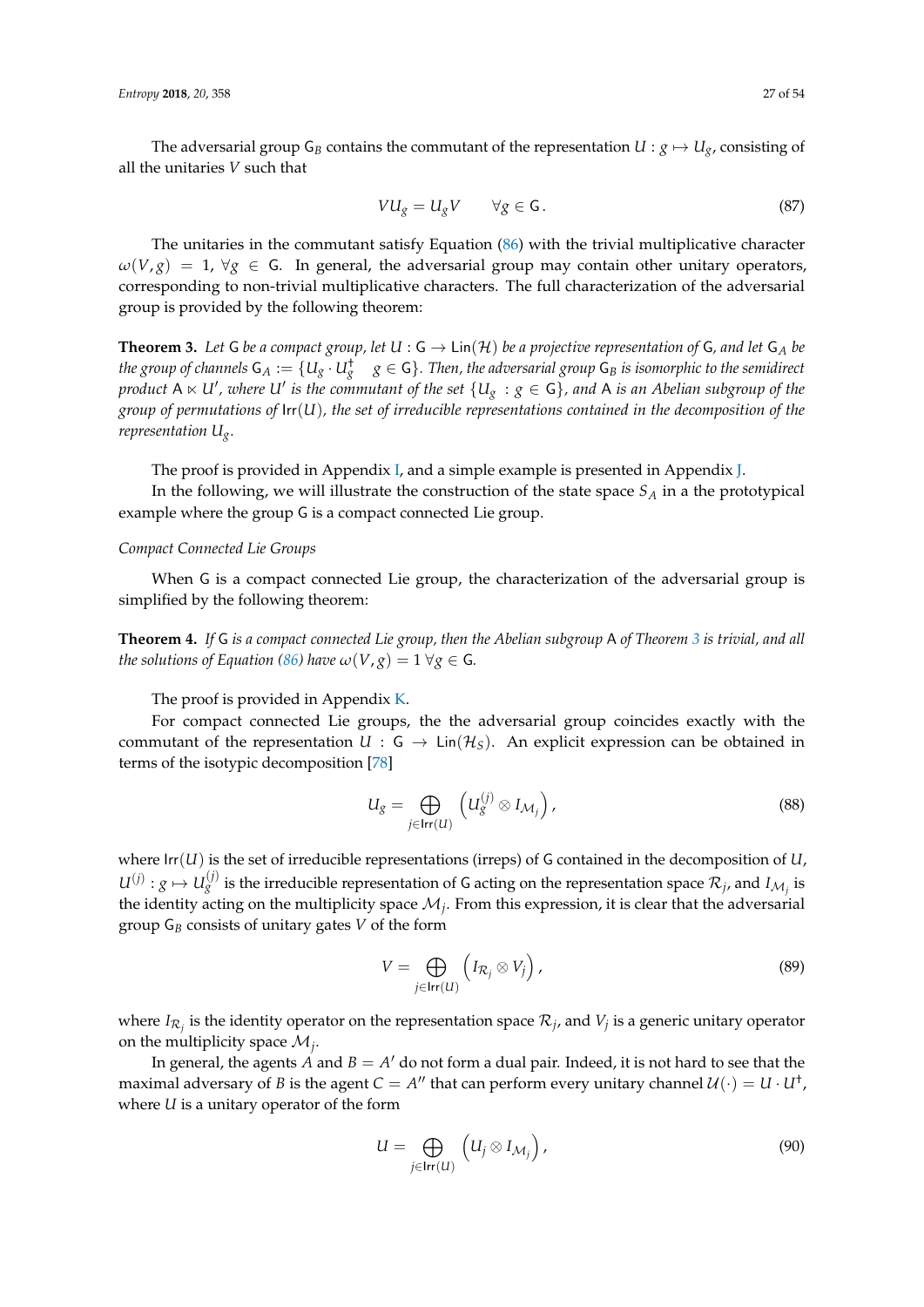$U_j$  being a generic unitary operator on the representation space  $\mathcal{R}_j$ . When *A* and *B* form a dual par, the groups *G<sup>A</sup>* and *G<sup>B</sup>* are sometimes called *gauge groups* [\[79\]](#page-53-4).

It is now easy to characterize the subsystem *SA*. Its states are equivalence classes of pure states under the relation  $|\psi\rangle\langle\psi| \simeq_A |\psi'\rangle\langle\psi'|$  iff

$$
\exists U_B \in \mathsf{G}_B \qquad \text{such that} \qquad |\psi'\rangle = U_B |\psi\rangle. \tag{91}
$$

It is easy to see that two states in the same equivalence class must satisfy the condition

$$
\text{Tr}_B(|\psi'\rangle\langle\psi'|)=\text{Tr}_B(|\psi\rangle\langle\psi|),\qquad(92)
$$

where the "partial trace over agent  $B$ " is  $Tr_B$  is the map

$$
\text{Tr}_B(\rho) := \bigoplus_{j \in \text{Irr}(U)} \text{Tr}_{\mathcal{M}_j}[\Pi_j \rho \Pi_j],\tag{93}
$$

 $\Pi_j$  being the projector on the subspace  $\mathcal{R}_j\otimes\mathcal{M}_j$ .

Conversely, it is possible to show that the state  $Tr_B(|\psi\rangle\langle\psi|)$  completely identifies the equivalence class  $[|\psi\rangle\langle\psi|]_A$ .

<span id="page-27-1"></span>**Proposition 16.** Let  $|\psi\rangle$ ,  $|\psi'\rangle \in H_S$  be two unit vectors such that  $\text{Tr}_B(|\psi\rangle\langle\psi|) = \text{Tr}_B(|\psi'\rangle\langle\psi'|)$ . Then, there  $\mathcal{L}_{B}$  *exists a unitary operator*  $U_{B} \in \mathsf{G}_{B}$  *such that*  $|\psi^{\prime}\rangle = U_{B}|\psi\rangle$ .

The proof is provided in Appendix [L.](#page-49-1)

We have seen that the states of system *S<sup>A</sup>* are in one-to-one correspondence with the density matrices of the form  $\text{Tr}_B(|\psi\rangle\langle\psi|)$ , where  $|\psi\rangle \in \mathcal{H}_S$  is a generic pure state. Note that the rank of the density matrices  $\rho_j$  in Equation [\(A109\)](#page-50-10) cannot be larger than the dimensions of the spaces  $\mathcal{R}_j$  and  $\mathcal{M}_j$ , denoted as  $d_{\mathcal{R}_j}$  and  $d_{\mathcal{M}_j}$ , respectively. Taking this fact into account, we can represent the states of  $S_A$  as

$$
\mathsf{St}(S_A) \simeq \left\{ \rho = \bigoplus_{j \in \mathsf{Irr}(U)} p_j \rho_j : \rho_j \in \mathsf{QSt}(\mathcal{R}_j), \, \mathsf{Rank}(\rho_j) \le \min\{d_{\mathcal{R}_j}, d_{\mathcal{M}_j}\} \right\},\tag{94}
$$

where  $\{p_i\}$  is a generic probability distribution. The state space of system  $S_A$  is *not convex*, unless the condition

$$
d_{\mathcal{M}_j} \ge d_{\mathcal{R}_j} \qquad \forall j \in \text{Irr}(U) \tag{95}
$$

is satisfied. Basically, in order to obtain a convex set of density matrices, we need the total system *S* to be "sufficiently large" compared to its subsystem *SA*. This observation is a clue suggesting that the standard convex framework could be considered as the effective description of subsystems of "large" closed systems.

Finally, note that, in agreement with the general construction, the pure states of system *S* are *"purifications"* of the states of the system *SA*. Every state of system *S<sup>A</sup>* can be obtained from a pure state of system *S* by *"tracing out"* system *SB*. Moreover, every two purifications of the same state are connected by a unitary transformation in G*B*.

## <span id="page-27-0"></span>**11. Conclusions**

In this paper, we adopted rather minimalistic framework, in which a single physical system was described solely in terms of states and transformations, without introducing measurements. Or at least, without introducing measurements *in an explicit way*: of course, one could always interpret certain transformations as "measurement processes", but this interpretation is not necessary for any of the conclusions drawn in this paper.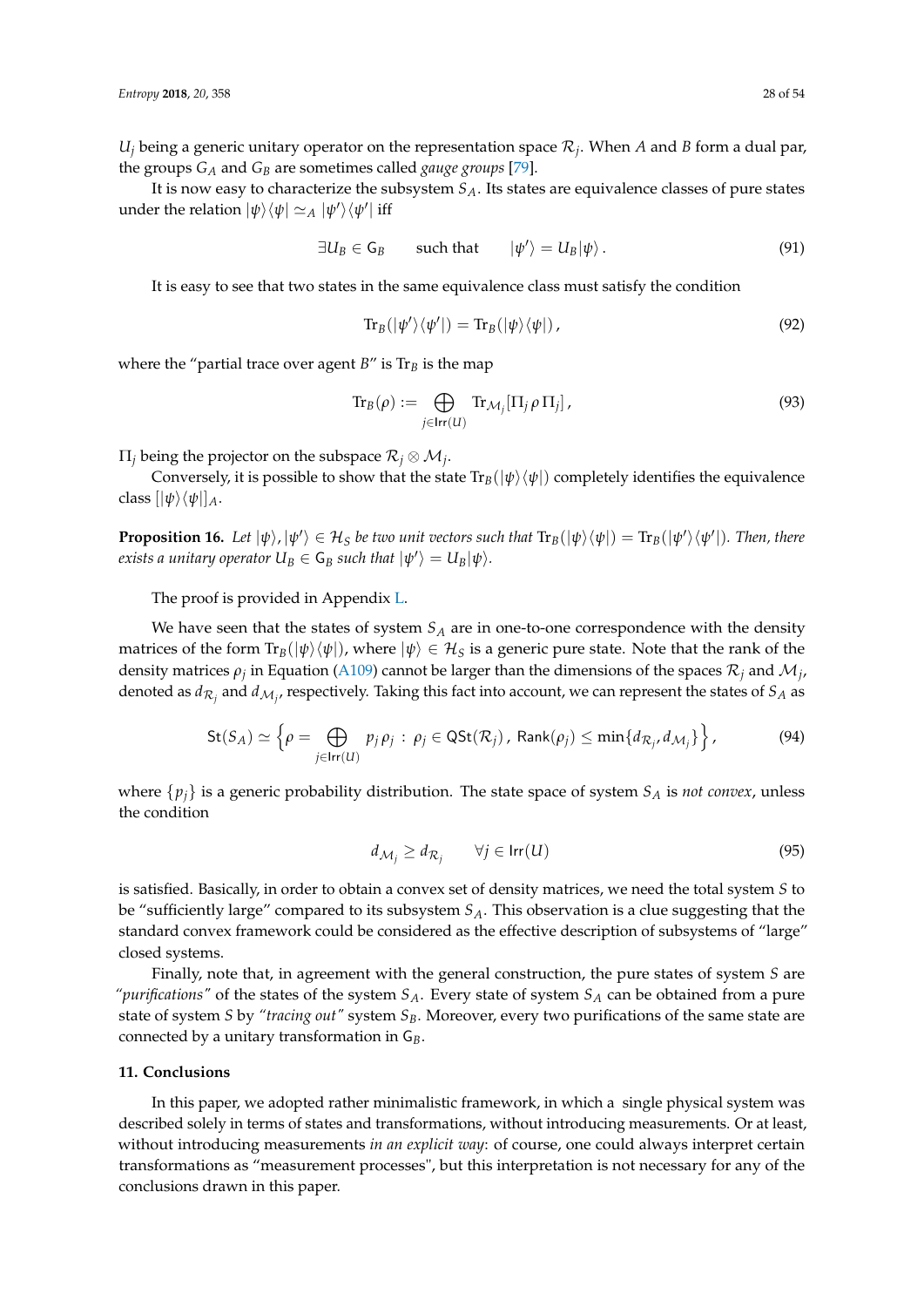Our framework can be interpreted in two ways. One way is to think of it as a fragment of the larger framework of operational-probabilistic theories [\[8,](#page-50-6)[11–](#page-50-11)[13\]](#page-50-8), in which systems can be freely composed and measurements are explicitly described. The other way is to regard our framework as a dynamicist framework, meant to describe physical systems *per se*, independently of any observer. Both approaches are potentially fruitful.

On the operational-probabilistic side, it is interesting to see how the definition of subsystem adopted in this paper interacts with probabilities. For example, we have seen in a few examples that the state space of a subsystem is not always convex: convex combination of allowed states are not necessarily allowed states. It is then natural to ask: under which condition is convexity retrieved? In a different context, the non-trivial relation between convexity and the dynamical notion of system has been emerged in a work of Galley and Masanes [\[80\]](#page-53-5). There, the authors studied alternatives to quantum theory where the closed systems have the same states and the same dynamics of closed quantum systems, while the measurements are different from the quantum measurements. Among these theories, they found that quantum theory is the only theory where subsystems have a convex state space. These and similar clues are an indication that the interplay between dynamical notions and probabilistic notions plays an important role in determining the structure of physical theories. Studying this interplay is a promising avenue of future research.

On the opposite end of the spectrum, it is interesting to explore how far the measurement-free approach can reach. An interesting research project is to analyze the notions of subsystem, pure state, and purification, in the context of algebraic quantum field theory [\[22\]](#page-51-4) and quantum statistical mechanics [\[32\]](#page-51-10). This is important because the notion of pure state as an extreme point of the convex set breaks down for type III von Neumann algebras [\[81\]](#page-53-6), whereas the notions used in this paper (commutativity of operations, cyclicity of states) would still hold. Another promising clue is the existence of dual pairs of non-overlapping agents, which amounts to the requirement that the set of operations of each agent has trivial center and coincides with its double commutant. A similar condition plays an important role in the algebraic framework, where the operator algebras with trivial center are known as factors, and are at the basis of the theory of von Neumann algebras [\[82,](#page-53-7)[83\]](#page-53-8).

Finally, another interesting direction is to enrich the structure of system with additional features, such as a metric, quantifying the proximity of states. In particular, one may consider a strengthened formulation of the Conservation of Information, in which the physical transformations are required not only to be invertible, but also to preserve the distances. It is then interesting to consider how the metric on the pure states of the whole system induces a metric on the subsystems, and to search for relations between global metric and local metric. Also in this case, there is a promising precedent, namely the work of Uhlmann [\[84\]](#page-53-9), which led to the notion of fidelity [\[85\]](#page-53-10). All these potential avenues of future research suggest that the notions investigated in this work may find application in a variety of different contexts, and for a variety of interpretational standpoints.

**Acknowledgments:** It is a pleasure to thank Gilles Brassard and Paul Raymond-Robichaud for stimulating discussions on their recent work [\[66\]](#page-52-15), Adán Cabello, Markus Müller, and Matthias Kleinmann for providing motivation to the problem of deriving subsystems, Mauro D'Ariano and Paolo Perinotti for the invitation to contribute to this Special Issue, and Christopher Timpson and Adam Coulton for an invitation to present at the Oxford Philosophy of Physics Seminar Series, whose engaging atmosphere stimulated me to think about extensions of the Purification Principle. I am also grateful to the three referees of this paper for useful suggestions, and to Robert Spekkens, Doreen Fraser, Lídia del Rio, Thomas Galley, John Selby, Ryszard Kostecki, and David Schmidt for interesting discussions during the revision of the original manuscript. This work is supported by the Foundational Questions Institute through grant FQXi-RFP3-1325, the National Natural Science Foundation of China through grant 11675136, the Croucher Foundation, the Canadian Institute for Advanced Research (CIFAR), and the Hong Research Grant Council through grant 17326616. This publication was made possible through the support of a grant from the John Templeton Foundation. The opinions expressed in this publication are those of the authors and do not necessarily reflect the views of the John Templeton Foundation. The authors also acknowledge the hospitality of Perimeter Institute for Theoretical Physics. Research at Perimeter Institute is supported by the Government of Canada through the Department of Innovation, Science and Economic Development Canada and by the Province of Ontario through the Ministry of Research, Innovation and Science.

**Conflicts of Interest:** The author declares no conflict of interest.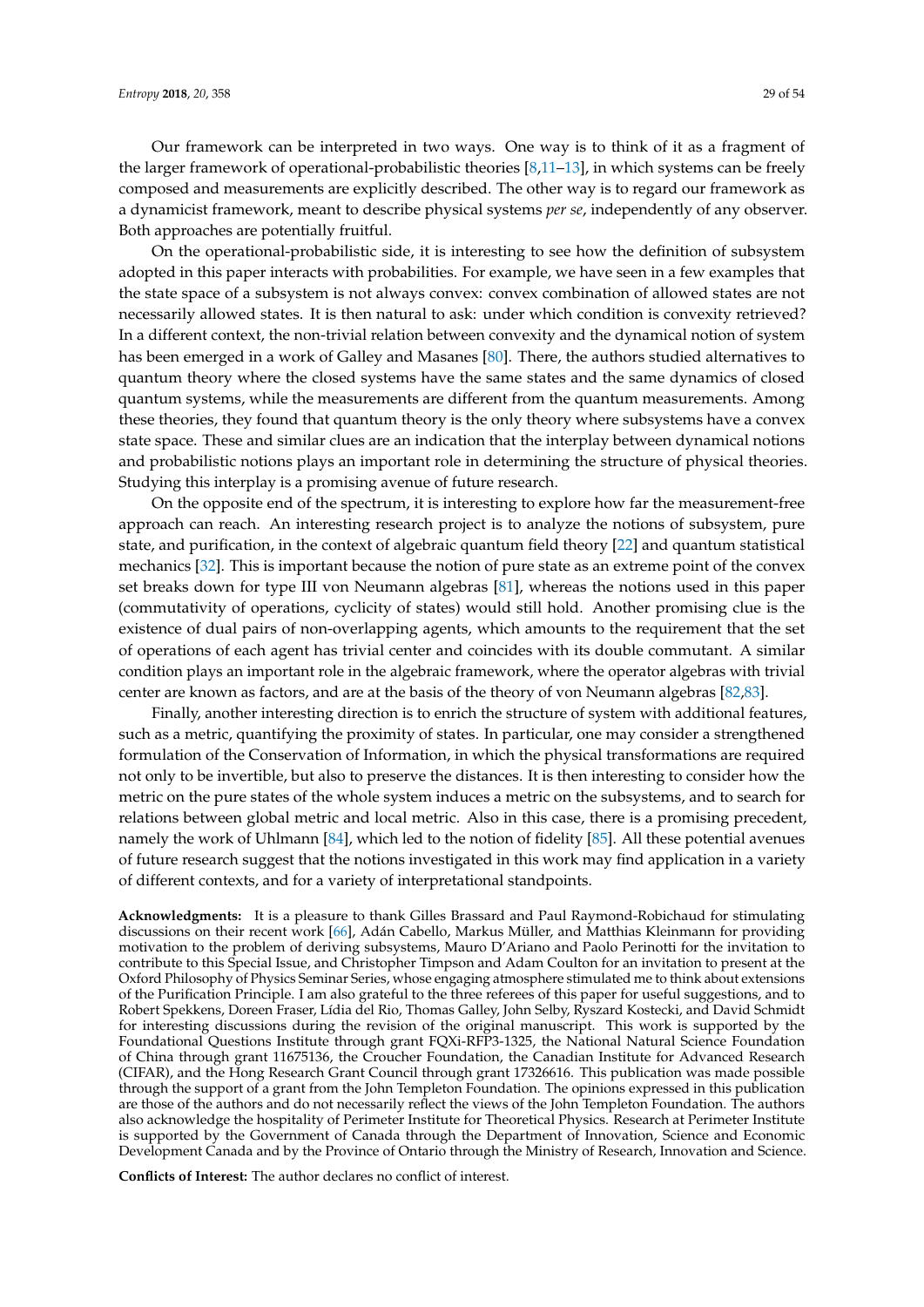#### <span id="page-29-0"></span>**Appendix A. Proof That Definitions [\(20\)](#page-8-1) and [\(21\)](#page-8-2) Are Well-Posed**

We give only the proof for definition [\(20\)](#page-8-1), as the other proof follows the same argument.

**Proposition A1.** If the transformations  $S$ ,  $\widetilde{S}$ ,  $T$ ,  $\widetilde{T} \in$  Act $(A;S)''$  are such that  $[S]_A = [\widetilde{S}]_A$  and  $[\mathcal{T}]_A = [\widetilde{S}]_A$  $[\widetilde{\mathcal{T}}]_A$ *, then*  $[\mathcal{S} \circ \mathcal{T}]_A = [\widetilde{\mathcal{S}} \circ \widetilde{\mathcal{T}}]_A$ *.* 

**Proof.** Let  $(S_1, S_2, \ldots, S_m) \subset \text{Act}(A;S)^n$  and  $(\mathcal{T}_1, \mathcal{T}_2, \ldots, \mathcal{T}_n) \subset \text{Act}(A;S)^n$  be two finite sequences such that

$$
S_1 = S, \t S_m = \tilde{S}, \t \text{Deg}_{A'}(S_i) \cap \text{Deg}_{A'}(S_{i+1}) \neq \emptyset \quad \forall i \in \{1, ..., m-1\},
$$
  

$$
T_1 = T, \t T_n = \tilde{T}, \t \text{Deg}_{A'}(T_j) \cap \text{Deg}_{A'}(T_{j+1}) \neq \emptyset \quad \forall j \in \{1, ..., n-1\}.
$$
 (A1)

Without loss of generality, we assume that the two finite sequences have the same length  $m = n$ . When this is not the case, one can always add dummy entries and ensure that the two sequences have the same length: for example, if  $m < n$ , one can always define  $S_i := S_m$  for all  $i \in \{m+1, \ldots, n\}$ .

Equation [\(A1\)](#page-29-2) mean that for every *i* and *j* there exist transformations  $\mathcal{B}_i$ ,  $\widetilde{\mathcal{B}}_i$ ,  $\mathcal{C}_j$ ,  $\widetilde{\mathcal{C}}_j \in$  Act $(A;S)$ ' such that

<span id="page-29-3"></span><span id="page-29-2"></span>
$$
\mathcal{B}_{i} \circ \mathcal{S}_{i} = \tilde{\mathcal{B}}_{i} \circ \mathcal{S}_{i+1},
$$
  

$$
\mathcal{C}_{j} \circ \mathcal{T}_{j} = \tilde{\mathcal{C}}_{j} \circ \mathcal{T}_{j+1}.
$$
 (A2)

Using the above equalities for  $i = j$ , and using the fact that transformations in Act $(A;S)'$  commute with transformations in  $Act(A;S)''$ , we obtain

$$
(\mathcal{B}_{i} \circ \mathcal{C}_{i}) \circ (\mathcal{S}_{i} \circ \mathcal{T}_{i}) = (\mathcal{B}_{i} \circ \mathcal{S}_{i}) \circ (\mathcal{C}_{i} \circ \mathcal{T}_{i})
$$
  
=  $(\widetilde{\mathcal{B}}_{i} \circ \mathcal{S}_{i+1}) \circ (\widetilde{\mathcal{C}}_{i} \circ \mathcal{T}_{i+1})$   
=  $(\widetilde{\mathcal{B}}_{i} \circ \widetilde{\mathcal{C}}_{i}) \circ (\mathcal{S}_{i+1} \circ \mathcal{T}_{i+1}).$  (A3)

In short, we proved that

$$
\mathrm{Deg}_{A'}(S_i \circ \mathcal{T}_i) \cap \mathrm{Deg}_{A'}(S_{i+i} \circ \mathcal{T}_{i+1}) \neq \emptyset \qquad \forall i \in \{1, \ldots, n-1\}.
$$
 (A4)

To conclude, observe that the sequence  $(S_1 \circ T_1, S_2 \circ T_2, \ldots, S_n \circ T_n)$  satisfies  $S_1 \circ T_1 = S \circ T$ ,  $S_n \circ T_n = \tilde{S} \circ \tilde{T}$ , and Equation [\(A4\)](#page-29-3). By definition, this means that the transformations  $S \circ T$  and  $\widetilde{S} \circ \widetilde{T}$  are in the same equivalence class.  $\Box$ 

# <span id="page-29-1"></span>**Appendix B. The Commutant of the Local Channels**

Here, we show that the commutant of the quantum channels of the form  $A \otimes I_B$  consists of quantum channels of the form  $\mathcal{I}_A \otimes \mathcal{B}$ .

Let  $C \in \text{Chan}(S)$  be a quantum channel that commutes with all channels of the form  $\mathcal{A} \otimes \mathcal{I}_B$ , with  $A \in \text{Chan}(A)$ . For a fixed unit vector  $|\alpha\rangle \in \mathcal{H}_A$ , consider the erasure channel  $A_\alpha \in \text{Chan}(A)$ defined by

$$
\mathcal{A}_{\alpha}(\rho) = |\alpha\rangle\langle\alpha| \operatorname{Tr}[\rho] \qquad \forall \rho \in \operatorname{Lin}(A). \tag{A5}
$$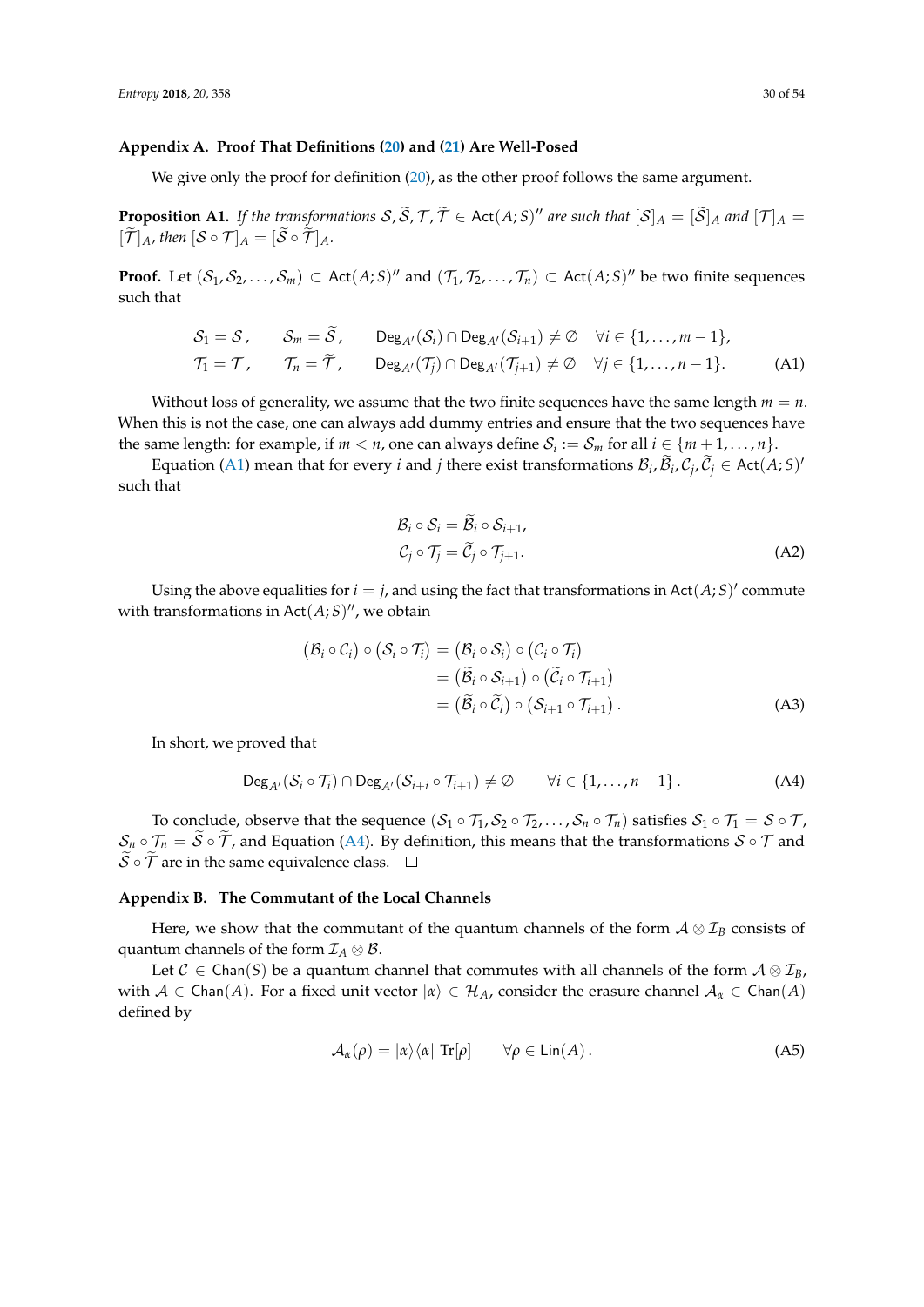Then, the commutation condition  $C \circ (\mathcal{A}_{\alpha} \otimes \mathcal{I}_{B}) = (\mathcal{A}_{\alpha} \otimes \mathcal{I}_{B}) \circ C$  implies

$$
\mathcal{C}\left(|\alpha\rangle\langle\alpha|\otimes|\beta\rangle\langle\beta|\right) = \mathcal{C}\left[\left(\mathcal{A}_{\alpha}\otimes\mathcal{I}_{B}\right)\left(|\alpha\rangle\langle\alpha|\otimes|\beta\rangle\langle\beta|\right)\right] \n= \left(\mathcal{A}_{\alpha}\otimes\mathcal{I}_{B}\right)\left[\mathcal{C}\left(|\alpha\rangle\langle\alpha|\otimes|\beta\rangle\langle\beta|\right)\right] \n= |\alpha\rangle\langle\alpha|\otimes\text{Tr}_{A}\left[\mathcal{C}\left(|\alpha\rangle\langle\alpha|\otimes|\beta\rangle\langle\beta|\right)\right] \qquad \forall |\beta\rangle \in \mathcal{H}_{B}.
$$
\n(A6)

Tracing over *B* on both sides of Equation [\(A6\)](#page-30-1), we obtain

<span id="page-30-1"></span>
$$
\operatorname{Tr}_{B}\left[\mathcal{C}\left(|\alpha\rangle\langle\alpha|\otimes|\beta\rangle\langle\beta|\right)\right]=|\alpha\rangle\langle\alpha|.\tag{A7}
$$

The above relation implies that the state  $\mathcal{C}\Big(|\alpha\rangle\langle \alpha|\otimes |\beta\rangle\langle \beta|\Big)$  is of the form

$$
C(|\alpha\rangle\langle\alpha| \otimes |\beta\rangle\langle\beta|) = |\alpha\rangle\langle\alpha| \otimes \mathcal{B}(|\beta\rangle\langle\beta|), \qquad (A8)
$$

for some suitable channel  $\mathcal{B} \in \text{Chan}(B)$ . Since  $|\alpha\rangle$  and  $|\beta\rangle$  are arbitrary, we obtained  $\mathcal{C} = \mathcal{I}_A \otimes \mathcal{B}$ .

# <span id="page-30-0"></span>**Appendix C. Subsystems Associated to Finite Dimensional Von Neumann Algebras**

Here, we prove the statements made in the main text about quantum channels with Kraus operators in a given algebra.

*Appendix C.1. The Commutant of* Chan(A)

The purpose of this subsection is to prove the following theorem:

<span id="page-30-3"></span>**Theorem A1.** Let A be a von Neumann subalgebra of  $M_d(\mathbb{C})$ ,  $d < \infty$ , and let Chan(A) be the set of quantum *channels with Kraus operators in* A*. Then, the commutant of* Chan(A) *is the set of channels with Kraus operators in the algebra* A 0 *. In formula,*

$$
Chan(A)' = Chan(A'). \qquad (A9)
$$

The proof consists of a few lemmas, provided in the following.

<span id="page-30-2"></span>**Lemma A1.** *Every channel*  $D \in$  Chan( $A$ )' *must satisfy the condition* 

$$
\mathcal{P}_l \circ \mathcal{D} \circ \mathcal{P}_k = 0 \qquad \forall l \neq k,
$$
\n(A10)

 $\pi$  where  $\mathcal{P}_k$  is the CP map  $\mathcal{P}_k(\cdot):=\Pi_k\cdot\Pi_k$ , and  $\Pi_k$  is the projector on the subspace  $\mathcal{H}_{A_k}\otimes\mathcal{H}_{B_k}$  in Equation [\(31\)](#page-10-1).

**Proof.** Consider the quantum channel  $C \in$  Chan(A) defined as

$$
\mathcal{C} := \bigoplus_{k} \left( |\alpha_{k}\rangle\langle\alpha_{k}| \operatorname{Tr}_{A_{k}} \otimes \mathcal{I}_{B_{k}} \right) \circ \mathcal{P}_{k}, \tag{A11}
$$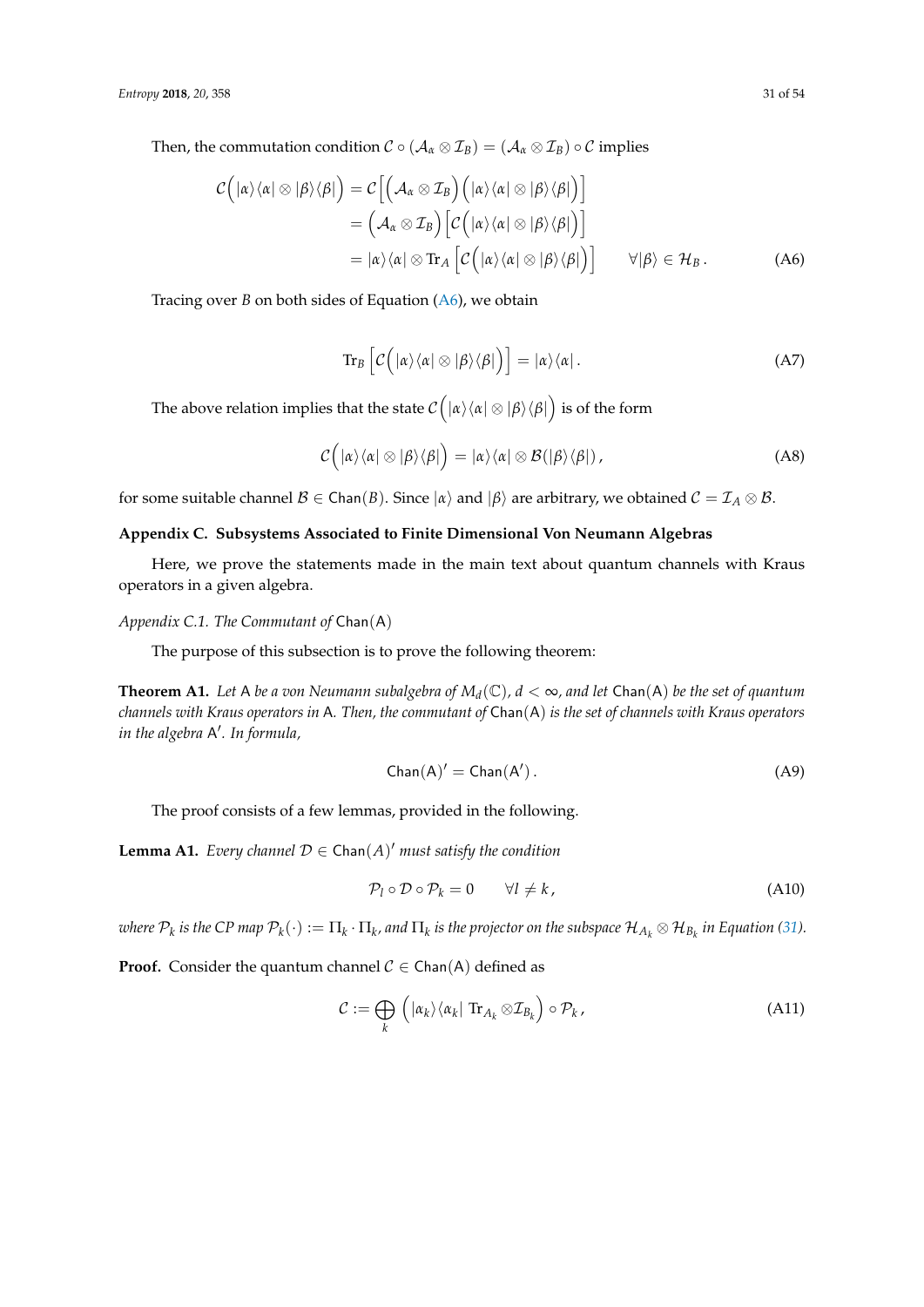where each  $|\alpha_k\rangle$  is a generic (but otherwise fixed) unit vector in  $\mathcal{H}_{A_k}$  and  $\mathcal{I}_{B_k}$  is the identity map on Lin( $\mathcal{H}_{B_k}$ ). By definition, every channel  $\mathcal{D} \in \mathsf{Chan}(A)'$  must satisfy the condition  $\mathcal{C} \circ \mathcal{D} = \mathcal{D} \circ \mathcal{C}$ . In particular, we must have

$$
\mathcal{D}(|\alpha_k\rangle\langle\alpha_k| \otimes |\beta_k\rangle\langle\beta_k|) = (\mathcal{D} \circ \mathcal{C})(|\alpha_k\rangle\langle\alpha_k| \otimes |\beta_k\rangle\langle\beta_k|) \n= (\mathcal{C} \circ \mathcal{D})(|\alpha_k\rangle\langle\alpha_k| \otimes |\beta_k\rangle\langle\beta_k|) \n= \bigoplus_l (|\alpha_l\rangle\langle\alpha_l| \otimes \text{Tr}_{A_l} [(\mathcal{P}_l \circ \mathcal{D})(|\alpha_k\rangle\langle\alpha_k| \otimes |\beta_k\rangle\langle\beta_k|)]).
$$
\n(A12)

Applying the CP map  $P_l$  on both sides of the above equality, we obtain the relation

$$
(\mathcal{P}_l \circ \mathcal{D})(\ket{\alpha_k}\bra{\alpha_k} \otimes \ket{\beta_k}\bra{\beta_k}) = \ket{\alpha_l}\bra{\alpha_l} \otimes \mathcal{M}_l(\ket{\alpha_k}\bra{\alpha_k} \otimes \ket{\beta_k}\bra{\beta_k}), \qquad (A13)
$$

where  $\mathcal{M}_l$  is the map from  $M_d(\mathbb{C})$  to  $\text{Lin}(\mathcal{H}_{A_l})$  defined as  $\mathcal{M}_l := \text{Tr}_{A_l} \circ \mathcal{P}_l \circ \mathcal{D}$ .

Note that the right-hand side of Equation [\(A13\)](#page-31-0) depends on the choice of vector |*α<sup>l</sup>* i, which is arbitrary. On the other hand, the left-hand side does not depend on  $|\alpha_l\rangle$ . Hence, the only way that the two sides of Equation [\(A13\)](#page-31-0) can be equal for  $k\neq l$  is that they are both equal to 0. Moreover, since  $|\alpha_k\rangle$ and  $|\beta_k\rangle$  are arbitrary vectors in  $\mathcal{H}_{A_k}$  and  $\mathcal{H}_{B_k}$ , respectively, Equation [\(A13\)](#page-31-0) implies the relation

$$
(\mathcal{P}_l \circ \mathcal{D})(\rho) = 0 \qquad \forall \rho \in \text{Lin}(\mathcal{H}_{A_k} \otimes \mathcal{H}_{B_k}), \quad \forall l \neq k. \tag{A14}
$$

Since  $\rho$  is an arbitrary operator in Lin $({\cal H}_{A_k}\otimes{\cal H}_{B_k})$ , we conclude that the relation  ${\cal P}_l\circ{\cal D}\circ{\cal P}_k=0$ holds for every  $l \neq k$ .  $\square$ 

<span id="page-31-3"></span>**Lemma A2.** *Every channel*  $D \in$  Chan( $A$ )' *must satisfy the conditions* 

<span id="page-31-2"></span><span id="page-31-0"></span>
$$
\mathcal{D} \circ \mathcal{P}_k = \mathcal{P}_k \circ \mathcal{D} \circ \mathcal{P}_k \qquad \forall k \tag{A15}
$$

*and*

<span id="page-31-1"></span>
$$
\mathcal{P}_k \circ \mathcal{D} = \mathcal{P}_k \circ \mathcal{D} \circ \mathcal{P}_k \qquad \forall k. \tag{A16}
$$

*In short:*  $\mathcal{D} \circ \mathcal{P}_k = \mathcal{P}_k \circ \mathcal{D}$  *for every k.* 

**Proof.** Define  $\mathcal{D}_k := \mathcal{D} \circ \mathcal{P}_k$ . Then, the Cauchy–Schwarz inequality yields

$$
\left| \langle \phi | \Pi_i \mathcal{D}_k(\rho) \Pi_j | \phi \rangle \right| \leq \sqrt{\langle \phi | \Pi_i \mathcal{D}_k(\rho) \Pi_i | \phi \rangle \langle \phi | \Pi_j \mathcal{D}_k(\rho) \Pi_j | \phi \rangle}
$$
  
 
$$
\leq \sqrt{\langle \phi | (\mathcal{P}_i \circ \mathcal{D} \circ \mathcal{P}_k)(\rho) | \phi \rangle \langle \phi | (\mathcal{P}_j \circ \mathcal{D} \circ \mathcal{P}_k)(\rho) | \phi \rangle}.
$$
 (A17)

Thanks to Lemma [A1,](#page-30-2) we know the right-hand side is 0 unless  $i = j = k$ . Since the vector  $|\phi\rangle$ is are arbitrary, the condition  $|\langle \phi | \Pi_i \mathcal{D}_k(\rho) \Pi_j | \phi \rangle| = 0$  implies the relation  $\Pi_i \mathcal{D}_k(\rho) \Pi_j = 0$ . Using this fact, we obtain the relation

$$
(\mathcal{D} \circ \mathcal{P}_k)(\rho) = \mathcal{D}_k(\rho)
$$
  
=  $\sum_{i,j} \Pi_i \mathcal{D}_k(\rho) \Pi_j$   
=  $\Pi_k \mathcal{D}_k(\rho) \Pi_k$   
=  $(\mathcal{P}_k \circ \mathcal{D} \circ \mathcal{P}_k)(\rho)$ , (A18)

valid for arbitrary density matrices  $\rho$ , and therefore for arbitrary matrices in  $M_d(\mathbb{C})$ . In conclusion, Equation [\(A16\)](#page-31-1) holds.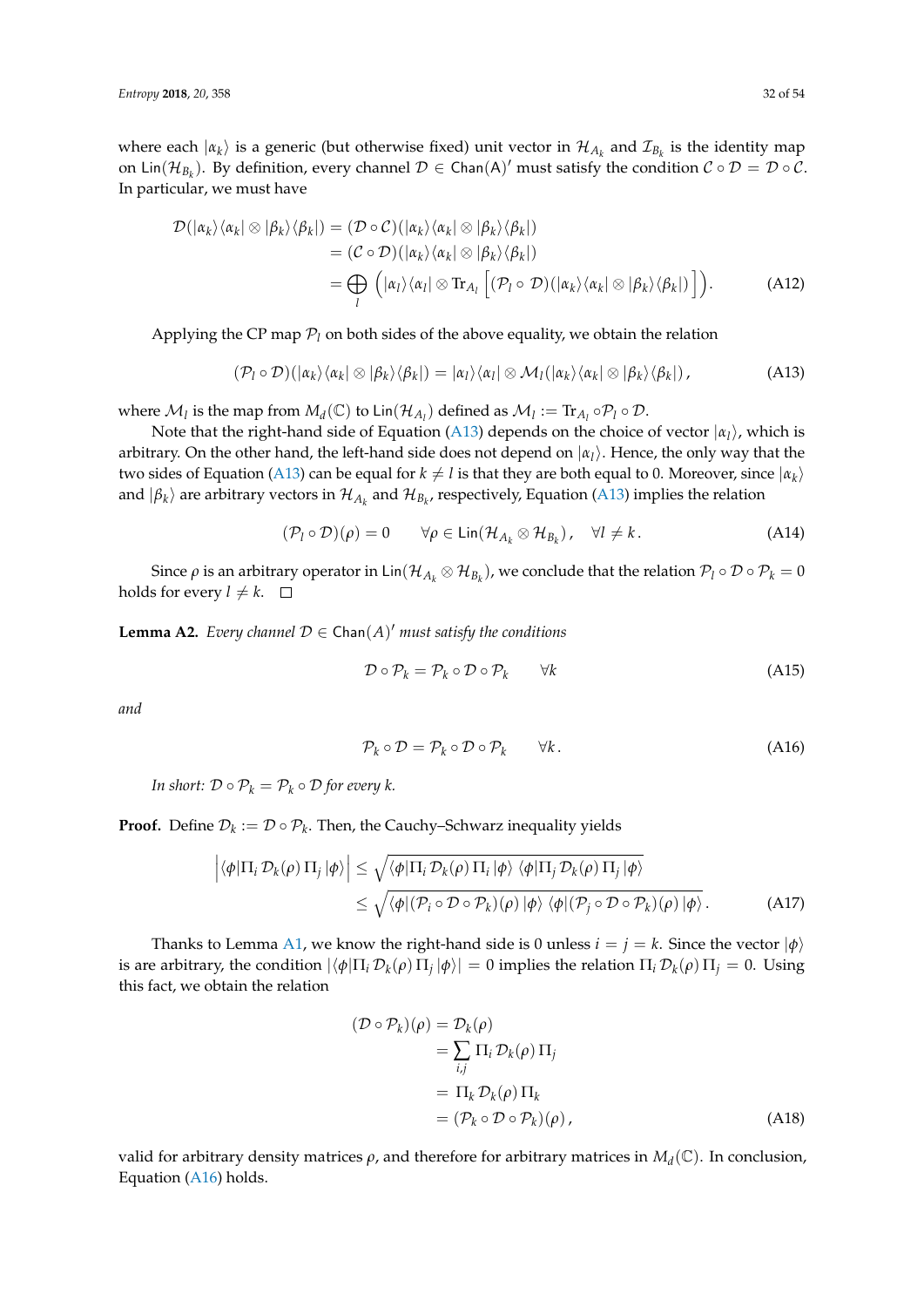The proof of Equation [\(A15\)](#page-31-2) is analogous to that of Equation [\(A16\)](#page-31-1), with the only difference that it uses the *adjoint map*, which for a generic linear map  $\mathcal{L}$  : Lin( $\mathcal{H}_S$ )  $\to$  Lin( $\mathcal{H}_S$ ) is defined by the relation

$$
\operatorname{Tr}[\mathcal{L}^{\dagger}(O)\rho] := \operatorname{Tr}[O\,\mathcal{L}(\rho)] \qquad \forall O \in M_d(\mathbb{C}), \ \forall \rho \in M_d(\mathbb{C}). \tag{A19}
$$

Specifically, we define the map  $\mathcal{D}_k := \mathcal{P}_k \circ \mathcal{D}$ . Then, we obtain the relation

$$
\left| \langle \phi | \widetilde{\mathcal{D}}_k(\Pi_i \rho \Pi_j) | \phi \rangle \right| = \left| \text{Tr} \left[ \widetilde{\mathcal{D}}_k^{\dagger} (|\phi \rangle \langle \phi|) \Pi_i \rho \Pi_j \right] \right|
$$
  
\n
$$
= \left| \text{Tr} \left[ \left( \sqrt{\widetilde{\mathcal{D}}_k^{\dagger} (|\phi \rangle \langle \phi|)} \Pi_i \sqrt{\rho} \right) \left( \sqrt{\rho} \Pi_j \sqrt{\widetilde{\mathcal{D}}_k^{\dagger} (|\phi \rangle \langle \phi|)} \right) \right] \right|
$$
  
\n
$$
\leq \sqrt{\text{Tr} \left[ \mathcal{D}_k^{\dagger} (|\phi \rangle \langle \phi|) \Pi_i \rho \Pi_i \right] \text{Tr} \left[ \mathcal{D}_k^{\dagger} (|\phi \rangle \langle \phi|) \Pi_j \rho \Pi_j \right]}
$$
  
\n
$$
= \sqrt{\langle \phi | \widetilde{\mathcal{D}}_k(\Pi_i \rho \Pi_i) | \phi \rangle \langle \psi | \widetilde{\mathcal{D}}_k(\Pi_j \rho \Pi_j) | \psi \rangle}
$$
  
\n
$$
= \sqrt{\langle \phi | (\mathcal{P}_k \circ \mathcal{D} \circ \mathcal{P}_i)(\rho) | \phi \rangle \langle \psi | (\mathcal{P}_k \circ \mathcal{D} \circ \mathcal{P}_j)(\rho) | \psi \rangle}, \tag{A20}
$$

where the right-hand side is 0 unless  $i = j = k$  (cf. Lemma [A2\)](#page-31-3). Since the condition  $|\bra{\phi}\mathcal{D}_k(\Pi_i\rho\Pi_j)\ket{\phi}|=0$ ,  $\forall\ket{\phi}\in\mathcal{H}_S$  implies the condition  $\mathcal{D}_k(\Pi_i\rho\Pi_j)=0$ , we obtained the relation

$$
\mathcal{D}_k(\Pi_i \rho \Pi_j) = 0 \qquad \text{unless} \quad i = j = k. \tag{A21}
$$

Using this fact, we obtain the equality

$$
(\mathcal{P}_k \circ \mathcal{D})(\rho) = \mathcal{D}_k(\rho)
$$
  
=  $\sum_{i,j} \widetilde{\mathcal{D}}_k (\Pi_i \rho \Pi_j)$   
=  $(\widetilde{\mathcal{D}}_k \circ \mathcal{P}_k)(\rho)$   
=  $(\mathcal{P}_k \circ \mathcal{D} \circ \mathcal{P}_k)(\rho)$ . (A22)

Since the equality holds for every  $\rho$ , this proves Equation [\(A16\)](#page-31-1).  $\Box$ 

Lemma [A2](#page-31-3) guarantees that the linear map  $\mathcal{D}\circ \mathcal{P}_k$  sends Lin $(\mathcal{R}_k\otimes\mathcal{M}_k)$  into itself. It is also easy to see that the map  $D \circ \mathcal{P}_k$  has a simple form:

<span id="page-32-0"></span>**Lemma A3.** For every channel  $D \in$  Chan $(A)'$ , one has

$$
\mathcal{D} \circ \mathcal{P}_k = (\mathcal{I}_{A_k} \otimes \mathcal{B}_k) \circ \mathcal{P}_k \qquad \forall k,
$$
 (A23)

 $w$ here  $\mathcal{I}_{A_k}$  is the identity map from  ${\sf Lin}(\mathcal{H}_{A_k})$  to itself, and  $\mathcal{B}_k$  is a quantum channel from  ${\sf Lin}(\mathcal{H}_{A_k})$  to itself.

**Proof.** Straightforward extension of the proof in Appendix **B**. □

Using the notion of adjoint, we can now prove the following

<span id="page-32-2"></span>**Lemma A4.** For every channel  $D \in$  Chan $(A)'$ , the adjoint  $D^{\dagger}$  preserves the elements of the algebra A, namely  $\mathcal{D}^{\dagger}(C) = C$  for all  $C \in A$ *.* 

**Proof.** Let *C* be a generic element of A. By Equation [\(31\)](#page-10-1), one has the equality

<span id="page-32-1"></span>
$$
C = \bigoplus_{k} (C_k \otimes I_{B_k}) = \bigoplus_{k} \mathcal{P}_k(C). \tag{A24}
$$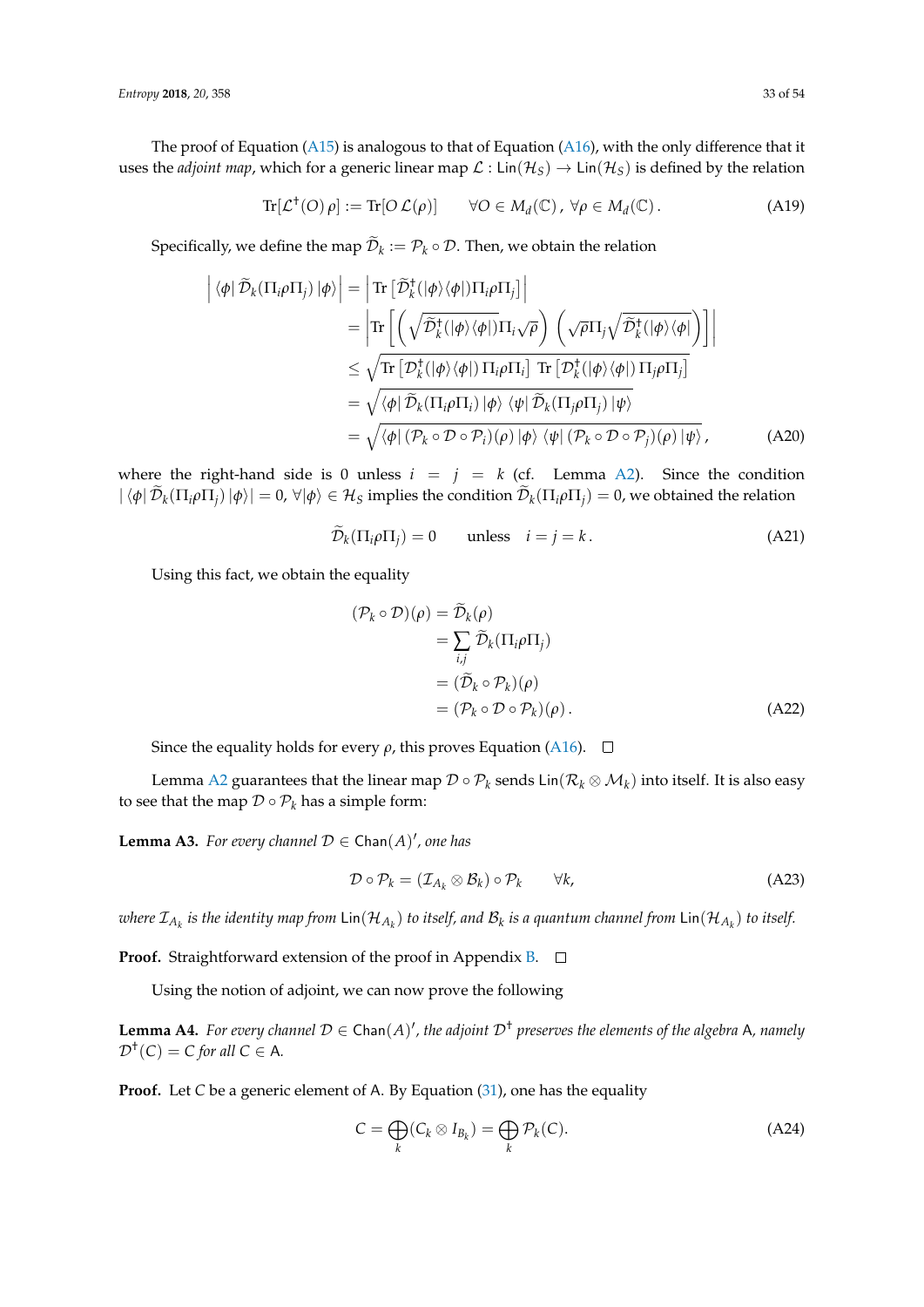Using Lemma [A3](#page-32-0) and the definition of adjoint, we obtain

$$
\begin{split} \text{Tr}[\mathcal{D}^{\dagger}(C)\,\rho] &= \text{Tr}[\mathcal{C}\,\mathcal{D}(\rho)] \\ &= \sum_{k} \text{Tr}[\mathcal{P}_{k}(C)\,\mathcal{D}(\rho)] \\ &= \sum_{k} \text{Tr}[\mathcal{C}\,(\mathcal{P}_{k} \circ \mathcal{D})(\rho)] \\ &= \sum_{k} \text{Tr}[\mathcal{C}\,(\mathcal{P}_{k} \circ \mathcal{D} \circ \mathcal{P}_{k})(\rho)] \\ &= \sum_{k} \text{Tr}\left[\mathcal{P}_{k}(C)\,(\mathcal{D} \circ \mathcal{P}_{k})(\rho)\right] \\ &= \sum_{k} \text{Tr}\left\{(\mathcal{C}_{k} \otimes I_{B_{k}})\,[(\mathcal{I}_{A_{k}} \otimes \mathcal{B}_{k}) \circ \mathcal{P}_{k}](\rho)\right\}, \end{split} \tag{A25}
$$

having used Lemma [A3](#page-32-0) in the last equality. Then, we use the fact that the channel  $\mathcal{B}_k$  is trace-preserving, and therefore its adjoint  $\mathcal{B}_k^{\dagger}$  preserves the identity. Using this fact, we can continue the chain of equalities as

$$
\operatorname{Tr}[\mathcal{D}^{\dagger}(C)] = \sum_{k} \operatorname{Tr} \left\{ [C_{k} \otimes \mathcal{B}_{k}^{\dagger}(I_{B_{k}})] \mathcal{P}_{k}(\rho) \right\}
$$
  
\n
$$
= \sum_{k} \operatorname{Tr} \left[ (C_{k} \otimes I_{B_{k}}) \mathcal{P}_{k}(\rho) \right]
$$
  
\n
$$
= \sum_{k} \operatorname{Tr} \left[ \mathcal{P}_{k}(C_{k} \otimes I_{B_{k}}) \rho \right]
$$
  
\n
$$
= \operatorname{Tr} \left[ \left( \bigoplus_{k} C_{k} \otimes I_{B_{k}} \right) \rho \right]
$$
  
\n
$$
= \operatorname{Tr} [C \rho], \qquad (A26)
$$

having used Equation [\(A24\)](#page-32-1) in the last equality. Since the equality holds for every density matrix *ρ*, we proved the equality  $\mathcal{D}^{\dagger}(C) = C$ .

We are now in position to prove Theorem [A1.](#page-30-3)

**Proof of Theorem [A1.](#page-30-3)** Let  $D$  be a quantum channel in Chan(A)'. Then, Lemma [A4](#page-32-2) guarantees that the adjoint  $\mathcal{D}^{\dagger}$  preserves all operators in the algebra A. Then, a result due to Lindblad [\[86\]](#page-53-11) guarantees that all the Kraus operators of D belong to the algebra A'. This proves the inclusion Chan(A)'  $\subseteq$  Chan(A').

The converse inclusion is immediate: if a channel  $D$  belongs to Chan $(A')$ , it commutes with all channels in Chan(A) thanks to the block diagonal form of the Kraus operators (cf. Equations [\(32\)](#page-10-2) and  $(33)$ ).  $\Box$ 

*Appendix C.2. States of Subsystems Associated to Finite Dimensional Von Neumann algebras*

Here, we provide the proof of Proposition  $5$ , adopting the notation  $B := A'$ . The proof uses the following lemma:

<span id="page-33-0"></span>**Lemma A5** (No signalling condition). *For every channel*  $\mathcal{D} \in \text{Chan}(B)$ *, one has*  $\text{Tr}_{B} \circ \mathcal{D} = \text{Tr}_{B}$ *.* 

**Proof.** By definition, the partial trace channel  $Tr_B$  can be written as

$$
\mathrm{Tr}_{\mathsf{B}} = \bigoplus_{k} \left( \mathcal{I}_{A_k} \otimes \mathrm{Tr}_{B_k} \right) \circ \mathcal{P}_k. \tag{A27}
$$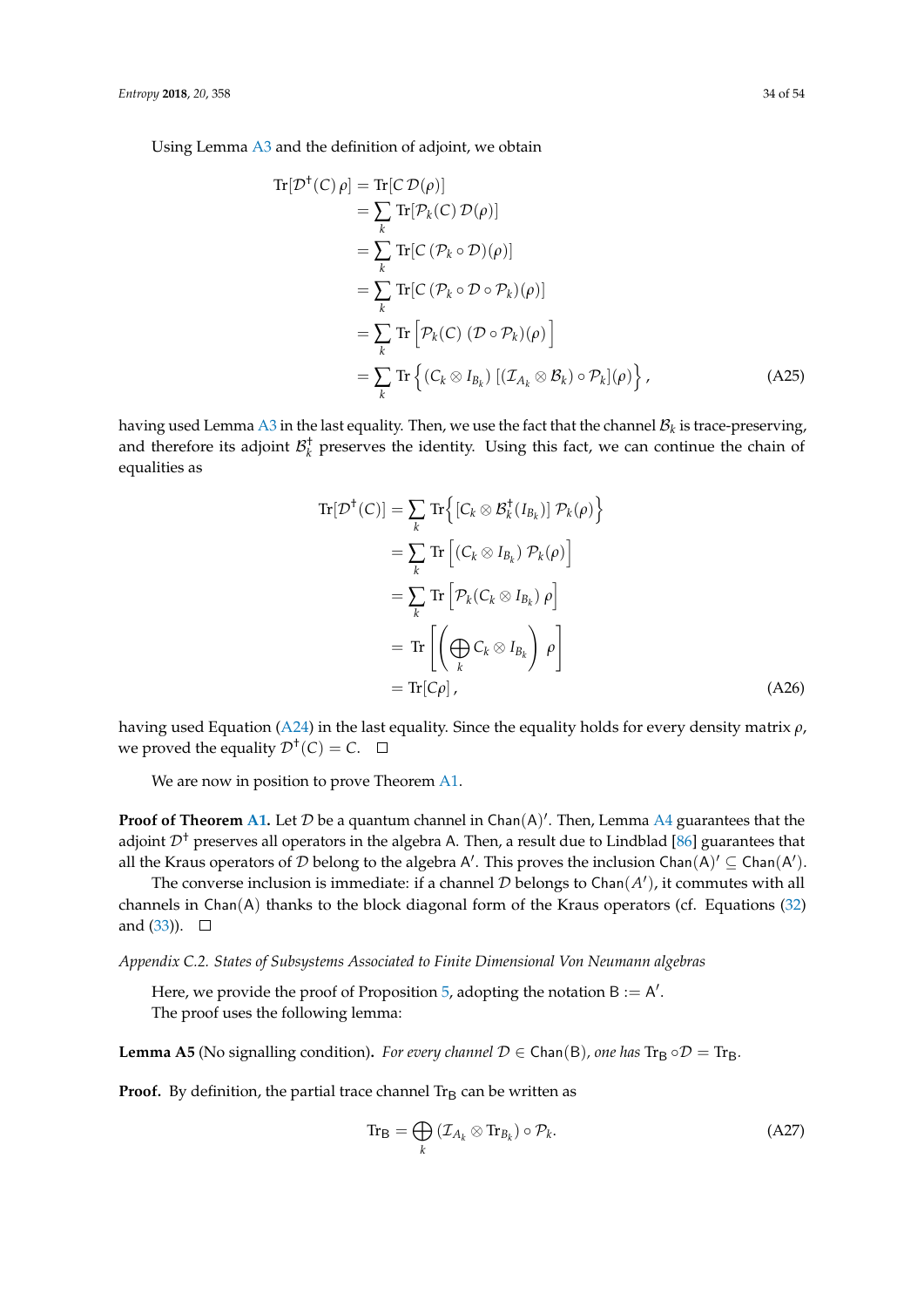For every channel  $D \in \text{Chan}(B)$ , we have

$$
\begin{aligned}\n\operatorname{Tr}_{\mathbf{B}} \circ \mathcal{D} &= \bigoplus_{k} \left( \mathcal{I}_{A_{k}} \otimes \operatorname{Tr}_{B_{k}} \right) \circ \mathcal{P}_{k} \circ \mathcal{D} \\
&= \bigoplus_{k} \left( \mathcal{I}_{A_{k}} \otimes \operatorname{Tr}_{B_{k}} \right) \circ \left( \mathcal{I}_{A_{k}} \otimes \mathcal{B}_{k} \right) \circ \mathcal{P}_{k} \\
&= \bigoplus_{k} \left[ \mathcal{I}_{A_{k}} \otimes (\operatorname{Tr}_{B_{k}} \circ \mathcal{B}_{k}) \right] \circ \mathcal{P}_{k} \\
&= \bigoplus_{k} \left( \mathcal{I}_{A_{k}} \otimes \operatorname{Tr}_{B_{k}} \right) \circ \mathcal{P}_{k} \\
&= \operatorname{Tr}_{\mathbf{B}}.\n\end{aligned} \tag{A28}
$$

where the second equality follows from Lemma [A3,](#page-32-0) and the third equality follows from the fact that  $\mathcal{B}_k$  is trace-preserving.

**Proof of Proposition** [5.](#page-11-1) Suppose that  $\rho$  and  $\sigma$  are equivalent for *A*. By definition, this means that there exists a finite sequence  $(\rho_1, \rho_2, \dots, \rho_n)$  such that

$$
\rho_1 = \rho
$$
,  $\rho_n = \sigma$ , and  $\text{Deg}_B(\rho_i) \cap \text{Deg}_B(\rho_{i+1}) \neq \emptyset$   $\forall i \in \{1, 2, ..., n-1\}$ . (A29)

The condition of non-trivial intersection implies that, for every  $i \in \{1, 2, ..., n-1\}$ , one has

$$
\mathcal{D}_{i}(\rho_{i}) = \tilde{\mathcal{D}}_{i}(\rho_{i+1}), \qquad (A30)
$$

where  $\mathcal{D}_i$  and  $\mathcal{D}_i$  are two quantum channels in Chan(B). Tracing over B on both sides we obtain the relation

$$
(\text{Tr}_{\mathsf{B}} \circ \mathcal{D}_i) (\rho_i) = (\text{Tr}_{\mathsf{B}} \circ \widetilde{\mathcal{D}}_i) (\rho_{i+1}), \tag{A31}
$$

and, thanks to Lemma [A5,](#page-33-0)  $\text{Tr}_{\mathsf{B}}[\rho_i] = \text{Tr}_{\mathsf{B}}[\rho_{i+1}]$ . Since the equality holds for every  $i \in \{1, \ldots, n-1\}$ , we obtained the condition  $\text{Tr}_{\text{B}}[\rho] = \text{Tr}_{\text{B}}[\sigma]$ . In summary, if two states  $\rho$  and  $\sigma$  are equivalent for A, then  $\text{Tr}_{\text{B}}[\rho] = \text{Tr}_{\text{B}}[\sigma]$ .

To prove the converse, it is enough to define the channel  $\mathcal{D}_0 \in \mathsf{Chan}(B)$  as

<span id="page-34-1"></span>
$$
\mathcal{D}_0(\rho) := \bigoplus_k \text{Tr}_{B_k}[\mathcal{P}_k(\rho)] \otimes \beta_k, \tag{A32}
$$

where each *β<sup>k</sup>* is a fixed (but otherwise generic) density matrix in Lin(H*B<sup>k</sup>* ). Now, if the equality  $Tr_{\mathsf{B}}[\rho] = Tr_{\mathsf{B}}[\sigma]$  holds, then also the equality  $\mathcal{D}_0(\rho) = \mathcal{D}_0(\sigma)$  holds. This proves that the intersection between Deg $_B(\rho)$  and Deg $_B(\sigma)$  is non-empty, and therefore  $\rho$  and  $\sigma$  are equivalent for *A*.

# *Appendix C.3. Transformations of Subsystems Associated to Finite Dimensional von Neumann algebras*

Here, we prove that all transformations of system  $S_A$  are of the form  $\mathcal{A}=\bigoplus_k \mathcal{A}_k$ , where each  $\mathcal{A}_k$ is a quantum channel from  $\mathsf{Lin}(\mathcal{H}_{A_k})$  to itself. The proof is based on the following lemmas:

<span id="page-34-0"></span>**Lemma A6.** For every channel  $C \in \text{Chan}(A)$ , one has the relation

$$
\mathcal{P}_k \circ \mathcal{C} = (\mathcal{A}_k \otimes \mathcal{I}_{B_k}) \circ \mathcal{P}_k, \tag{A33}
$$

*where* A*<sup>k</sup> is a quantum channel from* Lin(H*A<sup>k</sup>* ) *to itself.*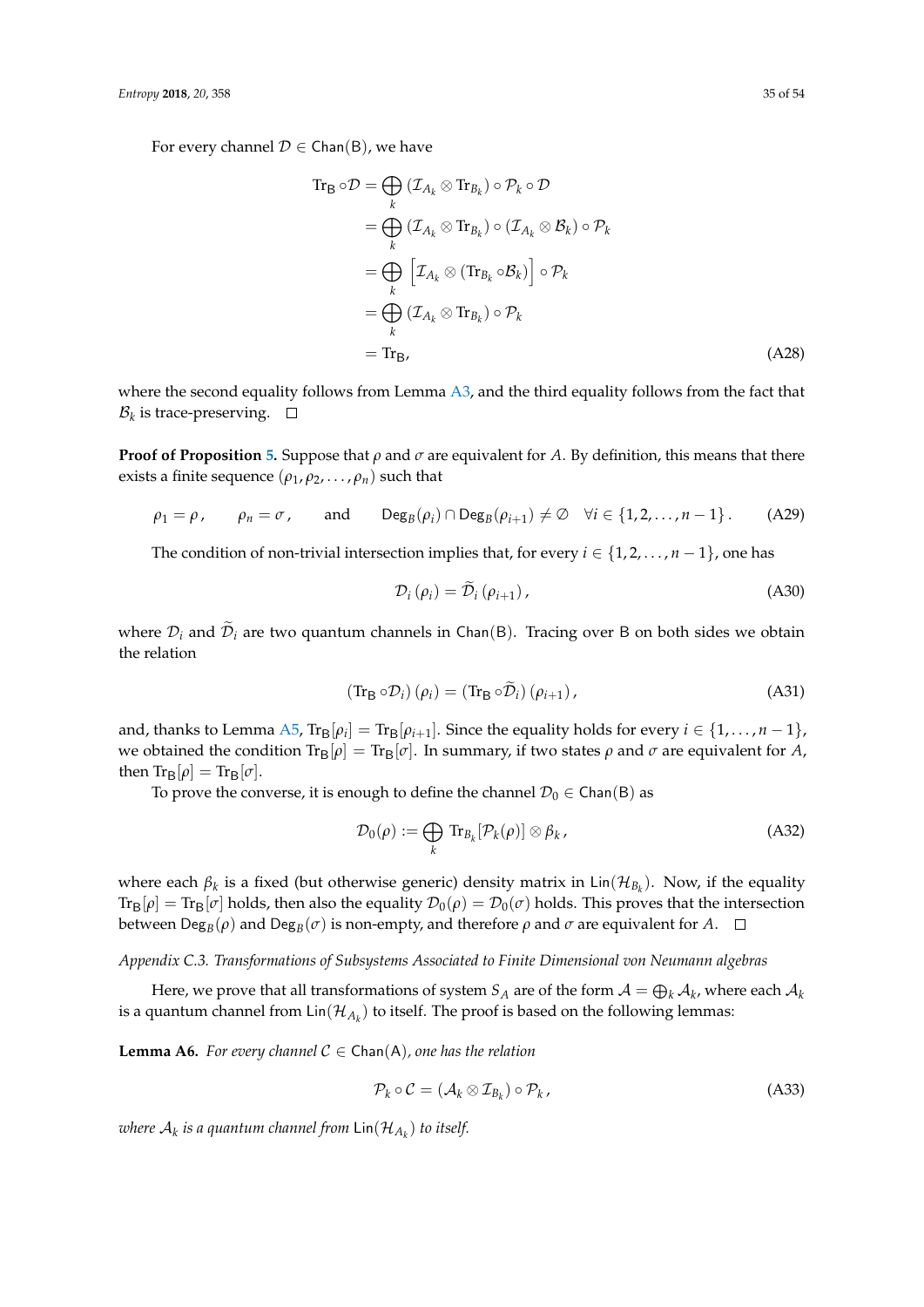**Proof.** Let

$$
C(\rho) = \sum_{i} C_{i} \rho C_{i}^{\dagger}, \qquad C_{i} = \bigoplus_{k} (C_{ik} \otimes I_{B_{k}})
$$
 (A34)

be a Kraus representation of channel  $C$ . The preservation of the trace amounts to the condition

$$
I = \sum_{i} C_{i}^{\dagger} C_{i}
$$
  
= 
$$
\bigoplus_{k} \left( \sum_{i} C_{ik}^{\dagger} C_{ik} \otimes I_{B_{k}} \right),
$$
 (A35)

which implies

<span id="page-35-0"></span>
$$
\sum_{i} C_{ik}^{\dagger} C_{I_k} = I_{A_k} \qquad \forall k. \tag{A36}
$$

Now, we have

$$
(\mathcal{P}_k \circ \mathcal{C})(\rho) = \sum_i (C_{ik} \otimes I_{B_k}) \mathcal{P}_k(\rho) (C_{ik} \otimes I_{B_k})^{\dagger}
$$
  
=  $(\mathcal{A}_k \otimes \mathcal{I}_{B_k}) [\mathcal{P}_k(\rho)],$  (A37)

where the channel  $\mathcal{A}_k$  is defined as

$$
\mathcal{A}_k(\sigma) := \sum_i C_{ik} \,\sigma \, C_{ik}^\dagger \qquad \forall \sigma \in \text{Lin}(\mathcal{H}_{A_k}). \tag{A38}
$$

Since the density matrix  $\rho$  in Equation [\(A37\)](#page-35-0) is arbitrary, we proved the relation  $\mathcal{P}_k \circ \mathcal{C} =$  $(\mathcal{A}_k \otimes \mathcal{I}_{B_k}) \circ \mathcal{P}_k.$ 

<span id="page-35-4"></span>**Lemma A7.** For two channels  $C, C' \in \text{Chan}(A)$ , let  $A_k$  and  $A'_k$  be the quantum channels defined in Lemma [A6.](#page-34-0) *Then, the following are equivalent:*

1.  $\text{Tr}_{\mathsf{B}} \circ \mathcal{C} = \text{Tr}_{\mathsf{B}} \circ \mathcal{C}'$ , 2.  $A_k = A'_k$  for every k.

**Proof.** 2  $\Longrightarrow$  1. For channel *C*, we have

$$
\begin{split} \text{Tr}_{\mathbf{B}} \circ \mathcal{C} &= \bigoplus_{k} \left( \mathcal{I}_{A_{k}} \otimes \text{Tr}_{B_{k}} \right) \circ \mathcal{P}_{k} \circ \mathcal{C} \\ &= \bigoplus_{k} \left( \mathcal{I}_{A_{k}} \otimes \text{Tr}_{B_{k}} \right) \circ \left( \mathcal{A}_{k} \otimes \mathcal{I}_{B_{k}} \right) \circ \mathcal{P}_{k} \\ &= \bigoplus_{k} \left( \mathcal{A}_{k} \otimes \text{Tr}_{B_{k}} \right) \circ \mathcal{P}_{k} \,. \end{split} \tag{A39}
$$

Similarly, for channel  $\mathcal{C}'$ , we have

<span id="page-35-3"></span><span id="page-35-2"></span><span id="page-35-1"></span>
$$
\operatorname{Tr}_{\mathsf{B}}\circ\mathcal{C}'=\bigoplus_{k}\left(\mathcal{A}'_{k}\otimes\operatorname{Tr}_{B_{k}}\right)\circ\mathcal{P}_{k}.
$$
 (A40)

Clearly, if  $A_k$  and  $A'_k$  are equal for every  $k$ , then the partial traces  $\text{Tr}_B \circ C$  and  $\text{Tr}_B \circ C'$  are equal.

1  $\Rightarrow$  2. Suppose that partial traces Tr<sub>B</sub> ◦ C and Tr<sub>B</sub> ◦ C' are equal. Then, Equations [\(A39\)](#page-35-1) and [\(A40\)](#page-35-2) imply the equality

$$
(\mathcal{A}_k \otimes \text{Tr}_{B_k}) \circ \mathcal{P}_k = (\mathcal{A}'_k \otimes \text{Tr}_{B_k}) \circ \mathcal{P}_k \qquad \forall k. \tag{A41}
$$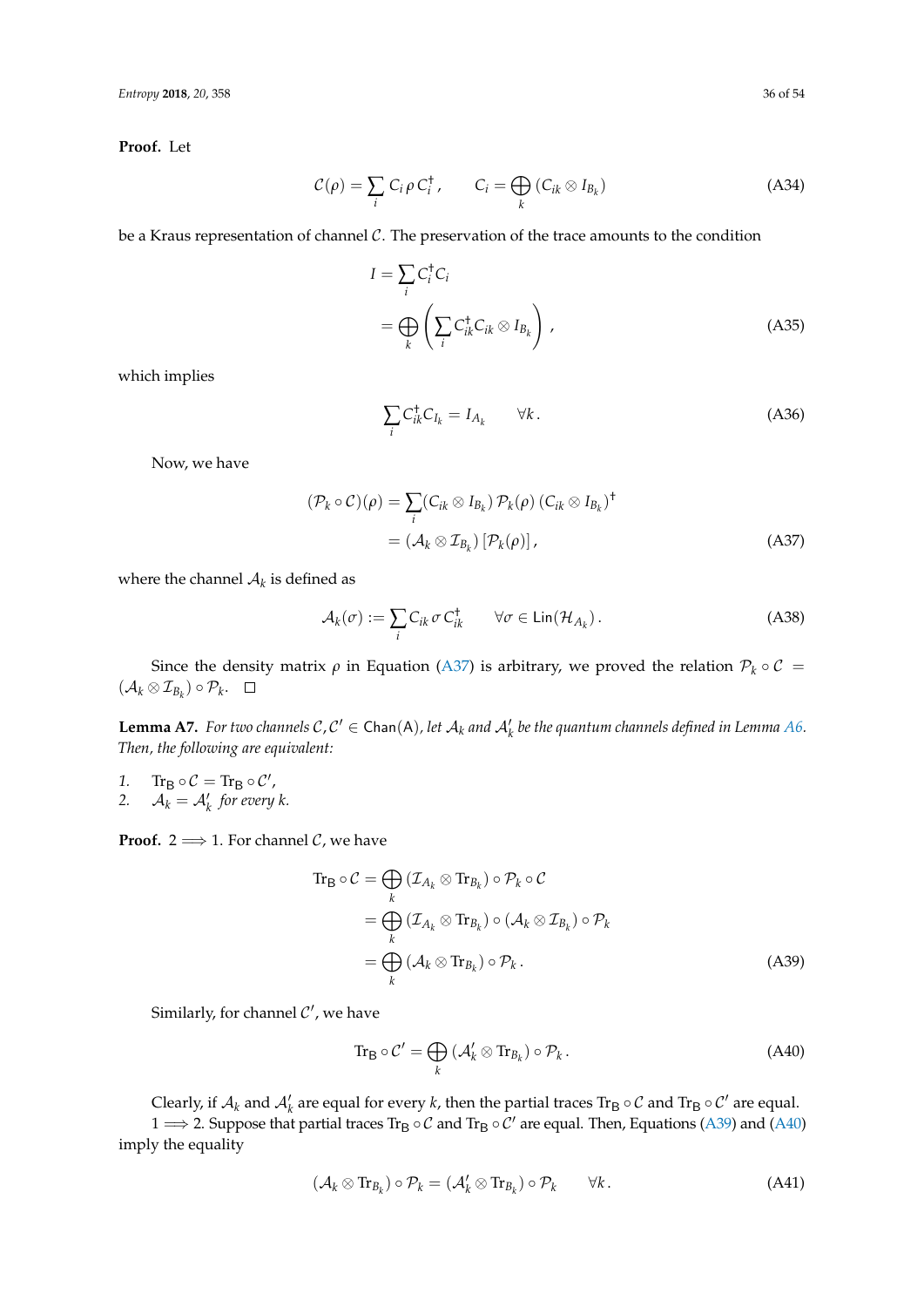In turn, the above equality implies  $A_k = A'_k$ ,  $\forall k$ , as one can easily verify by applying both sides of Equation [\(A41\)](#page-35-3) to a generic product operator  $X_k \otimes Y_k$ , with  $X_k \in \textsf{Lin}(\mathcal{H}_{A_k})$  and  $Y_k \in \textsf{Lin}(\mathcal{H}_{B_k})$ .

<span id="page-36-0"></span>**Lemma A8.** *Two channels*  $C, C' \in \text{Chan}(A)$  *are equivalent for A if and only if*  $\text{Tr}_{B} \circ C = \text{Tr}_{B} \circ C'.$ 

**Proof.** Suppose that  $C$  and  $C'$  are equivalent for  $A$ . By definition, this means that there exists a finite sequence  $(C_1, C_2, ..., C_n)$  ⊂ Chan(A) such that

$$
C_1 = C, \qquad C_n = C', \qquad \text{Deg}_B(C_i) \cap \text{Deg}_B(C_{i+1}) \neq \emptyset \quad \forall i \in \{1, ..., n-1\}.
$$
 (A42)

This means that, for every *i*, there exist two channels  $\mathcal{D}_i$ ,  $\mathcal{D}_i \in \mathsf{Chan}(B)$  such that

$$
\mathcal{D}_i \circ \mathcal{C}_i = \mathcal{D}_i \circ \mathcal{C}_{i+1} \,. \tag{A43}
$$

Tracing over B on both sides, we obtain

$$
\text{Tr}_{\mathsf{B}} \circ \mathcal{D}_i \circ \mathcal{C}_i = \text{Tr}_{\mathsf{B}} \circ \widetilde{\mathcal{D}}_i \circ \mathcal{C}_{i+1} \,, \tag{A44}
$$

and, using the no signalling condition of Lemma [A5,](#page-33-0)

$$
\operatorname{Tr}_{\mathsf{B}} \circ \mathcal{C}_i = \operatorname{Tr}_{\mathsf{B}} \circ \mathcal{C}_{i+1} \,. \tag{A45}
$$

Since the above relation holds for every *i*, we obtained the equality  $\text{Tr}_{\mathsf{B}}\circ \mathcal{C}=\text{Tr}_{\mathsf{B}}\circ \mathcal{C}'$ . Conversely, suppose that  $\text{Tr}_{\mathsf{B}} \circ \mathcal{C} = \text{Tr}_{\mathsf{B}} \circ \mathcal{C}'$ . Then, Lemma [A7](#page-35-4) implies the equality

$$
\mathcal{A}_k = \mathcal{A}'_k \qquad \forall k,
$$
\n(A46)

where  $A_k$  and  $A'_k$  are the quantum channels defined in Lemma [A6.](#page-34-0)

Now, let  $\mathcal{D}_0$  be the channel in Chan(B) defined in Equation [\(A32\)](#page-34-1). By definition, we have

$$
\mathcal{D}_0 \circ \mathcal{C} = \bigoplus_k \left( \mathcal{I}_{A_k} \otimes \beta_k \operatorname{Tr}_{B_k} \right) \circ \mathcal{P}_k \circ \mathcal{C}
$$
\n
$$
= \bigoplus_k \left( \mathcal{I}_{A_k} \otimes \beta_k \operatorname{Tr}_{B_k} \right) \circ \left( \mathcal{A}_k \otimes \mathcal{I}_{B_k} \right) \circ \mathcal{P}_k
$$
\n
$$
= \bigoplus_k \left( \mathcal{A}_k \otimes \beta_k \operatorname{Tr}_{B_k} \right) \circ \mathcal{P}_k.
$$
\n(A47)

Similarly, we have

$$
\mathcal{D}_0 \circ \mathcal{C} = \bigoplus_k \left( \mathcal{A}'_k \otimes \beta_k \operatorname{Tr}_{B_k} \right) \circ \mathcal{P}_k. \tag{A48}
$$

Since  $\mathcal{A}_k$  and  $\mathcal{A}'_k$  are equal for every  $k$ , we conclude that  $\mathcal{D}_0 \circ \mathcal{C}$  is equal to  $\mathcal{D}_0 \circ \mathcal{C}'$ . This means that the intersection between  $Deg(C)$  and  $Deg(C')$  is non-empty, and, therefore C is equivalent to C' modulo *B*.

Combining Lemmas [A7](#page-35-4) and [A8,](#page-36-0) we obtain the following corollary:

**Corollary A1.** For two channels  $C, C' \in \text{Chan}(A)$ , let  $A_k$  and  $A'_k$  be the quantum channels defined in *Lemma [A6.](#page-34-0) Then, the following are equivalent:*

- 1. C and C' are equivalent for A,
- 2.  $\bigoplus_k \mathcal{A}_k = \bigoplus_k \mathcal{A}'_k$ .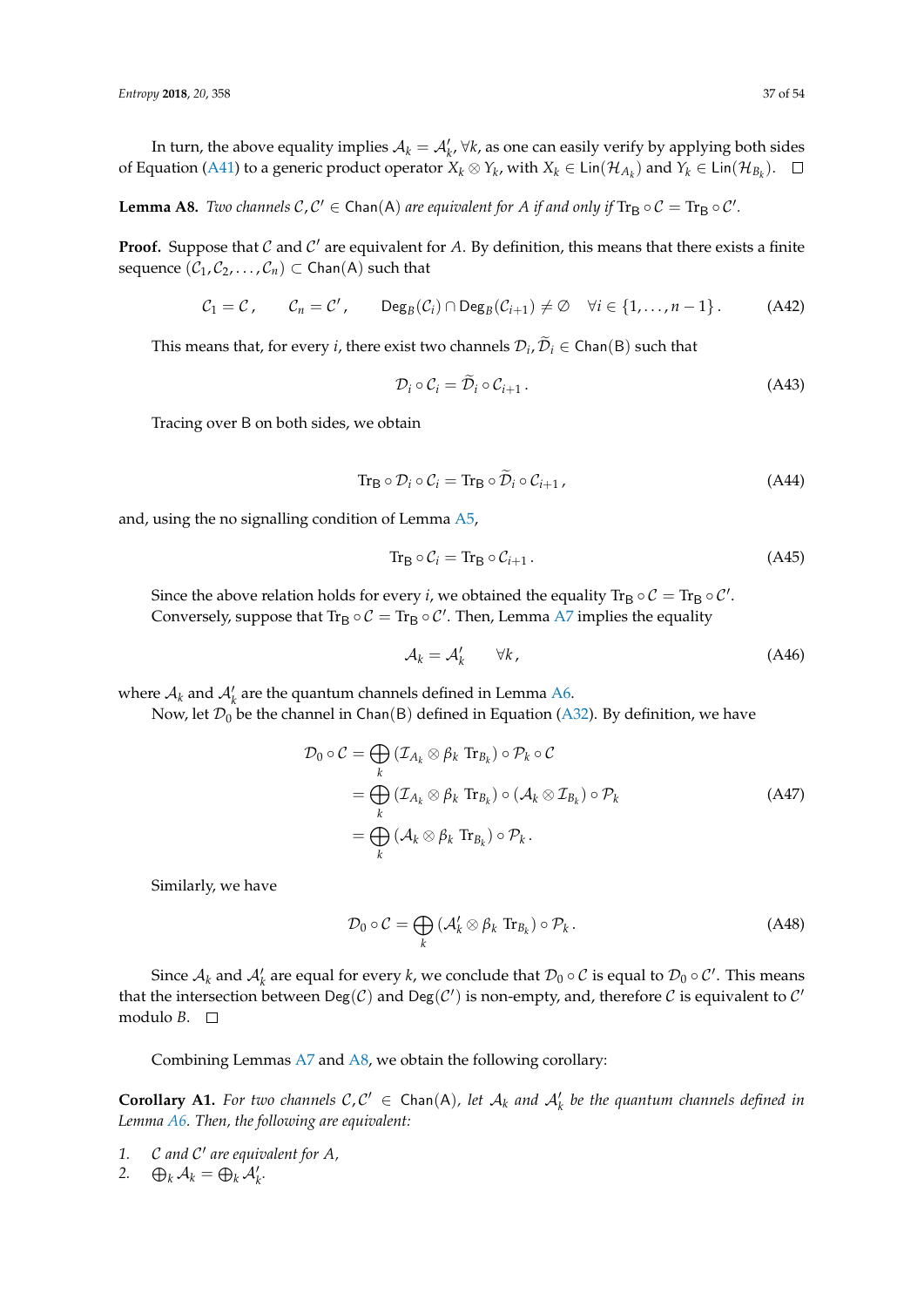**Proof.** By Lemma [A8,](#page-36-0) C and C' are equivalent for A if and only if the condition Tr<sub>B</sub>  $\circ$ C = Tr<sub>B</sub>  $\circ$ C' holds. By Lemma [A7,](#page-35-4) the condition  $\text{Tr}_{\text{B}} \circ \mathcal{C} = \text{Tr}_{\text{B}} \circ \mathcal{C}'$  holds if and only if one has  $\mathcal{A}_k = \mathcal{A}'_k$  for every  $k$ . In turn, the latter condition holds if and only if the equality  $\bigoplus_k \mathcal{A}_k = \bigoplus_k \mathcal{A}'_k$  holds.

In summary, the transformations of system *S<sup>A</sup>* are characterized as

$$
\text{Transf}(S_A) = \bigoplus_k \text{Chan}(A_k),\tag{A49}
$$

where  $\mathsf{Chan}(A_k)$  is the set of all quantum channels from  $\mathsf{Lin}(\mathcal{H}_{A_k})$  to itself.

To conclude, we observe that the transformations of *S<sup>A</sup>* act in the expected way. To this purpose, we consider the *restriction map*

$$
\pi_A: Chan(A) \to \bigoplus_k Chan(A_k), \quad C \mapsto \bigoplus_k A_k, \tag{A50}
$$

where  $A_k$  is defined as in Lemma [A6.](#page-34-0)

Using the restriction map, we can prove the following propositions:

**Proposition A2.** *For every channel*  $C \in \text{Chan}(A)$ *, we have the relation* 

$$
\operatorname{Tr}_{\mathsf{B}} \circ \mathcal{C} = \pi_{\mathsf{A}}(\mathcal{C}) \circ \operatorname{Tr}_{\mathsf{B}}.\tag{A51}
$$

*In words, evolving system S with* C *and then computing the local state of system S<sup>A</sup> is the same as computing the local state of system S<sub>A</sub> and then evolving it with*  $\pi_A(\mathcal{C})$ *.* 

Proof. Using Lemma [A6,](#page-34-0) the proof is straightforward:

$$
\begin{split} \operatorname{Tr}_{\mathsf{B}} \circ \mathcal{C} &= \bigoplus_{k} \left( \mathcal{I}_{A_{k}} \otimes \operatorname{Tr}_{B_{k}} \right) \circ \mathcal{P}_{k} \circ \mathcal{C} \\ &= \bigoplus_{k} \left( \mathcal{I}_{A_{k}} \otimes \operatorname{Tr}_{B_{k}} \right) \circ \left( \mathcal{A}_{k} \otimes \mathcal{I}_{B_{k}} \right) \circ \mathcal{P}_{k} \\ &= \bigoplus_{k} \mathcal{A}_{k} \circ \left( \mathcal{I}_{A_{k}} \otimes \operatorname{Tr}_{B_{k}} \right) \circ \mathcal{P}_{k} \\ &= \left( \bigoplus_{k} \mathcal{A}_{k} \right) \circ \left[ \bigoplus_{l} \left( \mathcal{I}_{A_{l}} \otimes \operatorname{Tr}_{B_{l}} \right) \circ \mathcal{P}_{l} \right] \\ &= \pi_{\mathsf{A}}(\mathcal{C}) \circ \operatorname{Tr}_{\mathsf{B}} \ . \end{split} \tag{A52}
$$

 $\Box$ 

**Proposition A3.** For every pair of channels  $C_1, C_2 \in \text{Chan}(A)$ , we have the homomorphism relation

$$
\pi_{\mathsf{A}}(\mathcal{C}_1 \circ \mathcal{C}_2) = \pi_{\mathsf{A}}(\mathcal{C}_1) \circ \pi_{\mathsf{A}}(\mathcal{C}_2). \tag{A53}
$$

**Proof.** Let us write the channels  $\pi_A(\mathcal{C}_1)$ ,  $\pi_A(\mathcal{C}_2)$ , and  $\pi_A(\mathcal{C}_1 \circ \mathcal{C}_2)$  as

$$
\pi_{\mathsf{A}}(\mathcal{C}_1) = \bigoplus_k \mathcal{A}_{1k}, \qquad \pi_{\mathsf{A}}(\mathcal{C}_2) = \bigoplus_k \mathcal{A}_{2k}, \qquad \text{and} \qquad \pi_{\mathsf{A}}(\mathcal{C}_1 \circ \mathcal{C}_2) = \bigoplus_k \mathcal{A}_{12k}.
$$
 (A54)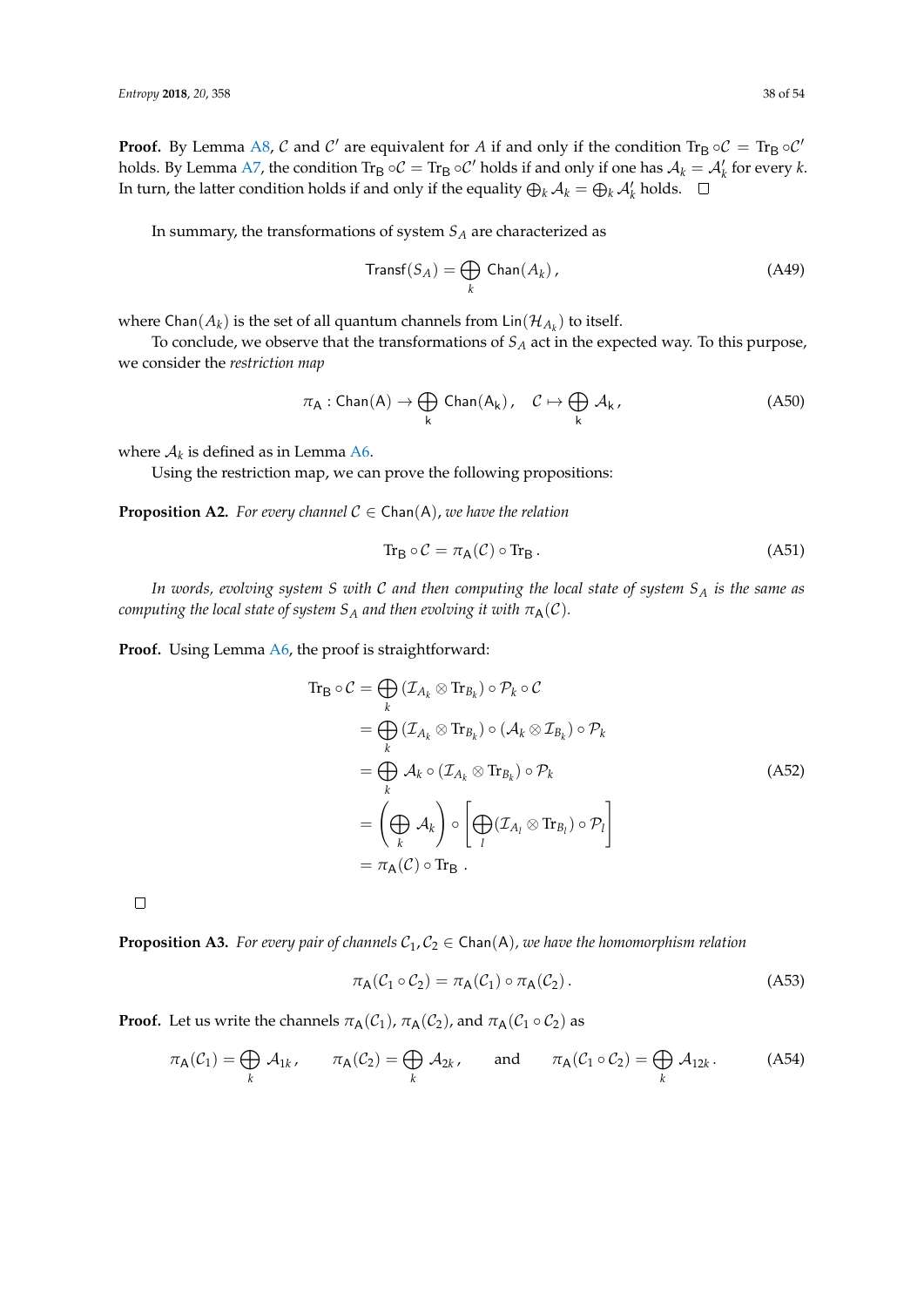With this notation, we have

$$
(\mathcal{A}_{12k} \otimes \mathcal{I}_{B_k}) \circ \mathcal{P}_k = \mathcal{P}_k \circ \mathcal{C}_1 \circ \mathcal{C}_2
$$
  
=  $(\mathcal{A}_{1k} \otimes \mathcal{I}_{B_k}) \circ \mathcal{P}_k \circ \mathcal{C}_2$   
=  $(\mathcal{A}_{1k} \otimes \mathcal{I}_{B_k}) \circ (\mathcal{A}_{2k} \otimes I_{B_k}) \circ \mathcal{P}_k$   
=  $[(\mathcal{A}_{1k} \circ \mathcal{A}_{2k}) \otimes \mathcal{I}_{B_k}] \circ \mathcal{P}_k \qquad \forall k.$  (A55)

From the above equation, we obtain the equality  $A_{12k} = A_{1k} \circ A_{2k}$  for all *k*. In turn, this equality implies the desired result:

$$
\pi_{A}(\mathcal{C}_{1}) \circ \pi_{A}(\mathcal{C}_{2}) = \left(\bigoplus_{k} \mathcal{A}_{1k}\right) \circ \left(\bigoplus_{l} \mathcal{A}_{2l}\right)
$$

$$
= \bigoplus_{k} \mathcal{A}_{1k} \circ \mathcal{A}_{2k}
$$

$$
= \bigoplus_{k} \mathcal{A}_{12k}
$$

$$
= \pi_{A}(\mathcal{C}_{1} \circ \mathcal{C}_{2}). \tag{A56}
$$

 $\Box$ 

# **Appendix D. Basis-Preserving and Multiphase-Covariant Channels**

# <span id="page-38-0"></span>*Appendix D.1. Proof of Theorem [1](#page-13-3)*

Here, we prove that the monoid of multiphase covariant channels on *S* (denoted as MultiPCov(*S*)) and the monoid of basis-preserving channels on *S* (denoted as BPres(*S*)) are one the commutant of the other.

The proof uses a few lemmas, the first of which is fairly straightforward:

**Lemma A9.** BPres $(S)' \subseteq$  MultiPCov $(S)$ *.* 

**Proof.** Every unitary channel of the form  $U_{\theta} = U_{\theta} \cdot U_{\theta}^{\dagger}$  is basis-preserving, and therefore every channel C in the commutant of BPres(S) must commute with it. By definition, this means that C is multiphase covariant.  $\square$ 

To prove the converse inclusion, we use the following characterization of multiphase covariant channels:

**Lemma A10** (Characterization of MultiPCov(*S*)). *A channel*  $\mathcal{M} \in \text{Chan}(S)$  *is multiphase covariant if and only if it has a Kraus representation of the form*

$$
\mathcal{M}(\rho) = \sum_{i=1}^{r} M_i \rho M_i^{\dagger} + \sum_{k=1}^{d} \sum_{j \neq k} p(j|k) |j\rangle \langle k| \rho |k\rangle \langle j| \,, \tag{A57}
$$

 $i$  where each operator  $M_i$  is diagonal in the computational basis, and each  $p(j|k)$  is non-negative.

**Proof.** Let  $M \in \text{Lin}(\mathcal{H}_S \otimes \mathcal{H}_S)$  be the Choi operator of channel M. For a multiphase covariant channel, the Choi operator must satisfy the commutation relation [\[87](#page-53-12)[,88\]](#page-53-13)

<span id="page-38-1"></span>
$$
[M, U_{\theta} \otimes \overline{U}_{\theta}] = 0 \qquad \forall \theta \in [0, 2\pi)^{\otimes d}.
$$
 (A58)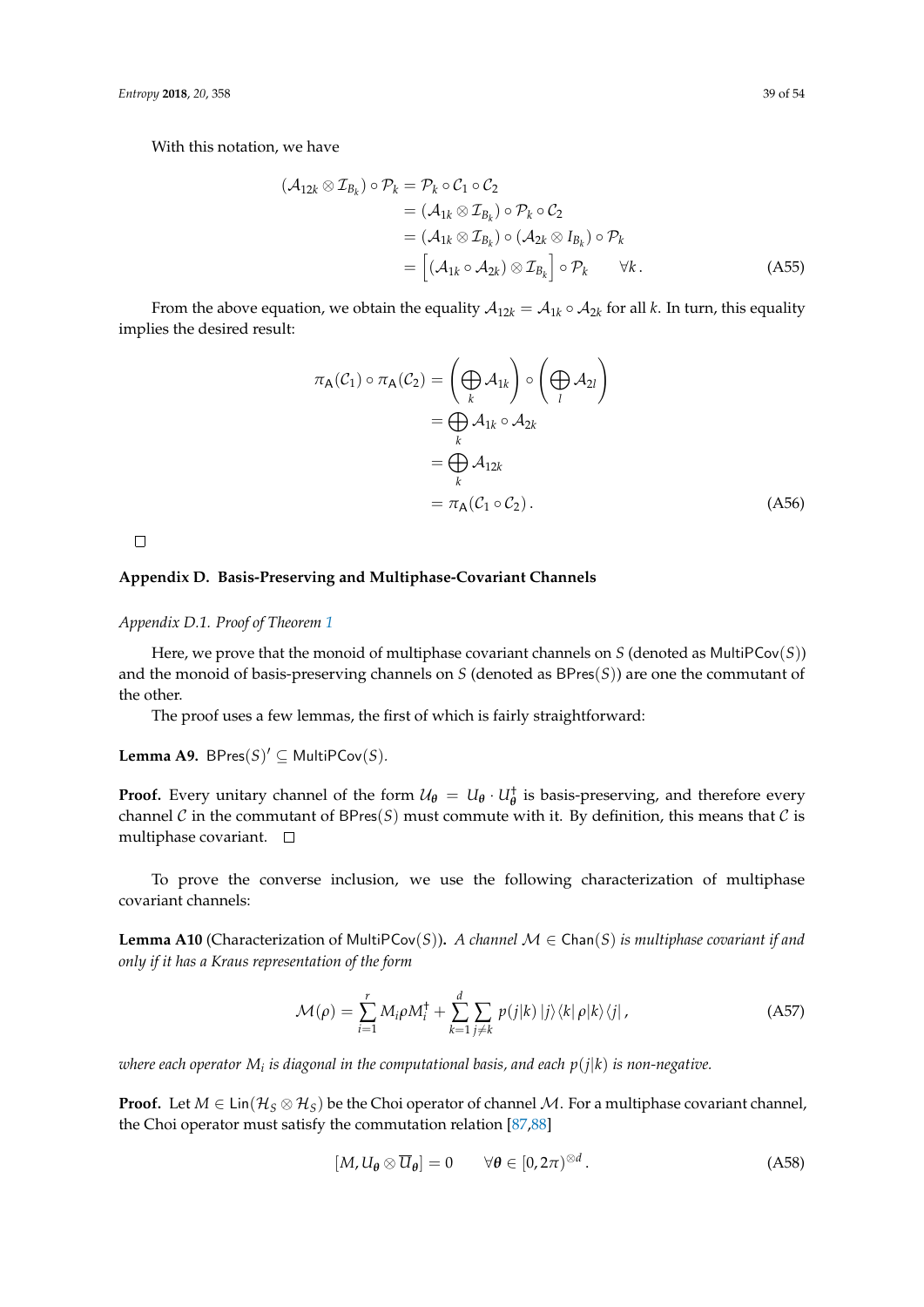This condition implies that *M* must have the form

$$
M = \sum_{s,t} M_{ss,tt} \, |s\rangle\langle t| \otimes |s\rangle\langle t| + \sum_{k} \sum_{j \neq k} M_{jk,jk} \, |j\rangle\langle j| \otimes |k\rangle\langle k| \,, \tag{A59}
$$

where the  $d \times d$  matrix  $[\Gamma_{s,t}] := [M_{ss,tt}]_{s,t \in \{1,...,d\}}$  is positive semidefinite and each coefficient  $M_{st,st}$  is non-negative. Then, Equation [\(A57\)](#page-38-1) follows from diagonalizing the matrix Γ and using the relation  $\mathcal{M}(\rho) = \text{Tr}[M\, (I \otimes \rho^T)]$ , where  $\rho^T$  is the transpose of  $\rho$  in the computational basis.

From Equation [\(A57\)](#page-38-1), one can show every multiphase covariant channel commutes with every basis-preserving channel:

**Lemma A11.** MultiPCov(S) ⊆ BPres(S)'.

**Proof.** Let  $\mathcal{B} \in \text{BPres}(S)$  be a generic basis-preserving channel, and let  $\mathcal{M} \in \text{MultiPCov}(S)$  be a generic multiphase covariant channel. Using the characterization of Equation [\(A57\)](#page-38-1), we obtain

$$
\mathcal{M} \circ \mathcal{B}(\rho) = \sum_{i} M_{i} \mathcal{B}(\rho) M_{i}^{\dagger} + \sum_{k} \sum_{j \neq k} p(j|k)|j\rangle\langle k|\mathcal{B}(\rho)|k\rangle\langle j|
$$
  
\n
$$
= \sum_{i} \mathcal{B}(M_{i}\rho M_{i}^{\dagger}) + \sum_{k} \sum_{j \neq k} p(j|k)|j\rangle\langle k|\mathcal{B}(\rho)|k\rangle\langle j|
$$
  
\n
$$
= \sum_{i} \mathcal{B}(M_{i}\rho M_{i}^{\dagger}) + \sum_{k} \sum_{j \neq k} p(j|k)|j\rangle\langle k|\rho|k\rangle\langle j|
$$
  
\n
$$
= \sum_{i} \mathcal{B}(M_{i}\rho M_{i}^{\dagger}) + \sum_{k} \sum_{j \neq k} p(j|k) \mathcal{B}(|j\rangle\langle j|) \langle k|\rho|k\rangle
$$
  
\n
$$
= \mathcal{B}\left(\sum_{i} M_{i}\rho M_{i}^{\dagger} + \sum_{k} \sum_{j \neq k} p(j|k)|j\rangle\langle k|\rho|k\rangle\langle j| \right)
$$
  
\n
$$
= \mathcal{B} \circ \mathcal{M}(\rho) \qquad \forall \rho \in Lin(S).
$$
 (A60)

The second equality used the fact that the Kraus operators of  $\beta$  are diagonal in the computational basis [\[71,](#page-52-20)[72\]](#page-52-21) and therefore commute with each operator *M<sup>i</sup>* . The third equality uses the relation  $\langle k|\mathcal{B}(\rho)|k\rangle = \langle k|\rho|k\rangle$ , following from the fact that B preserves the computational basis [\[71,](#page-52-20)[72\]](#page-52-21).  $\Box$ 

Summarizing, we have shown that the multiphase covariant channels are the commutant of the basis-preserving channels:

<span id="page-39-0"></span>**Corollary A2.** MultiPCov $(S) = BPres(S)$ <sup>'</sup>.

Note that Corollary [A2](#page-39-0) implies the relation

<span id="page-39-2"></span>
$$
MultiPCov(S)' = BPres(S)'' \supseteq BPres(S).
$$
 (A61)

To conclude the proof of Theorem [1,](#page-13-3) we prove the converse inclusion:

<span id="page-39-1"></span>**Lemma A12.** MultiPCov $(S)' \subseteq BPres(S)$ *.* 

**Proof.** A special case of multiphase covariant channel is the erasure channel  $\mathcal{M}_k$  defined by  $\mathcal{M}_k(\rho)$  =  $|k\rangle\langle k|$  for every  $\rho \in \text{Lin}(S)$ . For a generic channel  $C \in \text{MultiPCov}(S)'$ , one must have

$$
\mathcal{C}(|k\rangle\langle k|) = \mathcal{C} \circ \mathcal{M}_k(|k\rangle\langle k|) = \mathcal{M}_k \circ \mathcal{C}(|k\rangle\langle k|) = |k\rangle\langle k|.
$$
 (A62)

Since the above condition must hold for every *k*, the channel C must be basis-preserving.  $\Box$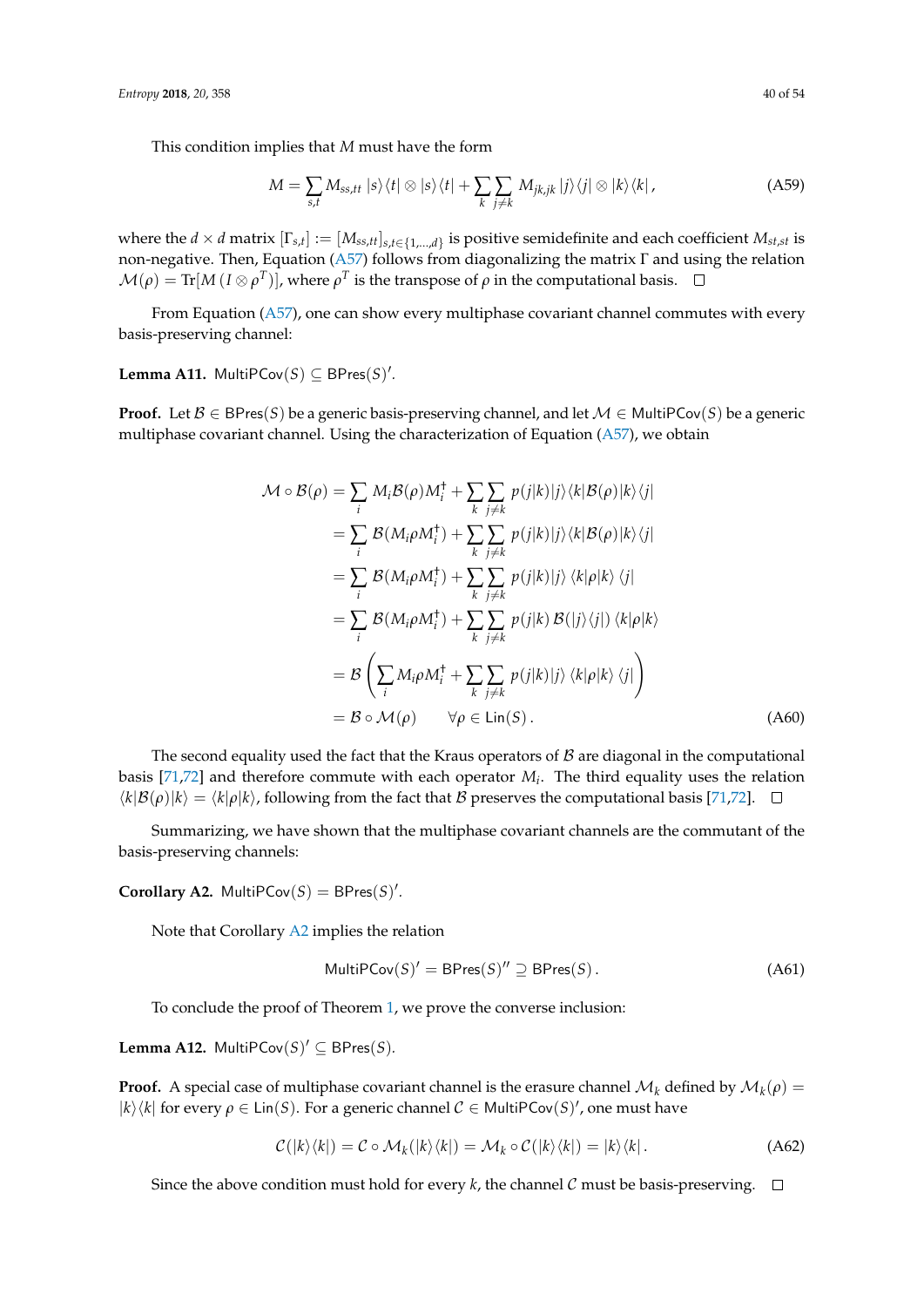Combining Lemma [A12](#page-39-1) and Equation [\(A61\)](#page-39-2), we obtain:

<span id="page-40-1"></span>**Corollary A3.** MultiPCov $(S)' = BPres(S)$ *.* 

Putting Corollaries [A2](#page-39-0) and [A3](#page-40-1) together, we have an immediate proof of Theorem [1.](#page-13-3)

<span id="page-40-0"></span>*Appendix D.2. Proof of Equation [\(55\)](#page-14-0)*

Here, we show that the transformations on system *S<sup>A</sup>* are classical channels. To construct the transformations of  $S_A$ , we have to partition the double commutant of  $Act(A;S) = MultiPCov(S)$  into equivalence classes.

First, recall that MultiPCov $(S)'' =$  MultiPCov $(S)$  (by Theorem [1\)](#page-13-3). Then, note the following property:

<span id="page-40-3"></span>**Lemma A13.** *If two channels*  $M, \widetilde{M} \in \text{MultiPCov}(S)$  *satisfy the condition* 

<span id="page-40-2"></span>
$$
\langle k | \mathcal{M}(|j\rangle\langle j|) |k\rangle = \langle k | \mathcal{\tilde{M}}(|j\rangle\langle j|) |k\rangle, \tag{A63}
$$

*then*  $[\mathcal{M}]_{A'} = [\widetilde{\mathcal{M}}]_{A'}$ .

**Proof.** Define the completely dephasing channel  $\mathcal{D} = \sum_k |k\rangle\langle k| \cdot |k\rangle\langle k|$ . Clearly,  $\mathcal D$  is basis-preserving. Using the idempotence relation  $\mathcal{D} \circ \mathcal{D} = \mathcal{D}$ , we obtain

$$
(\mathcal{D} \circ \mathcal{M}) (\rho) = (\mathcal{D} \circ \mathcal{D} \circ \mathcal{M}) (\rho)
$$
  
\n
$$
= (\mathcal{D} \circ \mathcal{M} \circ \mathcal{D}) (\rho)
$$
  
\n
$$
= (\mathcal{D} \circ \mathcal{M}) (\sum_{j} |j\rangle \langle j| \langle j|\rho | j \rangle)
$$
  
\n
$$
= \sum_{j} \langle j|\rho |j\rangle \mathcal{D} (\mathcal{M}(|j\rangle \langle j|))
$$
  
\n
$$
= \sum_{j,k} \langle j|\rho |j\rangle \langle k| \mathcal{M}(|j\rangle \langle j|) |k\rangle |k\rangle \langle k|.
$$
 (A64)

Likewise, we have

$$
\left(\mathcal{D}\circ\widetilde{\mathcal{M}}\right)(\rho)=\sum_{j,k}\left\langle j|\rho|j\right\rangle\left\langle k|\widetilde{\mathcal{M}}(|j\rangle\langle j|)|k\rangle|k\rangle\langle k|\right.\tag{A65}
$$

If condition [\(A63\)](#page-40-2) holds, then the equality  $\mathcal{D} \circ \mathcal{M} = \mathcal{D} \circ \widetilde{\mathcal{M}}$  holds, meaning that Deg( $\mathcal{M}$ ) and Deg( $\widetilde{\mathcal{M}}$ ) have non-empty intersection. Hence, M and  $\widetilde{\mathcal{M}}$  must be in the same equivalence class.  $\Box$ 

The converse of Lemma [A13](#page-40-3) holds:

<span id="page-40-4"></span>**Lemma A14.** *If two channels*  $M, \widetilde{M} \in MultiPCov(S)$  *are in the same equivalence class, then they must satisfy condition [\(A63\)](#page-40-2).*

**Proof.** If M and  $\widetilde{M}$  are in the same equivalence class, then there exists a finite sequence  $(\mathcal{M}_1, \mathcal{M}_2, \ldots, \mathcal{M}_n)$  such that

$$
\mathcal{M}_1 = \mathcal{M}, \qquad \mathcal{M}_n = \widetilde{\mathcal{M}}, \qquad \forall i \in \{1, \dots, n-1\} \,\exists \mathcal{B}_i, \widetilde{\mathcal{B}}_i \in \text{BPres}(S): \quad \mathcal{B}_i \circ \mathcal{M}_i = \widetilde{\mathcal{B}}_i \circ \mathcal{M}_{i+1} \,.
$$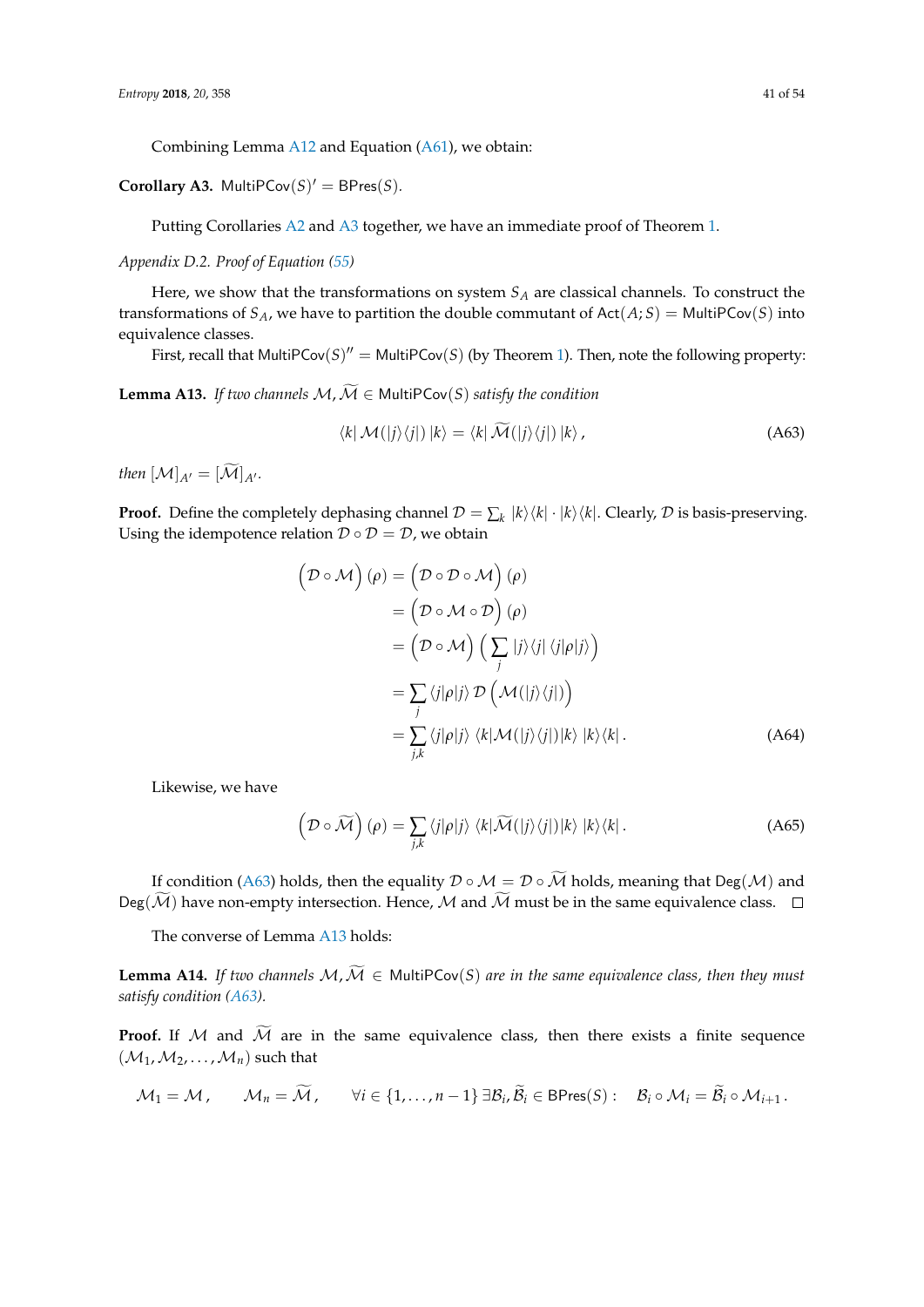The above condition implies

$$
l\langle k|\mathcal{M}_{i}(\rho)|k\rangle = \text{Tr}[\mathcal{M}_{i}(\rho)|k\rangle\langle k|] = \langle k|\mathcal{B}_{i} \circ \mathcal{M}_{i}(\rho)|k\rangle = \langle k|\tilde{\mathcal{B}}_{i} \circ \mathcal{M}_{i+1}(\rho)|k\rangle
$$
  
=  $\langle k|\mathcal{M}_{i+1}(\rho)|k\rangle$ , (A66)

for all  $i \in \{1, ..., n-1\}$  and for all  $\rho \in \text{Lin}(\rho)$ . In particular, choosing  $\rho = |j\rangle\langle j|$  we obtain

$$
\langle k | \mathcal{M}_i(|j\rangle\langle j|) |k\rangle = \langle k | \mathcal{M}_{i+1}(|j\rangle\langle j|) |k\rangle \qquad \forall i \in \{1, ..., n-1\}, \forall j, k \in \{1, ..., d\}.
$$
 (A67)

Hence, Equation [\(A63\)](#page-40-2) follows.  $\square$ 

## **Appendix E. Classical Systems and the Resource Theory of Coherence**

Here, we consider agents who have access to various types of free operations in the resource theory of coherence. We start from the types of operations that give rise to classical systems, and then show two examples that do not have this property.

## <span id="page-41-0"></span>*Appendix E.1. Operations That Lead to Classical Subsystems*

Consider the following monoids of operations

- 1. *Strictly incoherent operations [\[41\]](#page-51-13)*, i.e., quantum channels  $\mathcal T$  with the property that, for every Kraus operator  $T_i$ , the map  $\mathcal{T}_i(\cdot) = T_i \cdot T_i$  satisfies the condition  $\mathcal{D} \circ \mathcal{T}_i = \mathcal{T}_i \circ \mathcal{D}$ , where  $\mathcal D$  is the completely dephasing channel.
- 2. *Dephasing covariant operations* [\[38–](#page-51-14)[40\]](#page-51-16), i.e., quantum channels  $\tau$  satisfying the condition  $\mathcal{D} \circ \mathcal{T} = \mathcal{T} \circ \mathcal{D}.$
- 3. *Phase covariant channels* [\[40\]](#page-51-16), i.e., quantum channels T satisfying the condition  $T \circ U_{\varphi} = U_{\varphi} \circ U_{\varphi}$  $\mathcal{T}$ ,  $\forall \varphi \in [0, 2\pi)$ , where  $\mathcal{U}_{\varphi}$  is the unitary channel associated with the unitary matrix  $U_{\varphi}$  =  $\sum_{k} e^{ik\varphi} |k\rangle \langle k|.$
- 4. *Physically incoherent operations* [\[38](#page-51-14)[,39\]](#page-51-15), i.e., quantum channels that are convex combinations of channels  $\mathcal T$  admitting a Kraus representation where each Kraus operator  $T_i$  is of the form

$$
T_i = U_{\pi_i} U_{\theta_i} P_i, \qquad (A68)
$$

where  $U_{\pi_i}$  is a unitary that permutes the elements of the computational basis,  $U_{\theta_i}$  is a diagonal unitary, and *P<sup>i</sup>* is a projector on a subspace spanned by a subset of vectors in the computational basis.

5. *Classical channels* i.e., channels satisfying  $\mathcal{T} = \mathcal{D} \circ \mathcal{T} \circ \mathcal{D}$ .

We now show that all the above operations define classical subsystems according to our construction. The first ingredient in the proof is the observation that each of the monoids 1–5 contains the monoid of classical channels. Then, we can apply the following lemma:

<span id="page-41-1"></span>**Lemma A15.** Let  $M \subseteq$  Chan(S) be a monoid of quantum channels, and let  $M'$  be its commutant. If  $M$  contains the monoid of classical channels, then M' is contained in the set of basis-preserving channels.

**Proof.** Consider the erasure channel  $C_k$  defined by  $C_k(\rho) := |k\rangle\langle k| \text{ Tr}[\rho], \forall \rho \in \text{Lin}(\mathcal{H}_S)$ . Clearly, the erasure channel is a classical channel. Then, every channel  $\mathcal{B} \in \mathsf{M}'$  must satisfy the condition

$$
\mathcal{B}(|k\rangle\langle k|) = \mathcal{B} \circ \mathcal{C}_k(|k\rangle\langle k|) = \mathcal{C}_k \circ \mathcal{B}(|k\rangle\langle k|) = |k\rangle\langle k|.
$$
 (A69)

Since *k* is generic, this implies that *B* must be basis-preserving.  $\Box$ 

Furthermore, we have the following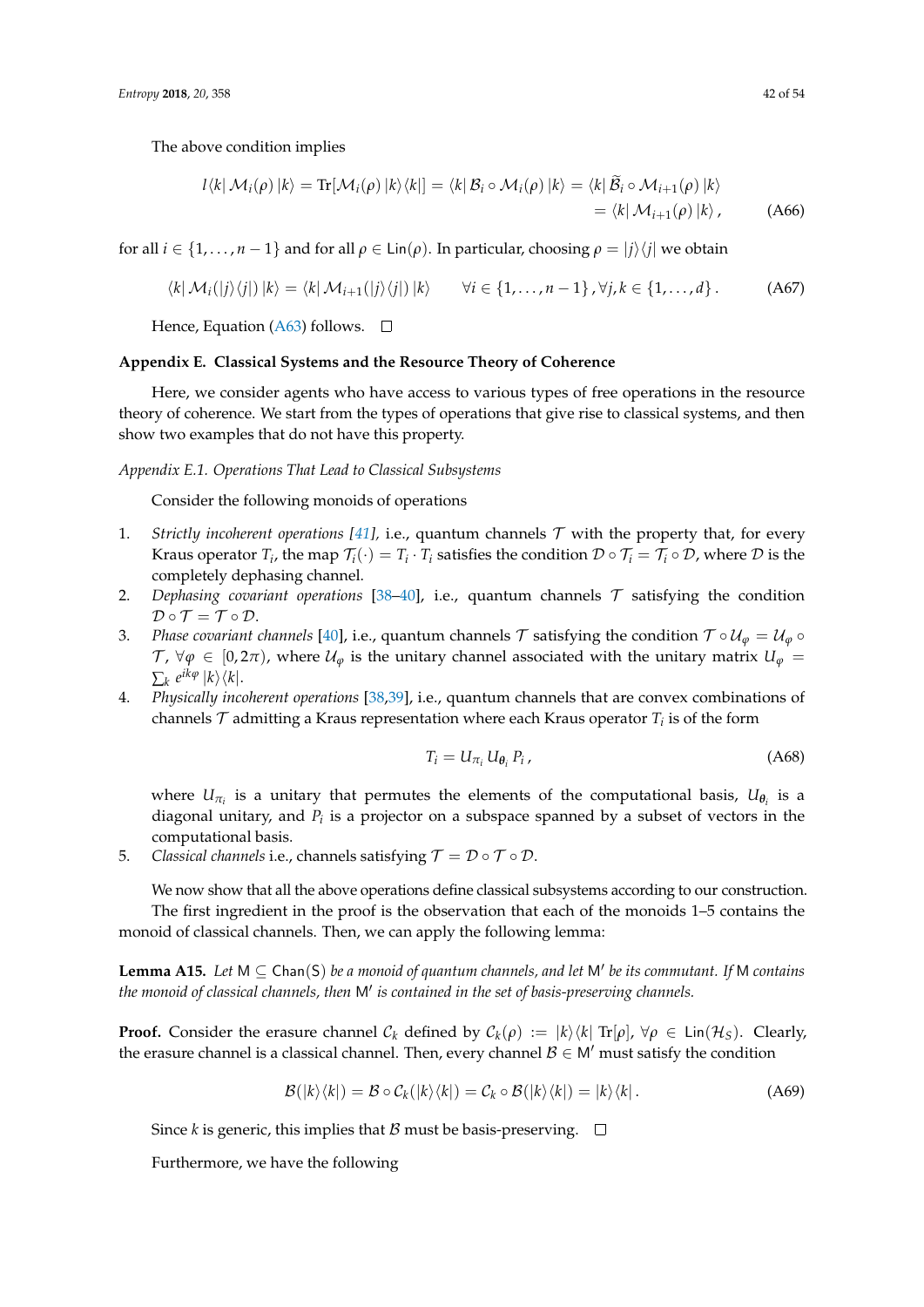<span id="page-42-0"></span>**Lemma A16.** *Let*  $Act(A;S) \subseteq Chan(S)$  *be a set of quantum channels that contains the monoid of classical channels. If two quantum states*  $\rho, \sigma \in St(S)$  *are equivalent for A, then they must have the same diagonal entries.* Equivalently, they must satisfy  $\mathcal{D}(\rho) = \mathcal{D}(\sigma)$ .

**Proof.** Same as the first part of the proof of Proposition [7.](#page-13-1) Suppose that Condition 1 holds, meaning that there exists a sequence  $(\rho_1, \rho_2, \ldots, \rho_n)$  such that

$$
\rho_1 = \rho \,, \qquad \rho_n = \sigma \,, \qquad \forall i \in \{1, \dots, n-1\} \,\exists \mathcal{B}_i \,, \widetilde{\mathcal{B}}_i \in \text{Act}(B;S): \, \mathcal{B}_i(\rho_i) = \widetilde{\mathcal{B}}_i(\rho_{i+1}) \,, \tag{A70}
$$

where  $\mathcal{B}_i$  and  $\widetilde{\mathcal{B}}_i$  are channels in the commutant Act $(A;S)'$ . The above equation implies

$$
\langle k|\mathcal{B}_i(\rho_i)|k\rangle = \langle k|\mathcal{B}_i(\rho_{i+1})|k\rangle. \tag{A71}
$$

Now, we know that the commutant  $Act(A;S)'$  consists of basis-preserving channels (Lemma [A15\)](#page-41-1). Since every basis-preserving channel satisfies the relation  $\langle k|\mathcal{B}(\rho)|k\rangle = \langle k|\rho|k\rangle$  [\[71](#page-52-20)[,72\]](#page-52-21), we obtain that all the density matrices  $(\rho_1, \rho_2, ..., \rho_n)$  must have the same diagonal entries, namely  $\mathcal{D}(\rho_1) = \mathcal{D}(\rho_2)$  =  $\cdots = \mathcal{D}(\rho_n)$ .  $\Box$ 

Now, we observe that the completely dephasing channel  $D$  is contained in the commutant of all the monoids 1–5. This fact is evident for the monoids 1, 2 and 5, where the commutation with  $D$ holds by definition. For the monoid 3, the commutation with  $D$  has been proven in [\[38,](#page-51-14)[39\]](#page-51-15), and for the monoid 4 it has been proven in [\[40\]](#page-51-16).

Since  $D$  is contained in the commutant of all the monoids 1–5, we can use the following obvious fact:

<span id="page-42-1"></span>**Lemma A17.** *Let*  $Act(A;S) \subseteq Chan(S)$  *be a monoid of quantum channels and suppose that its commutant*  $\text{Act}(A;S)'$  contains the dephasing channel  $D$ . If two quantum states  $\rho, \sigma \in \text{St}(S)$  satisfy  $\mathcal{D}(\rho) = \mathcal{D}(\sigma)$ , *then they are equivalent for A.*

**Proof.** Trivial consequence of the definition.  $\Box$ 

Combining Lemmas [A16](#page-42-0) and [A17,](#page-42-1) we obtain the following

<span id="page-42-2"></span>**Proposition A4.** Let  $Act(A; S) \subseteq Chan(S)$  be a monoid of quantum channels on system S. If  $Act(A; S)$ *contains the monoid of classical channels, and if the the commutant* Act(*A*; *S*) 0 *contains the completely dephasing channel* D, then two states  $\rho, \sigma \in \mathsf{St}(S)$  are equivalent for A if and only if  $\mathcal{D}(\rho) = \mathcal{D}(\sigma)$ .

**Proof.** Same as the proof of Proposition [7.](#page-13-1) □

Proposition [A4](#page-42-2) implies that the states of the subsystem *S<sup>A</sup>* are in one-to-one correspondence with diagonal density matrices. Since the conditions of the proposition are satisfied by all the monoids 1–5, each of these monoids defines the same state space.

The same result holds for the transformations:

<span id="page-42-3"></span>**Proposition A5.** *Let*  $Act(A; S) \subseteq Chan(S)$  *be a monoid of quantum channels. If*  $Act(A; S)$  *contains the monoid of classical channels, and if the the commutant* Act(*A*; *S*) 0 *contains the completely dephasing channel* D*, then two transformations*  $S, T \in \text{Transf}(S)$  *are equivalent for A if and only if*  $D \circ T \circ D = D \circ T \circ D$ .

**Proof.** Same as the proofs of Lemmas [A13](#page-40-3) and [A14.](#page-40-4)  $\Box$ 

Proposition [A5](#page-42-3) implies that the transformations of subsystem *S<sup>A</sup>* can be identified with classical channels. Hence, system *S<sup>A</sup>* is exactly the *d*-dimensional classical subsystem of the quantum system *S*. In summary, each of the monoids 1–5 defines the same *d*-dimensional classical subsystem.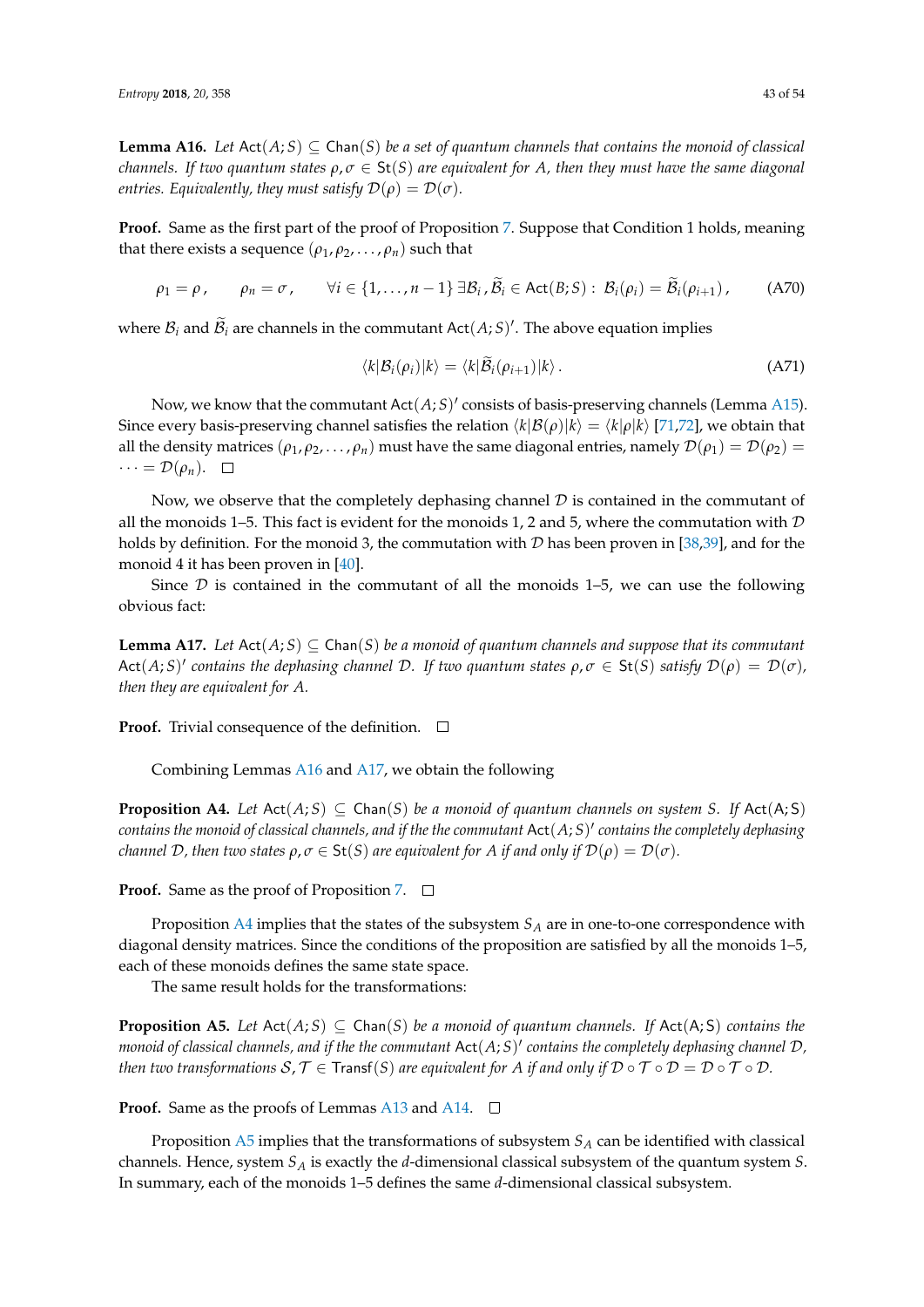#### <span id="page-43-0"></span>*Appendix E.2. Operations That Do Not Lead to Classical Subsystems*

Here, we show that our construction does not associate classical subsystems with the monoids of incoherent and maximally incoherent operations. To start with, we recall the definitions of these two subsets:

- 1. The *maximally incoherent operations* are the quantum channels  $\mathcal T$  that map diagonal density matrices to diagonal density matrices, namely  $\mathcal{T} \circ \mathcal{D} = \mathcal{D} \circ \mathcal{T} \circ \mathcal{D}$ , where  $\mathcal{D}$  is the completely dephasing channel.
- 2. The *Incoherent operations* are the quantum channels  $T$  with the property that, for every Kraus operator  $T_i$ , the map  $\mathcal{T}_i(\cdot) = T_i \cdot T_i$  sends diagonal matrices to diagonal matrices, namely  $\mathcal{T}_i \circ \mathcal{D} = \mathcal{D} \circ \mathcal{T}_i \circ \mathcal{D}.$

Note that each set of operations contains the set of classical channels. Hence, the commutant of each set of operation consists of (some subset of) basis-preserving channels (by Lemma [A15\)](#page-41-1).

Moreover, both sets of operations 1 and 2 contain the set of quantum channels  $C_{\psi}$  defined by the relation

$$
\mathcal{C}_{\psi}(\rho) = |1\rangle\langle 1| \langle \psi|\rho|\psi\rangle + \frac{I - |1\rangle\langle 1|}{d - 1} \operatorname{Tr}[(I - |\psi\rangle\langle\psi|)\rho] \qquad \forall \rho \in \operatorname{Lin}(\mathcal{H}_S), \tag{A72}
$$

where  $|\psi\rangle \in \mathcal{H}_S$  is a fixed (but otherwise arbitrary) unit vector. The fact that both monoids contain the channels  $C_{\psi}$  implies a strong constraint on their commutants:

**Lemma A18.** *The only basis-preserving quantum quantum channel* B ∈ BPres(*S*) *satisfying the property*  $\mathcal{B} \circ \mathcal{C}_{\psi} = \mathcal{C}_{\psi} \circ \mathcal{B}$  for every  $|\psi\rangle \in \mathcal{H}_S$  *is the identity channel.* 

**Proof.** The commutation property implies the relation

$$
(\mathcal{C}_{\psi} \circ \mathcal{B}) \left( |\psi\rangle\langle\psi| \right) = (\mathcal{B} \circ \mathcal{C}_{\psi}) \left( |\psi\rangle\langle\psi| \right)
$$
  
=  $\mathcal{B}(|1\rangle\langle 1|)$   
=  $|1\rangle\langle 1|$ , (A73)

where we used the fact that  $\beta$  is basis-preserving. Tracing both sides of the equality with the projector  $|1\rangle\langle1|$ , we obtain the relation

<span id="page-43-2"></span>
$$
1 = \langle 1 | (\mathcal{C}_{\psi} \circ \mathcal{B}) (|\psi\rangle\langle\psi|) | 1 \rangle
$$
  
= \langle \psi | \mathcal{B} (|\psi\rangle\langle\psi|) | \psi \rangle, (A74)

the second equality following from the definition of channel  $C_{\psi}$ . In turn, Equation [\(A74\)](#page-43-2) implies the relation  $\mathcal{B}(|\psi\rangle\langle\psi|) = |\psi\rangle\langle\psi|$ . Since  $|\psi\rangle$  is arbitrary, this means that B must be the identity channel.  $\square$ 

In summary, the commutant of the set of incoherent channels consists only of the identity channel, and so is the the commutant of the set of maximally incoherent channels. Since the commutant is trivial, the equivalence classes are trivial, meaning that the subsystem *S<sup>A</sup>* has exactly the same states and the same transformations of the original system *S*. In short, the subsystem associated with the incoherent (or maximally incoherent) channels is the full quantum system.

#### <span id="page-43-1"></span>**Appendix F. Enriching the Sets of Transformations**

Here, we provide a mathematical construction that enlarges the sets of transformations in the "baby category" with objects *S*, *SA*, and *SB*. This construction provides a realization of a catagorical structure known as splitting of idempotents [\[73,](#page-52-22)[74\]](#page-52-23).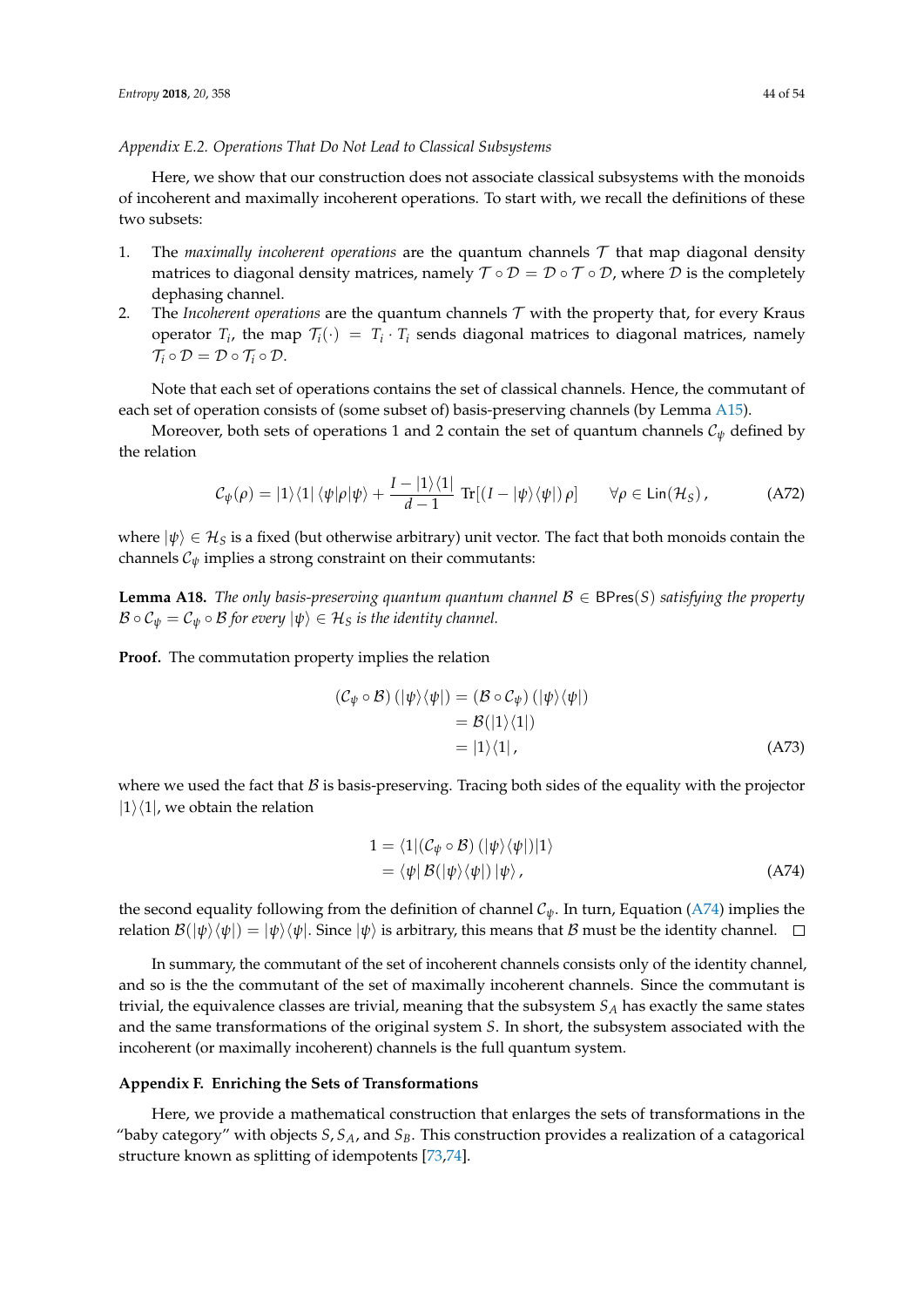As we have seen in the main text, our basic construction does not provide transformations from the subsystem *S<sup>A</sup>* to the global system *S*. One could introduce such transformations by hand, by defining an *embedding* [\[63\]](#page-52-12):

**Definition A1.** An embedding of  $S_A$  *into S is a map*  $\mathcal{E}_A$  :  $St(S_A) \to St(S)$  *satisfying the property* 

$$
\operatorname{Tr}_{B} \circ \mathcal{E}_{A} = \mathcal{I}_{S_{A}}.\tag{A75}
$$

*In other words,*  $\mathcal{E}_A$  *associates a representative to every equivalence class*  $\rho \in \mathsf{St}(S_A)$ *.* 

A priori, embeddings need not be physical processes. Consider the example of a classical system, viewed as a subsystem of a closed quantum system as in Section [4.3.](#page-12-2) An embedding would map each classical probability distribution  $(p_1, p_2, \ldots, p_d)$  into a pure quantum state  $|\psi\rangle = \sum_k c_k |k\rangle$  satisfying the condition  $|c_k|^2 = p_k$  for all  $k \in \{1, ..., d\}$ . If the embedding were a physical transformation, there would be a way to physically transform every classical probability distributions into a corresponding pure quantum state, a fact that is impossible in standard quantum theory.

When building a new physical theory, one could *postulate* that there exists an embedding E*<sup>A</sup>* that is physically realizable. In that case, the transformations from *S<sup>A</sup>* to *S* would be those in the set

$$
\text{Transf}(S_A \to S) = \left\{ \mathcal{T} \circ \mathcal{E}_A : \quad \mathcal{T} \in \text{Transf}(S) \right\},\tag{A76}
$$

and similarly for the transformations from  $S_B$  to *S*. The transformations from  $S_A$  to  $S_B$  would be those in the set

$$
\text{Transf}(S_A \to S_B) = \left\{ \text{Tr}_A \circ \mathcal{T} \circ \mathcal{E}_A : \quad \mathcal{T} \in \text{Transf}(S) \right\},\tag{A77}
$$

and similarly for the transformations from  $S_B$  to  $S_A$ . In that new theory, the old set of transformations from *S<sup>A</sup>* should be replaced by the new set:

$$
\widetilde{\text{Transf}}(S_A) = \left\{ \text{Tr}_B \circ \mathcal{T} \circ \mathcal{E}_A : \quad \mathcal{T} \in \text{Transf}(S) \right\},\tag{A78}
$$

so that the structure of category is preserved. Similarly, the old set of transformations from  $S_B$  to  $S_B$ should be replaced by the new set .

$$
\widetilde{\text{Transf}}(S_B) = \left\{ \text{Tr}_A \circ \mathcal{T} \circ \mathcal{E}_B : \quad \mathcal{T} \in \text{Transf}(S) \right\}. \tag{A79}
$$

When this is done, the embeddings define two idempotent morphisms  $\mathcal{P}_A := \mathcal{E}_A \circ \text{Tr}_B$  and  $P_B := \mathcal{E}_B \circ \text{Tr}_A$ , i.e., two morphisms satisfying the conditions

$$
\mathcal{P}_A \circ \mathcal{P}_A = \mathcal{P}_A \quad \text{and} \quad \mathcal{P}_B \circ \mathcal{P}_B = \mathcal{P}_B. \tag{A80}
$$

The partial trace and the embedding define a *splitting of idempotents*, in the sense of Refs. [\[73,](#page-52-22)[74\]](#page-52-23). The splitting of idempotents was considered in the categorical framework as a way to define general decoherence maps, and, more specifically, decoherence maps to classical subsystems [\[74](#page-52-23)[,89\]](#page-53-14).

#### <span id="page-44-0"></span>**Appendix G. The Total System as a Subsystem**

For every system satisfying the Non-Overlapping Agents Requirement, the system *S* can be regarded as a subsystem: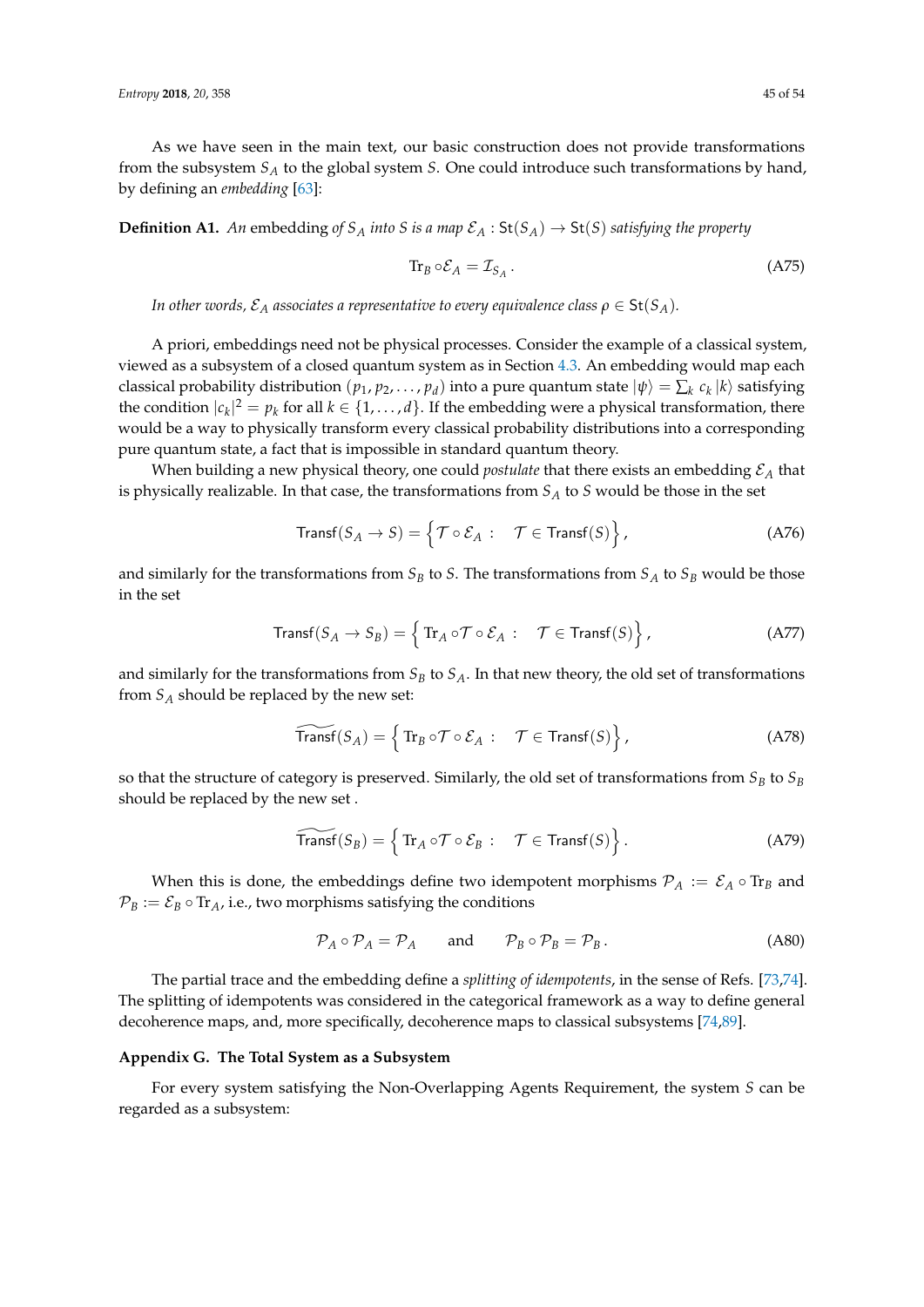**Proposition A6.** *Let S be a system satisfying the Non-Overlapping Agents Requirement, let A*max *be the* maximal agent, and  $S_{A_{\max}}$  be the associated subsystem. Then, one has  $S_{A_{\max}}\simeq S$ , meaning that there exist two  $i$ somorphisms  $\gamma:$  St $(S) \to$  St  $(S_{A_{\max}})$  and  $\delta:$  Transf $(S) \to$  Transf  $(S_{A_{\max}})$  satisfying the condition

<span id="page-45-1"></span>
$$
\gamma(\mathcal{T}\psi) = \delta(\mathcal{T})\,\gamma(\psi)\,, \qquad \forall \psi \in \text{St}(S)\,, \forall \mathcal{T} \in \text{Transf}(S)\,.
$$
 (A81)

**Proof.** The Non-Overlapping Agents Requirement guarantees that the commutant Act( $A_{\text{max}}$ ; *S*)<sup>*'*</sup> contains only the identity transformation. Hence, the equivalence class  $[\psi]_{A_{\text{max}}}$  contains only the state ψ. Hence, the partial trace  $Tr_{A'_{\max}}: \psi \mapsto [\psi]_{A_{\max}}$  is a bijection from St(*S*) to St(*S<sub>Amax</sub>*). Similarly, the equivalence class  $[\mathcal{T}]_{A_{\max}}$  contains only the transformation  $\mathcal{T}$ . Hence, the restriction  $\pi_{A_{\max}}$ :  $\mathcal{T} \mapsto [\mathcal{T}]_{A_{\max}}$  is a bijective function between Transf $(S)$  and Transf  $(S_{A_{\max}})$ . Such a function is an homomorphism of monoids, by Equation [\(20\)](#page-8-1). Setting  $\delta := \pi_{A_{\max}}$  and  $\gamma := \text{Tr}_{A'_{\max}}$ , the condition [\(A81\)](#page-45-1) is guaranteed by Equation [\(21\)](#page-8-2).  $\Box$ 

#### <span id="page-45-0"></span>**Appendix H. Proof of Proposition [15](#page-25-2)**

By definition, the condition  $\text{Tr}_B[\psi] = \text{Tr}_B[\psi']$  holds if and only if there exists a finite sequence  $(\psi_1, \psi_2, \ldots, \psi_n)$  such that

$$
\psi_1 = \psi, \qquad \psi_n = \psi', \qquad \forall i \in \{1, \dots, n-1\} \quad \exists \mathcal{V}_i, \widetilde{\mathcal{V}}_i \in \text{Act}(B;S): \ \mathcal{V}_i \psi_i = \widetilde{\mathcal{V}}_i \psi_{i+1}.
$$
 (A82)

Our goal is to prove that there exists an adversarial action  $V_B \in \text{Act}(B; S)$  such that the relation  $\psi' = \mathcal{V}_B \psi$  or  $\psi = \mathcal{V}_B \psi'$  holds.

We will proceed by induction on *n*, starting from the base case  $n = 2$ . In this case, we have  $\text{Deg}_B(\psi) \cap \text{Deg}_B(\psi') \neq \emptyset$ . Then, the first regularity condition implies that there exists a transformation  $\mathcal{V}_B \in \text{Act}(B;S)$  such that at least one of the relations  $\mathcal{V}_B\psi = \psi'$  and  $\psi = \mathcal{V}_B\psi'$  holds. This proves the validity of the base case.

Now, suppose that the induction hypothesis holds for all sequences of length *n*, and suppose that *ψ* and *ψ* <sup>0</sup> are equivalent through a sequence of length *n* + 1, say (*ψ*1, *ψ*2, . . . , *ψn*, *ψn*+1). Applying the induction hypothesis to the sequence  $(\psi_1, \psi_2, \dots, \psi_n)$ , we obtain that there exists a transformation  $V \in$  Act(*B*; *S*) such that at least one of the relations  $\psi_n = V\psi$  and  $\psi = V\psi_n$  holds. Moreover, applying the induction hypothesis to the pair  $(\psi_n, \psi_{n+1})$  we obtain that there exists a transformation  $\mathcal{V}' \in \text{Act}(B;S)$  such that  $\psi_{n+1} = \mathcal{V}'\psi_n$ , or  $\psi_n = \mathcal{V}'\psi_{n+1}$ . Hence, there are four possible cases:

- 1.  $\psi_n = V\psi$  and  $\psi_{n+1} = V'\psi_n$ . In this case, we have  $\psi_{n+1} = (V' \circ V)\psi$ , which proves the desired statement.
- 2.  $\psi_n = \mathcal{V}\psi$  and  $\psi_n = \mathcal{V}'\psi_{n+1}$ . In this case, we have  $\mathcal{V}\psi = \mathcal{V}'\psi_{n+1}$ , or equivalently  $\text{Deg}_B(\psi) \cap$  $\text{Deg}_{B}(\psi_{n+1}) \neq \emptyset$ . Applying the induction hypothesis to the sequence  $(\psi, \psi_{n+1})$ , we obtain the desired statement.
- 3.  $\psi = V\psi_n$  and  $\psi_{n+1} = V'\psi_n$ . Using the second regularity condition, we obtain that there exists a transformation  $W \in \text{Act}(B; S)$  such that at least one of the relations  $V = W \circ V'$  and  $V' = W \circ V'$ holds. Suppose that  $V = W \circ V'$ . In this case, we have

$$
\psi = \mathcal{V}\psi_n = (\mathcal{W} \circ \mathcal{V}')\psi_n = \mathcal{W}\psi_{n+1}.
$$
\n(A83)

Alternatively, suppose that  $V' = W \circ V$ . In this case, we have

$$
\psi_{n+1} = \mathcal{V}'\psi_n = (\mathcal{W} \circ \mathcal{V})\psi_n = \mathcal{W}\psi.
$$
 (A84)

In both cases, we proved the desired statement.

4.  $\psi = V\psi_n$  and  $\psi_n = V'\psi_{n+1}$ . In this case, we have  $\psi = (V \circ V')\psi_{n+1}$ , which proves the desired statement.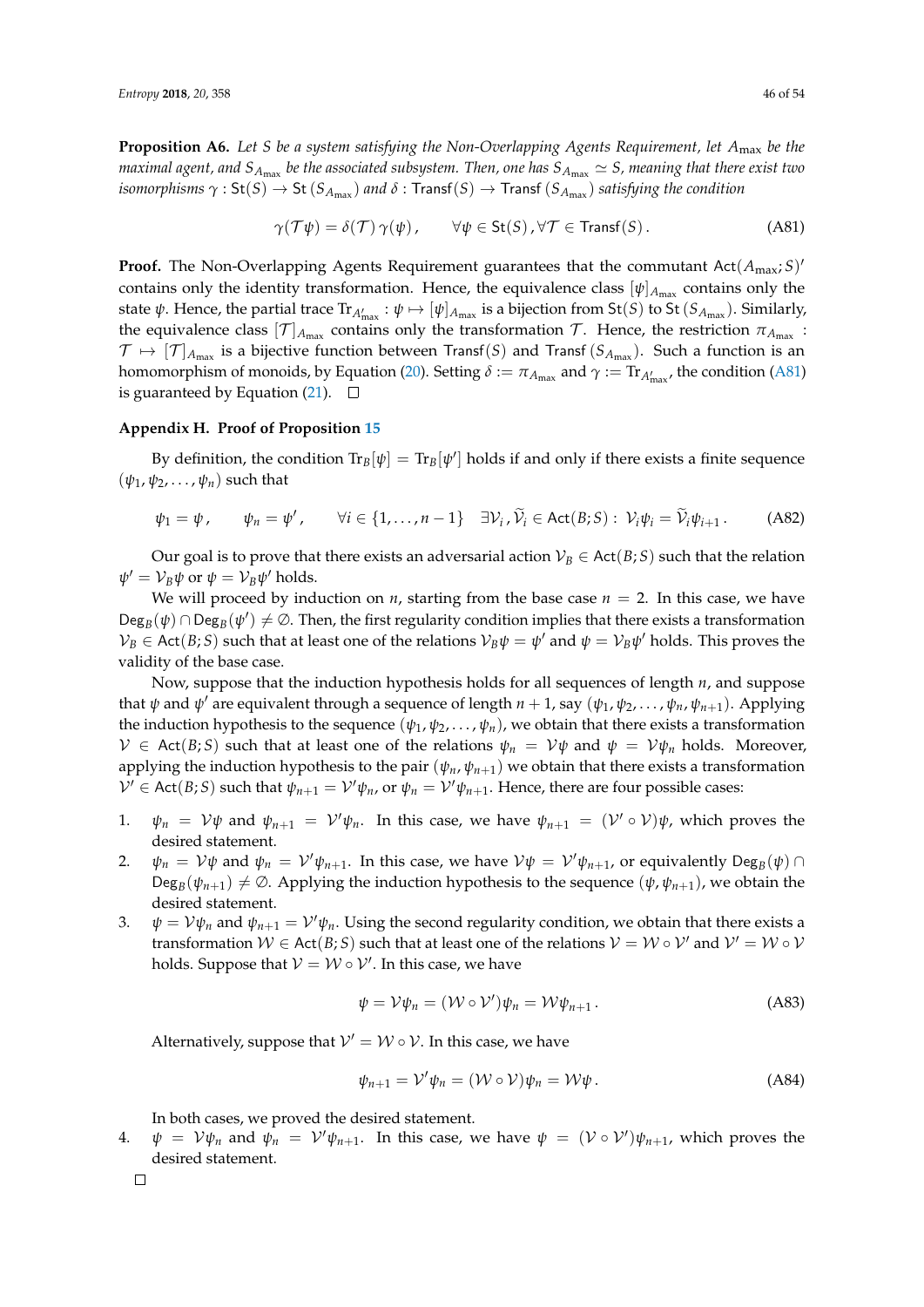## <span id="page-46-0"></span>**Appendix I. Characterization of the Adversarial Group**

Here, we provide the proof of Theorem [3,](#page-26-0) proving a canonical decomposition of the elements of the adversarial group. The proof proceeds in a few steps:

<span id="page-46-3"></span>**Lemma A19** (Canonical form of the elements of the adversarial group). Let  $U : g \mapsto U_g$  be a projective *representation of the group* G*, let* Irr(*U*) *be the set of irreducible representations contained in the isotypic decomposition of U, and let*  $\omega$  :  $\mathsf{G} \to \mathbb{C}$  *be a multiplicative character of*  $\mathsf{G}$ *. Then, the commutation relation* 

<span id="page-46-1"></span>
$$
VU_g = \omega(g) U_g V \qquad \forall g \in \mathsf{G} \tag{A85}
$$

*holds iff*

- 1. *The map*  $U^{(j)} \mapsto \omega U^{(j)}$  is a permutation of the set  $\text{Irr}(U)$ , denoted as  $\pi : \text{Irr}(U) \to \text{Irr}(U)$ . In other  $w$ ords, for every irrep  $U^{(j)}$   $with$   $j \in \mathsf{Irr}(U)$ , the irrep  $\omega$   $U^{(j)}$  is equivalent to an irrep  $k \in \mathsf{Irr}(U)$ , and the *correspondence between j and k is bijective.*
- 2. *The multiplicity spaces*  $\mathcal{M}_j$  *and*  $\mathcal{M}_{\pi(j)}$  *have the same dimension.*
- *3. The unitary operator V has the canonical form*  $V = U_\pi V_0$ *, where*  $V_0$  *is an unitary operator in the*  ${\it commutant U'}$  and  ${\it U}_{\pi}$  is a permutation operator satisfying

$$
U_{\pi}\left(\mathcal{R}_{j}\otimes\mathcal{M}_{j}\right)=\left(\mathcal{R}_{\pi(j)}\otimes\mathcal{M}_{\pi(j)}\right)\qquad\forall j\in\mathsf{Irr}(U).
$$
 (A86)

**Proof.** Let us use the isotypic decomposition of *U*, as in Equation [\(88\)](#page-26-1). We define

<span id="page-46-2"></span>
$$
V_{j,k} := \Pi_j V \Pi_k, \tag{A87}
$$

where  $\Pi_j$  ( $\Pi_k$ ) is the projector onto  $\mathcal{R}_j\otimes\mathcal{M}_j$  ( $\mathcal{R}_k\otimes\mathcal{M}_k$ ). Then, Equation [\(A85\)](#page-46-1) is equivalent to the condition

$$
V_{j,k}\left(U_g^{(k)}\otimes I_{\mathcal{M}_k}\right)=\omega(g)\left(U_g^{(j)}\otimes I_{\mathcal{M}_j}\right)V_{jk},\qquad\forall g\in\mathsf{G}\,,\forall j,k\,,\tag{A88}
$$

which in turn is equivalent to the condition

$$
\langle \alpha | V_{j,k} | \beta \rangle \ U_{g}^{(k)} = \omega(g) \ U_{g}^{(j)} \langle \alpha | V_{j,k} | \beta \rangle, \qquad \forall g \in \mathsf{G}, \forall j,k,\forall |\alpha\rangle \in \mathcal{M}_{j}, \forall |\beta\rangle \in \mathcal{M}_{k}, \tag{A89}
$$

*w*here  $\langle \alpha | V_{j,k} | \beta \rangle$  is a shorthand for the partial matrix element  $(I_{\mathcal{R}_j} \otimes \langle \alpha |) V_{j,k} (I_{\mathcal{R}_k} \otimes | \beta \rangle)$ .

Equation [\(A89\)](#page-46-2) means that each operator  $\langle \alpha | V_{j,k} | \beta \rangle$  intertwines the two representations  $U^{(k)}$  and  $\omega\,U^{(j)}.$  Recall that each representation is irreducible. Hence, the second Schur´s lemma [\[78\]](#page-53-3) implies that  $\langle \alpha | V_{j,k} | \beta \rangle$  is zero if the two representations are not equivalent. Note that there can be *at most* one value of *j* such that  $U^{(k)}$  is equivalent to  $\omega U^{(j)}$ . If such a value exists, we denote it as  $j = \pi(k)$ . By construction, the function  $\pi$  :  $\text{Irr}(U) \rightarrow \text{Irr}(U)$  must be injective.

When  $j = \pi(k)$ , the first Schur's lemma [\[78\]](#page-53-3) guarantees that the operator  $\langle \alpha | V_{\pi(k),k} | \beta \rangle$  is proportional to the partial isometry  $T_{\pi(k),k}$  that implements the equivalence of the two representations. Let us write

$$
\langle \alpha | V_{\pi(k),k} | \beta \rangle = M_{\alpha,\beta} T_{\pi(k),k}, \qquad (A90)
$$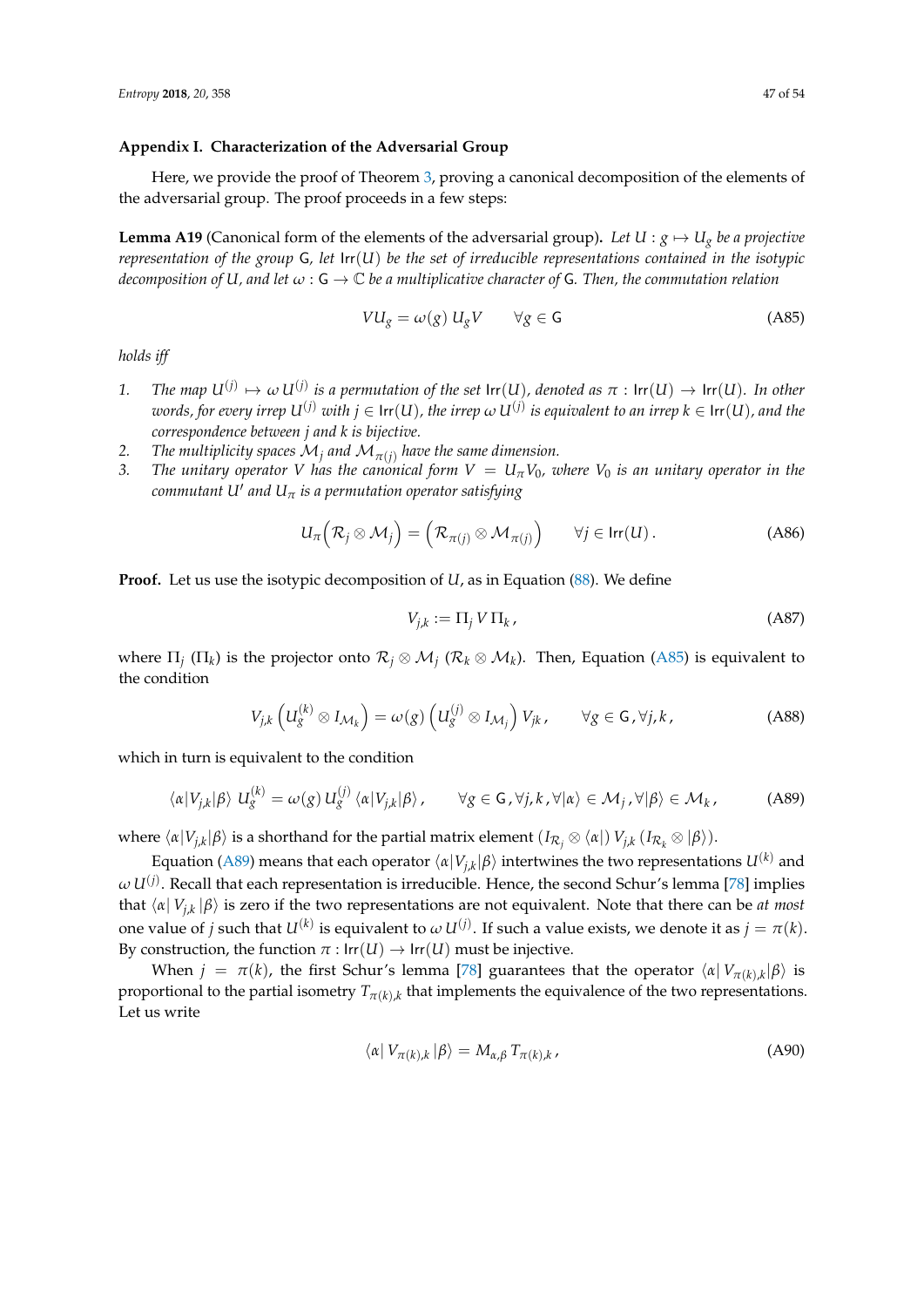for some  $M_{\alpha, \beta}^{(k)}$  $\alpha$ <sup>(k</sup>)</sub>  $\in \mathbb{C}$ . Note also that, since the left-hand side is sesquilinear in  $|a\rangle$  and  $|β\rangle$ , the right-hand side should also be sesquilinear. Hence, we can find an operator  $M_{\pi(k),k}: \mathcal{M}_k \to \mathcal{M}_{\pi(k)}$  such that  $M_{\alpha,\beta}^{(k)}=\bra{\alpha}M_{\pi(k),k}\ket{\beta}.$  Putting everything together, the operator  $V$  can be written as

$$
V = \bigoplus_{k \in \mathsf{Irr}(U)} \left( T_{\pi(k),k} \otimes M_{\pi(k),k} \right). \tag{A91}
$$

Now, the operator *V* must be unitary, and, in particular, it should satisfy the condition  $VV^{\dagger} = I$ , which reads

$$
\bigoplus_{k \in \text{Irr}(U)} \left( I_{\mathcal{R}_{\pi(k)}} \otimes M_{\pi(k),k} M_{\pi(k),k}^{\dagger} \right) = I.
$$
\n(A92)

The above condition implies that: (i) the function  $\pi$  must be surjective, and (ii) the operator  $M_{\pi(k),k}$  must be a co-isometry. From the relation  $V^\dagger V$ , we also obtain that  $M_{\pi(k),k}$  must be an isometry. Hence,  $M_{\pi(k)}$  is unitary.

Summarizing, the condition [\(A85\)](#page-46-1) can be satisfied only if there exists a permutation  $\pi$  : Irr(*U*)  $\rightarrow$ Irr(*U*) such that, for every *j*,

- 1. the irreps  $\omega U^{(k)}$  and  $U^{\pi(k)}$  are equivalent,<br>2. the multiplicity spaces  $\mathcal{M}_k$  and  $\mathcal{M}_{\pi(k)}$  are
- 2. the multiplicity spaces  $\mathcal{M}_k$  and  $\mathcal{M}_{\pi(k)}$  are unitarily isomorphic.

Fixing a unitary isomorphism  $S_{\pi(k),k}:\;{\cal M}_k\to\;{\cal M}_{\pi(k)}$ , we can write every element of the adversarial group in the canonical form  $V = U_{\pi} V_0$ , where  $U_{\pi}$  is the permutation operator

$$
U_{\pi} = \bigoplus_{k \in \text{Irr}(U)} \left( T_{\pi(k),k} \otimes S_{\pi(k),k} \right), \tag{A93}
$$

and  $V_0$  is an element of the commutant  $U'$ , i.e., a generic unitary operator of the form

<span id="page-47-1"></span><span id="page-47-0"></span>
$$
V_0 = \bigoplus_{k \in \mathsf{Irr}(U)} \left( I_j \otimes V_{0,k} \right). \tag{A94}
$$

Conversely, if a permutation  $\pi$  exists with the properties that for every  $k \in \text{Irr}(U)$ 

- 1.  $\omega U^{(k)}$  and  $U^{(\pi(k))}$  are equivalent irreps,
- 2.  $\mathcal{M}_k$  and  $\mathcal{M}_{\pi(k)}$  are unitarily equivalent,

and if the operator *V* has the form  $V = U_\pi V_0$ , with  $U_\pi$  and  $V_0$  as in Equations [\(A93\)](#page-47-0) and [\(A94\)](#page-47-1), then *V* satisfies the commutation relation [\(A85\)](#page-46-1).  $\Box$ 

We have seen that every element of the adversarial group can be decomposed into the product of a permutation operator, which permutes the irreps, and an operator in the commutant of the original group representation  $U : G \to Lin(\mathcal{H})$ . We now observe that the allowed permutations have an additional structure: they must form an Abelian group, denoted as A.

<span id="page-47-2"></span>**Lemma A20.** *The permutations*  $π$  *arising from Equation* (*A85) with* a generic multiplicative character  $ω(V, \cdot)$ *form an Abelian subgroup* A *of the group of all permutations of* Irr(*U*)*.*

**Proof.** Let *V* and *W* be two elements of the adversarial group  $G_B$ , let  $\omega(V, \cdot)$  and  $\omega(W, \cdot)$  be the corresponding characters, and let  $\pi_V$  and  $\pi_W$  be the permutations associated with  $\omega(V, \cdot)$  and  $\omega(W, \cdot)$ as in Theorem [A19,](#page-46-3) i.e., through the relation

$$
j = \pi_V(k)
$$
  $\iff$   $U^{(j)}$  is equivalent to  $\omega(V, \cdot) U^{(k)}$ ,  
\n $j = \pi_W(k)$   $\iff$   $U^{(j)}$  is equivalent to  $\omega(W, \cdot) U^{(k)}$ . (A95)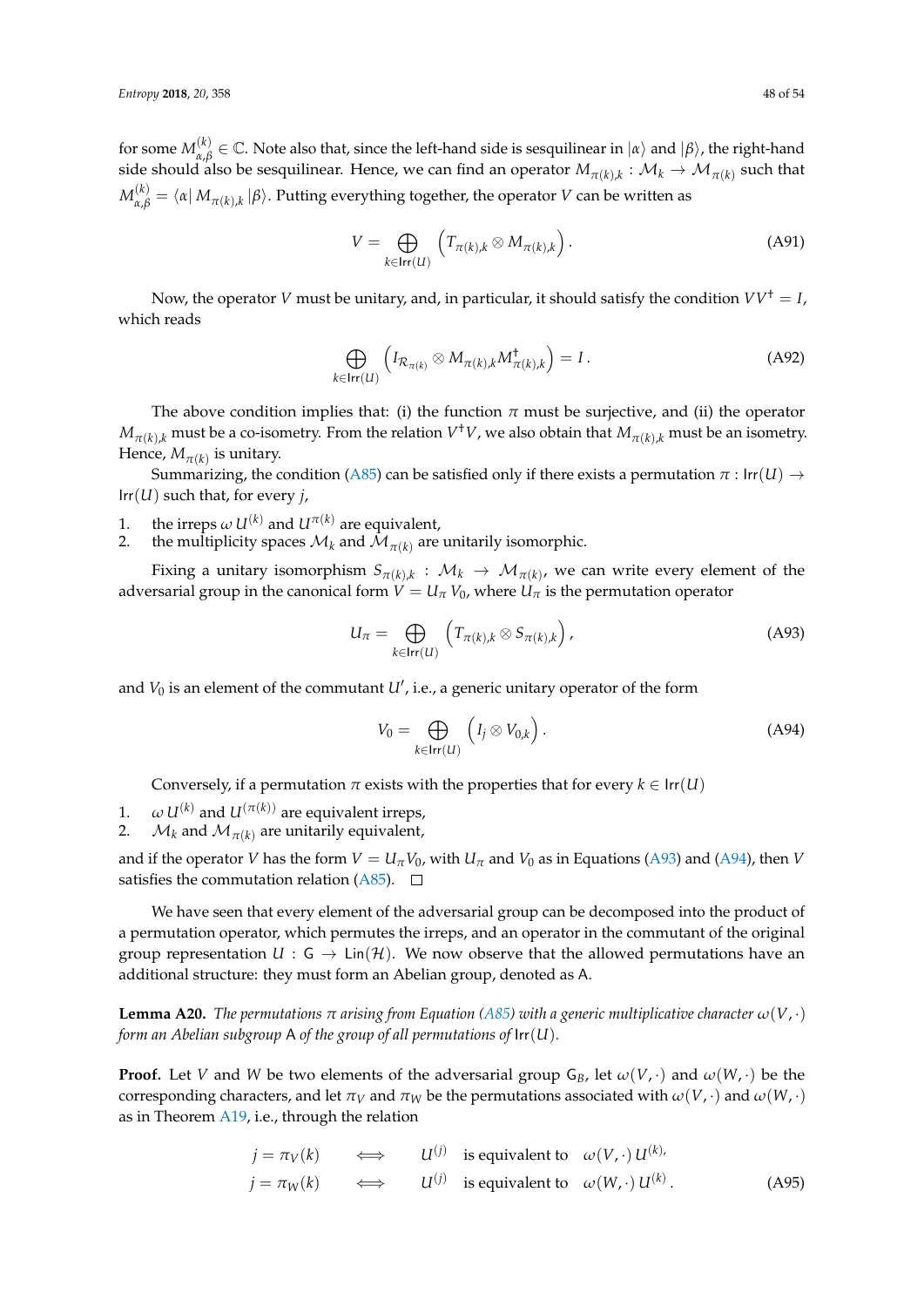Now, the element *VW* is associated with the permutation  $\pi_V \circ \pi_W$ , while the element *WV* is associated with the permutation  $\pi_W \circ \pi_V$ . On the other hand, the characters obey the equality

$$
\omega(VW, g) = \omega(V, g)\omega(W, g) = \omega(WV, g) \qquad \forall g \in G.
$$
 (A96)

Hence, we conclude that  $\pi_V \circ \pi_W$  and  $\pi_W \circ \pi_V$  are, in fact, the same permutation. Hence, the elements of the adversarial group must correspond to an Abelian subgroup of the permutations of  $Irr(U)$ .  $\Box$ 

Combining Lemmas [A19](#page-46-3) and [A20,](#page-47-2) we can now prove Theorem [3.](#page-26-0)

**Proof of Theorem [3.](#page-26-0)** For different permutations in A, we can choose the isomorphisms  $S_{\pi(k),k}: \mathcal{M}_k \to$  $\mathcal{M}_{\pi(k)}$  such that the following property holds:

$$
S_{\pi_2 \circ \pi_2(k),k} = S_{\pi_2(\pi_1(k)),\pi_1(k)} S_{\pi_1(k),k}, \qquad \forall \pi_1, \pi_2 \in \mathsf{A}.
$$
 (A97)

When this is done, the unitary operators  $U_{\pi}$  defined in Equation [\(A93\)](#page-47-0) form a faithful representation of the Abelian group A. Using the canonical decomposition of Theorem [A19,](#page-46-3) every element of  $V \in \mathsf{G}_B$  is decomposed *uniquely* as  $V = U_\pi V_0$ , where  $V_0$  is an element of the commutant  $U'$ . Note also that the commutant  $U'$  is a normal subgroup of the adversarial group: indeed, for every element  $V \in G_B$  we have  $VU'V^{\dagger} = U'$ . Since  $U'$  is a normal subgroup and the decomposition  $V = U_{\pi}V_0$  is unique for every  $V \in G_B$ , it follows that the adversarial group  $G_B$  is the semidirect product  $A \ltimes U'$ .

# <span id="page-48-0"></span>**Appendix J. Example: The Phase Flip Group**

Consider the Hilbert space  $\mathcal{H}_S = \mathbb{C}^2$ , and suppose that agent A can only perform the identity channel and the phase flip channel  $Z$ , defined as

$$
\mathcal{Z}(\cdot) = Z \cdot Z, \qquad Z = |0\rangle\langle 0| - |1\rangle\langle 1|.
$$
 (A98)

Then, the actions of agent *A* correspond to the unitary representation

$$
U: \mathbb{Z}_2 \to \text{Lin}(S), \qquad k \mapsto U_k = Z^k. \tag{A99}
$$

The representation can be decomposed into two irreps, corresponding to the one-dimensional subspaces  $\mathcal{H}_0 =$  Span $\{|0\rangle\}$  and  $\mathcal{H}_1 =$  Span $\{|1\rangle\}$ . The corresponding irreps, denoted by

$$
\omega_0: \quad \mathbb{Z}_2 \to \mathbb{C}, \quad \omega(k) = 1,
$$
  

$$
\omega_1: \quad \mathbb{Z}_2 \to \mathbb{C}, \quad \omega(k) = (-1)^k,
$$
 (A100)

are the only two irreps of the group and are multiplicative characters.

The condition  $VU_k = U_k V$  yields the solutions

$$
V = e^{i\theta_0} \left| 0 \right\rangle \left\langle 0 \right| + e^{i\theta_1} \left| 1 \right\rangle \left\langle 1 \right|, \qquad \theta_0, \theta_1 \in \left[ 0, 2\pi \right), \tag{A101}
$$

corresponding to the commutant *U'*. The condition  $VU_k = (-1)^k U_k V$  yields the solutions

$$
V = e^{i\theta_0} \left| 0 \right\rangle \left\langle 1 \right| + e^{i\theta_1} \left| 1 \right\rangle \left\langle 0 \right|, \qquad \theta_0, \theta_1 \in [0, 2\pi) \,.
$$
 (A102)

It is easy to see that the adversarial group  $G_B$  acts irreducibly on  $H_S$ .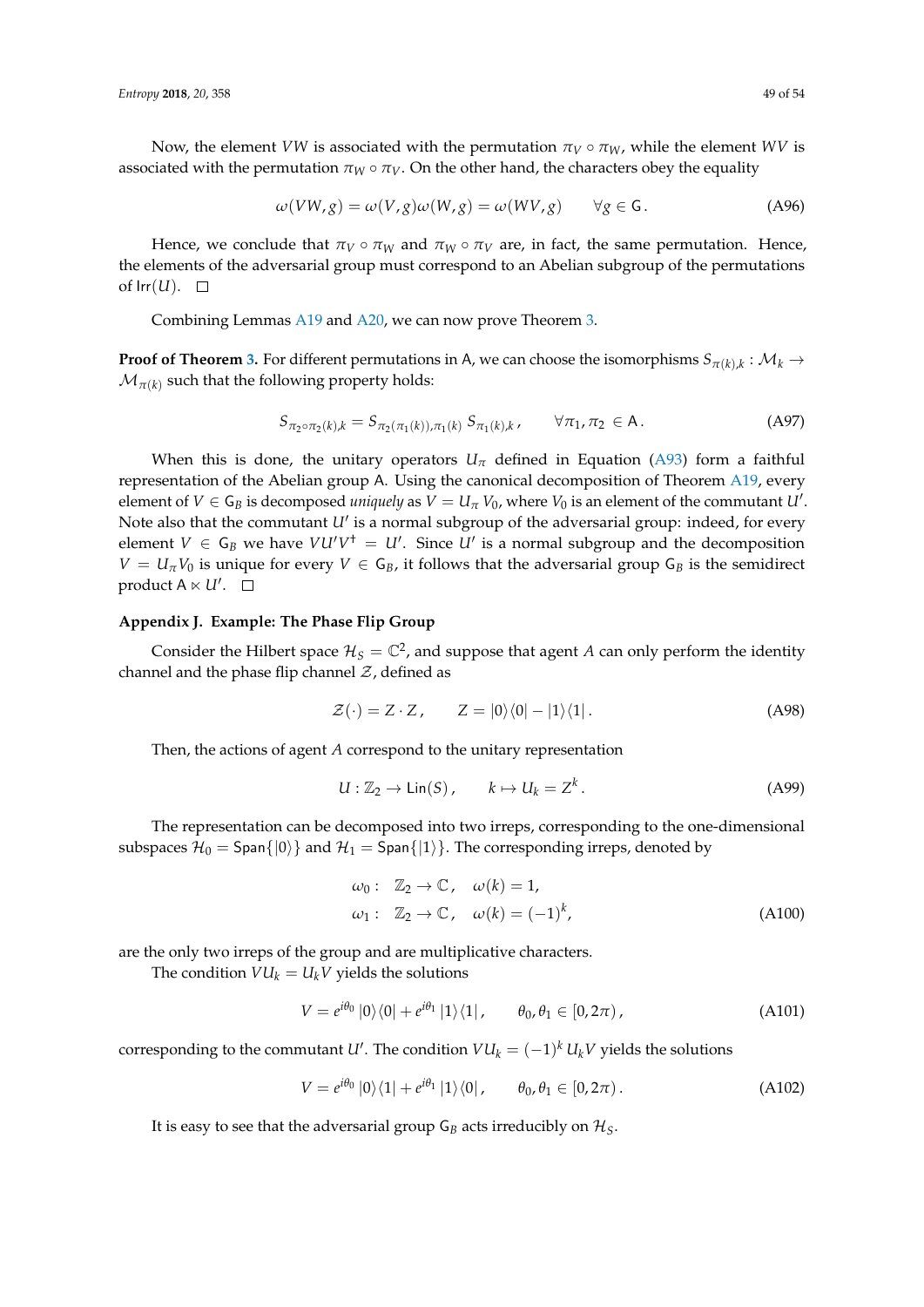Let us consider now the subsystem  $S_A$ . The states of  $S_A$  are equivalence classes under the relation

$$
|\psi\rangle \simeq_A |\psi'\rangle \qquad \exists V \in \mathsf{G}_B: \quad |\psi'\rangle = V|\psi\rangle. \tag{A103}
$$

It is not hard to see that the equivalence class of the state  $|\psi\rangle$  is uniquely determined by the *unordered* pair  $\{|\langle 0|\psi \rangle|, |\langle 1|\psi \rangle|\}$ . In other words, the state space of system  $S_A$  is

$$
St(S_A) = \left\{ \{p, 1 - p\}, : \quad p \in [0, 1] \right\}.
$$
 (A104)

Note that, in this case, the state space is not a convex set of density matrices. Instead, it is the quotient of the set of diagonal density matrices, under the equivalence relation that two matrices with the same spectrum are equivalent.

Finally, note that the transformations of system *S<sup>A</sup>* are trivial: since the adversarial group G*<sup>B</sup>* contains the group  $G_A$ , the group  $G(S_A) = \pi_A(G_A)$  is trivial, namely

$$
\mathsf{G}(S_A) = \left\{ \mathcal{I}_{S_A} \right\}.
$$
\n(A105)

#### <span id="page-49-0"></span>**Appendix K. Proof of Theorem [4](#page-26-2)**

Let G be a connected Lie group, and let  $\mathfrak g$  be the Lie algebra. Since G is connected, the exponential map reaches every element of the group, namely  $G = exp[ig]$ .

Let *h* ∈ G be a generic element of the group, written as *h* =  $\exp[iX]$  for some *X* ∈ g, and consider the one-parameter subgroup  $H = \{ \exp[i\lambda X], \lambda \in \mathbb{R} \}$ . For a generic element  $g \in H$ , the corresponding unitary operator can be expressed as  $U_g = \exp[i\lambda K]$ , where  $K \in \text{Lin}(S)$  is a suitable self-adjoint operator. Similarly, the multiplicative character has the form  $\omega(g) = \exp[i\lambda \mu]$ , for some real number  $\mu \in \mathbb{R}$ .

Now, every element *V* of the adversarial group must satisfy the relation

$$
V \exp[i\lambda K] = \exp[i\lambda(K + \mu I_S)]V \qquad \forall \lambda \in \mathbb{R}, \qquad (A106)
$$

or equivalently,

$$
\exp[i\lambda K] = V^{\dagger} \exp[i\lambda(K + \mu I_S)] V \qquad \forall \lambda \in \mathbb{R}.
$$
 (A107)

Since the operators  $\exp[i\lambda K]$  and  $\exp[i\lambda(K + \mu I_S)]$  are unitarily equivalent, they must have the same spectrum. This is only possible if the operators *K* and  $K + \mu I_S$  have the same spectrum, which happens only if  $\mu = 0$ .

Now, recall that the one-parameter Abelian subgroup H is generic. Since every element of G is contained in some one-parameter Abelian subgroup H, we showed that  $\omega(g) = 1$  for every  $g \in G$ .

To conclude the proof, observe that the map  $U^{(j)} \mapsto \omega \, U^{(j)}$  is the identity, and therefore induces the trivial permutation on the set of irreps  $\text{Irr}(U)$ . Hence, the group of permutations A induced by multiplication by  $\omega$  contains only the identity element.  $\square$ 

# <span id="page-49-1"></span>**Appendix L. Proof of Proposition [16](#page-27-1)**

**Proof.** It is enough to decompose the two states as

$$
|\psi\rangle = \bigoplus_{j \in \text{Irr}(U)} \sqrt{p_j} \, |\psi_j\rangle \qquad \text{and} \qquad |\psi'\rangle = \bigoplus_{j \in \text{Irr}(U)} \sqrt{p_j'} \, |\psi_j'\rangle \,, \tag{A108}
$$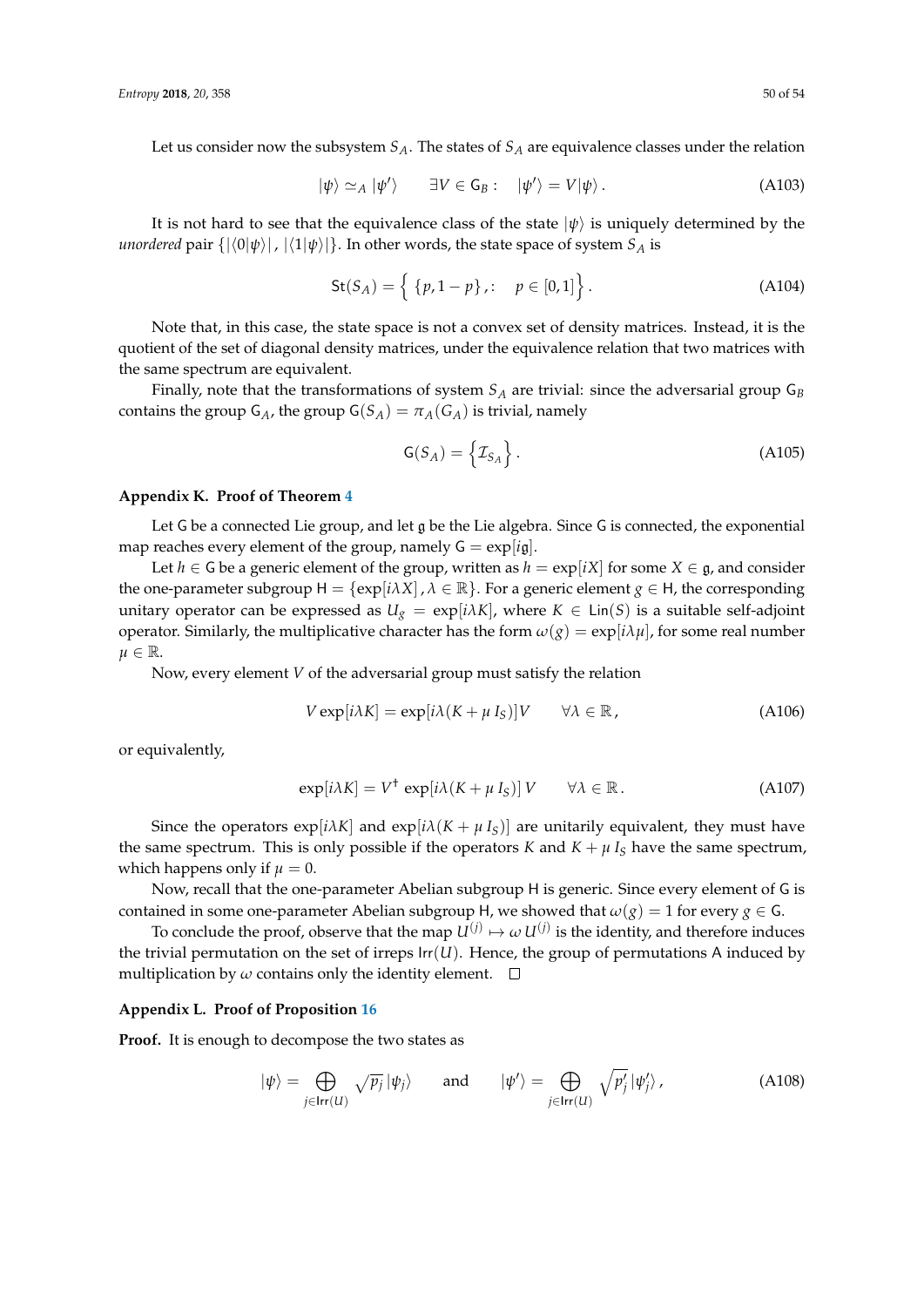where  $|\psi_j\rangle$  and  $|\psi'_j\rangle$  are unit vectors in  $\mathcal{R}_j\otimes\mathcal{M}_j$ . Using this decomposition, we obtain

$$
\mathcal{T}_B(|\psi\rangle\langle\psi|) = \bigoplus_{j \in \text{Irr}(U)} p_j \rho_j \quad \text{and} \quad \mathcal{T}_B(|\psi\rangle\langle\psi|) = \bigoplus_{j \in \text{Irr}(U)} p'_j \rho'_j,
$$
 (A109)

where  $\rho_j$  ( $\rho'_j$ ) is the marginal of  $|\psi_j\rangle$  ( $|\psi'_j\rangle$ ) on system  $\mathcal{R}_j$ . It is then clear that the equality  $\mathcal{T}_B(|\psi\rangle\langle\psi|)$  =  $\mathcal{T}_B(|\psi'\rangle\langle\psi'|)$  implies  $p_j = p'_j$  and  $\rho_j = \rho'_j$  for every *j*. Since the states  $|\psi_j\rangle$  and  $|\psi'_j\rangle$  have the same marginal on system  $\mathcal{R}_j$ , there must exist a unitary operator  $U_j: \mathcal{M}_j \to \mathcal{M}_j$  such that

<span id="page-50-10"></span>
$$
|\psi'_j\rangle = (I_{\mathcal{R}_j} \otimes U_j) |\psi_j\rangle.
$$
 (A110)

We can then define the unitary gate

$$
U_B = \bigoplus_{j \in \text{Irr}(U)} \left( I_{\mathcal{R}_j} \otimes U_j \right), \tag{A111}
$$

which satisfies the property  $U_B|\psi\rangle = |\psi'\rangle$ . By the characterization of Equation [\(89\)](#page-26-3),  $U_B$  is an element of  $G_B$ .  $\square$ 

# **References**

- <span id="page-50-0"></span>1. Nielsen, M.; Chuang, I. Quantum information and computation. *Nature* **2000**, *404*, 247.
- <span id="page-50-1"></span>2. Kitaev, A.Y.; Shen, A.; Vyalyi, M.N. *Classical and Quantum Computation*; Number 47; American Mathematical Society: Providence, RI, USA, 2002.
- <span id="page-50-2"></span>3. Einstein, A.; Podolsky, B.; Rosen, N. Can quantum-mechanical description of physical reality be considered complete? *Phys. Rev.* **1935**, *47*, 777. [\[CrossRef\]](http://dx.doi.org/10.1103/PhysRev.47.777)
- <span id="page-50-3"></span>4. Schrödinger, E. Discussion of probability relations between separated systems. In *Mathematical Proceedings of the Cambridge Philosophical Society*; Cambridge University Press: Cambrdige, UK, 1935; Volume 31, pp. 555–563.
- <span id="page-50-4"></span>5. Hardy, L. Quantum theory from five reasonable axioms. *arXiv* **2001**, arXiv:quant-ph/0101012.
- 6. Barnum, H.; Barrett, J.; Leifer, M.; Wilce, A. Generalized no-broadcasting theorem. *Phys. Rev. Lett.* **2007**, *99*, 240501. [\[CrossRef\]](http://dx.doi.org/10.1103/PhysRevLett.99.240501) [\[PubMed\]](http://www.ncbi.nlm.nih.gov/pubmed/18233430)
- 7. Barrett, J. Information processing in generalized probabilistic theories. *Phys. Rev. A* **2007**, *75*, 032304. [\[CrossRef\]](http://dx.doi.org/10.1103/PhysRevA.75.032304)
- <span id="page-50-6"></span>8. Chiribella, G.; D'Ariano, G.; Perinotti, P. Probabilistic theories with purification. *Phys. Rev. A* **2010**, *81*, 062348. [\[CrossRef\]](http://dx.doi.org/10.1103/PhysRevA.81.062348)
- 9. Barnum, H.; Wilce, A. Information processing in convex operational theories. *Electron. Notes Theor. Comput. Sci.* **2011**, *270*, 3–15. [\[CrossRef\]](http://dx.doi.org/10.1016/j.entcs.2011.01.002)
- <span id="page-50-9"></span>10. Hardy, L. Foliable operational structures for general probabilistic theories. In *Deep Beauty: Understanding the Quantum World through Mathematical Innovation*; Halvorson, H., Ed.; Cambridge University Press: Cambrdige, UK, 2011; p. 409.
- <span id="page-50-11"></span>11. Hardy, L. A formalism-local framework for general probabilistic theories, including quantum theory. *Math. Struct. Comput. Sci.* **2013**, *23*, 399–440. [\[CrossRef\]](http://dx.doi.org/10.1017/S0960129512000163)
- <span id="page-50-7"></span>12. Chiribella, G. Dilation of states and processes in operational-probabilistic theories. In Proceedings of the 11th workshop on Quantum Physics and Logic, Kyoto, Japan, 4–6 June 2014; Coecke, B., Hasuo, I., Panangaden, P., Eds.; Electronic Proceedings in Theoretical Computer Science; Volume 172, pp. 1–14.
- <span id="page-50-8"></span>13. Chiribella, G.; D'Ariano, G.M.; Perinotti, P. Quantum from principles. In *Quantum Theory: Informational Foundations and Foils*; Springer: Dordrecht, The Netherlands, 2016; pp. 171–221.
- 14. Hardy, L. Reconstructing quantum theory. In *Quantum Theory: Informational Foundations and Foils*; Springer: Dordrecht, The Netherlands, 2016; pp. 223–248.
- <span id="page-50-5"></span>15. Mauro D'Ariano, G.; Chiribella, G.; Perinotti, P. Quantum Theory from First Principles. In *Quantum Theory from First Principles*; D'Ariano, G.M., Chiribella, G., Perinotti, P., Eds.; Cambridge University Press: Cambridge, UK, 2017.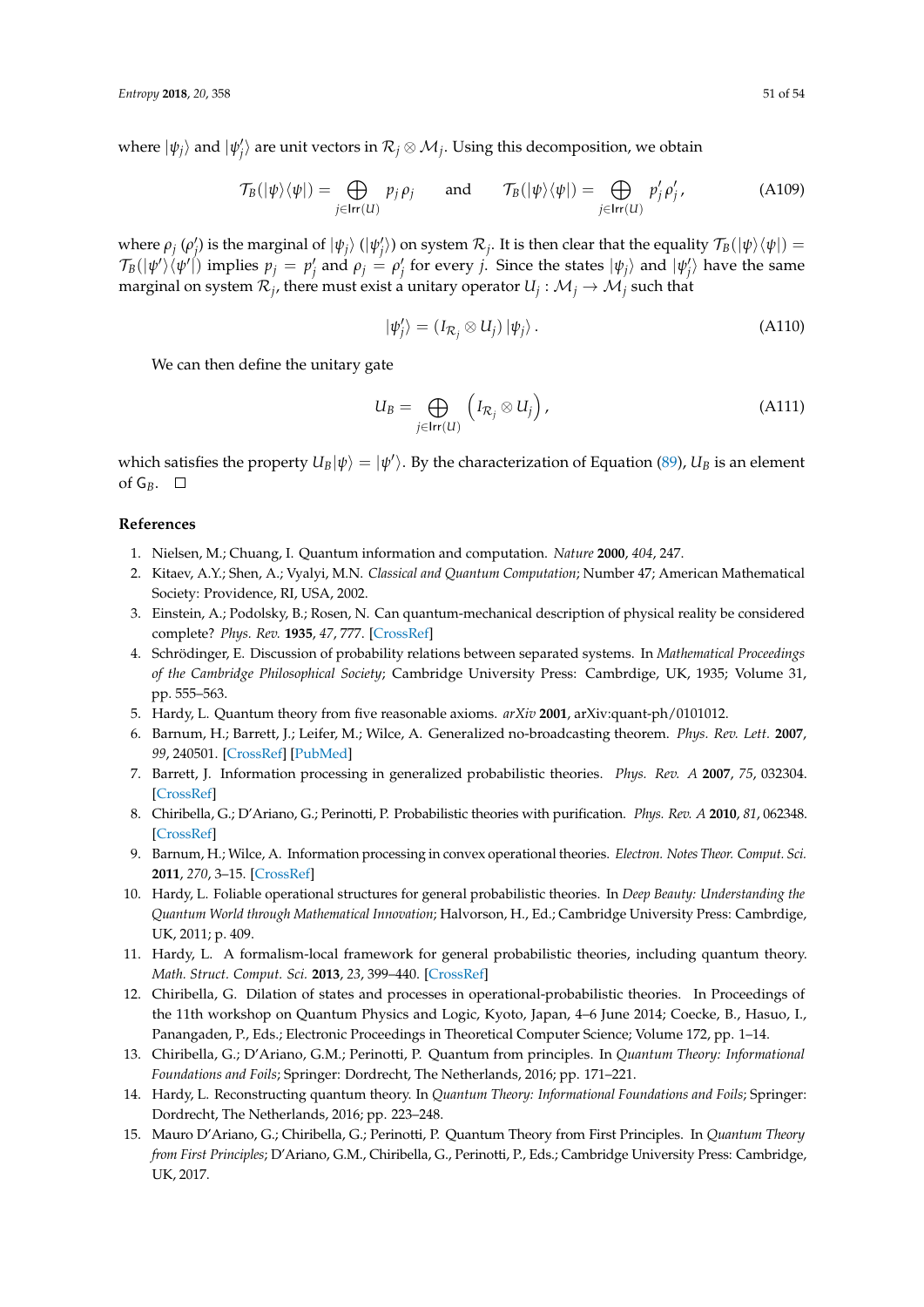- <span id="page-51-0"></span>16. Abramsky, S.; Coecke, B. A categorical semantics of quantum protocols. In Proceedings of the 19th Annual IEEE Symposium on Logic in Computer Science, Turku, Finland, 17 July 2004; pp. 415–425.
- 17. Coecke, B. Kindergarten quantum mechanics: Lecture notes. In Proceedings of the AIP Conference Quantum Theory: Reconsideration of Foundations-3, Växjö, Sweden, 6–11 June 2005; American Institute of Physics: Melville, NY, USA, 2006; Volume 810, pp. 81–98.
- <span id="page-51-2"></span>18. Coecke, B. Quantum picturalism. *Contemp. Phys.* **2010**, *51*, 59–83. [\[CrossRef\]](http://dx.doi.org/10.1080/00107510903257624)
- 19. Abramsky, S.; Coecke, B. Categorical quantum mechanics. In *Handbook of Quantum Logic and Quantum Structures: Quantum Logic*; Elsevier Science: New York, NY, USA, 2008; pp. 261–324.
- <span id="page-51-1"></span>20. Coecke, B.; Kissinger, A. *Picturing Quantum Processes*; Cambridge University Press: Cambridge, UK, 2017.
- <span id="page-51-3"></span>21. Selinger, P. A survey of graphical languages for monoidal categories. In *New Structures for Physics*; Springer: Berlin/Heidelberg, Germany, 2010; pp. 289–355.
- <span id="page-51-4"></span>22. Haag, R. *Local Quantum Physics: Fields, Particles, Algebras*; Springer: Berlin/Heidelberg, Germany, 2012.
- <span id="page-51-5"></span>23. Viola, L.; Knill, E.; Laflamme, R. Constructing qubits in physical systems. *J. Phys. A Math. Gen.* **2001**, *34*, 7067. [\[CrossRef\]](http://dx.doi.org/10.1088/0305-4470/34/35/331)
- <span id="page-51-6"></span>24. Zanardi, P.; Lidar, D.A.; Lloyd, S. Quantum tensor product structures are observable induced. *Phys. Rev. Lett.* **2004**, *92*, 060402. [\[CrossRef\]](http://dx.doi.org/10.1103/PhysRevLett.92.060402) [\[PubMed\]](http://www.ncbi.nlm.nih.gov/pubmed/14995220)
- <span id="page-51-7"></span>25. Palma, G.M.; Suominen, K.A.; Ekert, A.K. Quantum computers and dissipation. *Proc. R. Soc. Lond. A* **1996**, *452*, 567–584. [\[CrossRef\]](http://dx.doi.org/10.1098/rspa.1996.0029)
- 26. Zanardi, P.; Rasetti, M. Noiseless quantum codes. *Phys. Rev. Lett.* **1997**, *79*, 3306. [\[CrossRef\]](http://dx.doi.org/10.1103/PhysRevLett.79.3306)
- 27. Lidar, D.A.; Chuang, I.L.; Whaley, K.B. Decoherence-free subspaces for quantum computation. *Phys. Rev. Lett.* **1998**, *81*, 2594. [\[CrossRef\]](http://dx.doi.org/10.1103/PhysRevLett.81.2594)
- <span id="page-51-20"></span>28. Knill, E.; Laflamme, R.; Viola, L. Theory of quantum error correction for general noise. *Phys. Rev. Lett.* **2000**, *84*, 2525. [\[CrossRef\]](http://dx.doi.org/10.1103/PhysRevLett.84.2525) [\[PubMed\]](http://www.ncbi.nlm.nih.gov/pubmed/11018926)
- <span id="page-51-21"></span>29. Zanardi, P. Stabilizing quantum information. *Phys. Rev. A* **2000**, *63*, 012301. [\[CrossRef\]](http://dx.doi.org/10.1103/PhysRevA.63.012301)
- <span id="page-51-8"></span>30. Kempe, J.; Bacon, D.; Lidar, D.A.; Whaley, K.B. Theory of decoherence-free fault-tolerant universal quantum computation. *Phys. Rev. A* **2001**, *63*, 042307. [\[CrossRef\]](http://dx.doi.org/10.1103/PhysRevA.63.042307)
- <span id="page-51-9"></span>31. Zanardi, P. Virtual quantum subsystems. *Phys. Rev. Lett.* **2001**, *87*, 077901. [\[CrossRef\]](http://dx.doi.org/10.1103/PhysRevLett.87.077901) [\[PubMed\]](http://www.ncbi.nlm.nih.gov/pubmed/11497917)
- <span id="page-51-10"></span>32. Bratteli, O.; Robinson, D.W. *Operator Algebras and Quantum Statistical Mechanics 1*; Springer: Berlin/Heidelberg, Germany, 1987.
- <span id="page-51-11"></span>33. Kraemer, L.; Del Rio, L. Operational locality in global theories. *arXiv* **2017**, arXiv:1701.03280.
- <span id="page-51-12"></span>34. Åberg, J. Quantifying superposition. *arXiv* **2006**, arXiv:quant-ph/0612146.
- <span id="page-51-17"></span>35. Baumgratz, T.; Cramer, M.; Plenio, M. Quantifying coherence. *Phys. Rev. Lett.* **2014**, *113*, 140401. [\[CrossRef\]](http://dx.doi.org/10.1103/PhysRevLett.113.140401) [\[PubMed\]](http://www.ncbi.nlm.nih.gov/pubmed/25325620)
- <span id="page-51-18"></span>36. Levi, F.; Mintert, F. A quantitative theory of coherent delocalization. *New J. Phys.* **2014**, *16*, 033007. [\[CrossRef\]](http://dx.doi.org/10.1088/1367-2630/16/3/033007)
- 37. Winter, A.; Yang, D. Operational resource theory of coherence. *Phys. Rev. Lett.* **2016**, *116*, 120404. [\[CrossRef\]](http://dx.doi.org/10.1103/PhysRevLett.116.120404) [\[PubMed\]](http://www.ncbi.nlm.nih.gov/pubmed/27058063)
- <span id="page-51-14"></span>38. Chitambar, E.; Gour, G. Critical examination of incoherent operations and a physically consistent resource theory of quantum coherence. *Phys. Rev. Lett.* **2016**, *117*, 030401. [\[CrossRef\]](http://dx.doi.org/10.1103/PhysRevLett.117.030401) [\[PubMed\]](http://www.ncbi.nlm.nih.gov/pubmed/27472102)
- <span id="page-51-15"></span>39. Chitambar, E.; Gour, G. Comparison of incoherent operations and measures of coherence. *Phys. Rev. A* **2016**, *94*, 052336. [\[CrossRef\]](http://dx.doi.org/10.1103/PhysRevA.94.052336)
- <span id="page-51-16"></span>40. Marvian, I.; Spekkens, R.W. How to quantify coherence: Distinguishing speakable and unspeakable notions. *Phys. Rev. A* **2016**, *94*, 052324. [\[CrossRef\]](http://dx.doi.org/10.1103/PhysRevA.94.052324)
- <span id="page-51-13"></span>41. Yadin, B.; Ma, J.; Girolami, D.; Gu, M.; Vedral, V. Quantum processes which do not use coherence. *Phys. Rev. X* **2016**, *6*, 041028. [\[CrossRef\]](http://dx.doi.org/10.1103/PhysRevX.6.041028)
- <span id="page-51-19"></span>42. Chiribella, G.; D'Ariano, G.; Perinotti, P. Informational derivation of quantum theory. *Phys. Rev. A* **2011**, *84*, 012311. [\[CrossRef\]](http://dx.doi.org/10.1103/PhysRevA.84.012311)
- 43. Hardy, L. Reformulating and reconstructing quantum theory. *arXiv* **2011**, arXiv:1104.2066.
- <span id="page-51-22"></span>44. Masanes, L.; Müller, M.P. A derivation of quantum theory from physical requirements. *New J. Phys.* **2011**, *13*, 063001. [\[CrossRef\]](http://dx.doi.org/10.1088/1367-2630/13/6/063001)
- 45. Dakic, B.; Brukner, C. Quantum Theory and Beyond: Is Entanglement Special? In *Deep Beauty: Understanding the Quantum World through Mathematical Innovation*; Halvorson, H., Ed.; Cambridge University Press: Cambridge, UK, 2011; pp. 365–392.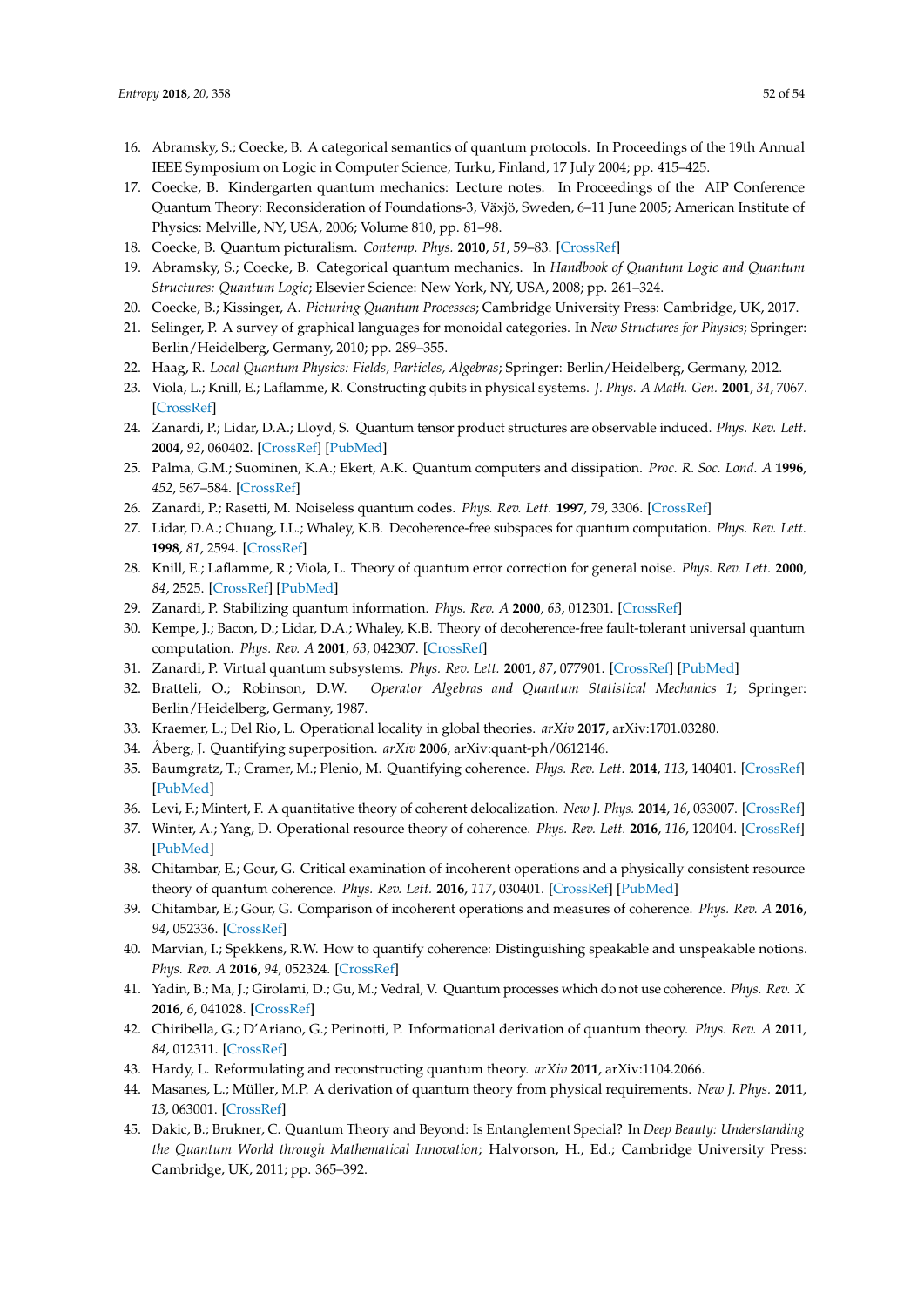- <span id="page-52-24"></span>46. Masanes, L.; Müller, M.P.; Augusiak, R.; Perez-Garcia, D. Existence of an information unit as a postulate of quantum theory. *Proc. Natl. Acad. Sci. USA* **2013**, *110*, 16373–16377. [\[CrossRef\]](http://dx.doi.org/10.1073/pnas.1304884110) [\[PubMed\]](http://www.ncbi.nlm.nih.gov/pubmed/24062431)
- 47. Wilce, A. Conjugates, Filters and Quantum Mechanics. *arXiv* **2012**, arXiv:1206.2897.
- <span id="page-52-0"></span>48. Barnum, H.; Müller, M.P.; Ududec, C. Higher-order interference and single-system postulates characterizing quantum theory. *New J. Phys.* **2014**, *16*, 123029. [\[CrossRef\]](http://dx.doi.org/10.1088/1367-2630/16/12/123029)
- <span id="page-52-1"></span>49. Chiribella, G.; D'Ariano, G.; Perinotti, P. Quantum Theory, namely the pure and reversible theory of information. *Entropy* **2012**, *14*, 1877–1893. [\[CrossRef\]](http://dx.doi.org/10.3390/e14101877)
- 50. Chiribella, G.; Yuan, X. Quantum theory from quantum information: The purification route. *Can. J. Phys.* **2013**, *91*, 475–478. [\[CrossRef\]](http://dx.doi.org/10.1139/cjp-2012-0472)
- <span id="page-52-2"></span>51. Chiribella, G.; Scandolo, C.M. Conservation of information and the foundations of quantum mechanics. In *EPJ Web of Conferences*; EDP Sciences: Les Ulis, France, 2015; Volume 95, p. 03003.
- <span id="page-52-3"></span>52. Chiribella, G.; Scandolo, C.M. Entanglement and thermodynamics in general probabilistic theories. *New J. Phys.* **2015**, *17*, 103027. [\[CrossRef\]](http://dx.doi.org/10.1088/1367-2630/17/10/103027)
- 53. Chiribella, G.; Scandolo, C.M. Microcanonical thermodynamics in general physical theories. *New J. Phys.* **2017**, *19*, 123043. [\[CrossRef\]](http://dx.doi.org/10.1088/1367-2630/aa91c7)
- <span id="page-52-4"></span>54. Chiribella, G.; Scandolo, C.M. Entanglement as an axiomatic foundation for statistical mechanics. *arXiv* **2016**, arXiv:1608.04459.
- <span id="page-52-5"></span>55. Lee, C.M.; Selby, J.H. Generalised phase kick-back: The structure of computational algorithms from physical principles. *New J. Phys.* **2016**, *18*, 033023. [\[CrossRef\]](http://dx.doi.org/10.1088/1367-2630/18/3/033023)
- 56. Lee, C.M.; Selby, J.H. Deriving Grover's lower bound from simple physical principles. *New J. Phys.* **2016**, *18*, 093047. [\[CrossRef\]](http://dx.doi.org/10.1088/1367-2630/18/9/093047)
- <span id="page-52-6"></span>57. Lee, C.M.; Selby, J.H.; Barnum, H. Oracles and query lower bounds in generalised probabilistic theories. *arXiv* **2017**, arXiv:1704.05043.
- <span id="page-52-7"></span>58. Susskind, L. *The Black Hole War: My Battle with Stephen Hawking to Make the World Safe for Quantum Mechanics*; Hachette UK: London, UK, 2008.
- <span id="page-52-8"></span>59. Takesaki, M. *Theory of Operator Algebras I*; Springer: New York, NY, USA, 1979.
- <span id="page-52-9"></span>60. Barnum, H.; Knill, E.; Ortiz, G.; Somma, R.; Viola, L. A subsystem-independent generalization of entanglement. *Phys. Rev. Lett.* **2004**, *92*, 107902. [\[CrossRef\]](http://dx.doi.org/10.1103/PhysRevLett.92.107902) [\[PubMed\]](http://www.ncbi.nlm.nih.gov/pubmed/15089245)
- <span id="page-52-10"></span>61. Barnum, H.; Knill, E.; Ortiz, G.; Viola, L. Generalizations of entanglement based on coherent states and convex sets. *Phys. Rev. A* **2003**, *68*, 032308. [\[CrossRef\]](http://dx.doi.org/10.1103/PhysRevA.68.032308)
- <span id="page-52-11"></span>62. Barnum, H.; Ortiz, G.; Somma, R.; Viola, L. A generalization of entanglement to convex operational theories: entanglement relative to a subspace of observables. *Int. J. Theor. Phys.* **2005**, *44*, 2127–2145. [\[CrossRef\]](http://dx.doi.org/10.1007/s10773-005-8009-z)
- <span id="page-52-12"></span>63. Del Rio, L.; Kraemer, L.; Renner, R. Resource theories of knowledge. *arXiv* **2015**, arXiv:1511.08818.
- <span id="page-52-13"></span>64. Del Rio, L. Resource Theories of Knowledge. Ph.D. Thesis, ETH Zürich, Zürich, Switzerland, 2015. [\[CrossRef\]](http://dx.doi.org/10.3929/ethz-a-010553983)
- <span id="page-52-14"></span>65. Kraemer Gabriel, L. Restricted Agents in Thermodynamics and Quantum Information Theory. Ph.D. Thesis, ETH Zürich, Zürich, Switzerland, 2016. [\[CrossRef\]](http://dx.doi.org/10.3929/ethz-a-010858172)
- <span id="page-52-15"></span>66. Brassard, G.; Raymond-Robichaud, P. The equivalence of local-realistic and no-signalling theories. *arXiv* **2017**, arXiv:1710.01380.
- <span id="page-52-16"></span>67. Holevo, A.S. *Statistical Structure of Quantum Theory*; Springer: Berlin/Heidelberg, Germany, 2003; Volume 67.
- <span id="page-52-17"></span>68. Kraus, K. *States, Effects and Operations: Fundamental Notions of Quantum Theory*; Springer: Berlin/Heidelberg, Germany, 1983.
- <span id="page-52-19"></span><span id="page-52-18"></span>69. Haag, R.; Schroer, B. Postulates of quantum field theory. *J. Math. Phys.* **1962**, *3*, 248–256. [\[CrossRef\]](http://dx.doi.org/10.1063/1.1703797)
- 70. Haag, R.; Kastler, D. An algebraic approach to quantum field theory. *J. Math. Phys.* **1964**, *5*, 848–861. [\[CrossRef\]](http://dx.doi.org/10.1063/1.1704187)
- <span id="page-52-20"></span>71. Buscemi, F.; Chiribella, G.; D'Ariano, G.M. Inverting quantum decoherence by classical feedback from the environment. *Phys. Rev. Lett.* **2005**, *95*, 090501. [\[CrossRef\]](http://dx.doi.org/10.1103/PhysRevLett.95.090501) [\[PubMed\]](http://www.ncbi.nlm.nih.gov/pubmed/16197194)
- <span id="page-52-21"></span>72. Buscemi, F.; Chiribella, G.; D'Ariano, G.M. Quantum erasure of decoherence. *Open Syst. Inf. Dyn.* **2007**, *14*, 53–61. [\[CrossRef\]](http://dx.doi.org/10.1007/s11080-007-9028-4)
- <span id="page-52-22"></span>73. Selinger, P. Idempotents in dagger categories. *Electron. Notes Theor. Comput. Sci.* **2008**, *210*, 107–122. [\[CrossRef\]](http://dx.doi.org/10.1016/j.entcs.2008.04.021)
- <span id="page-52-23"></span>74. Coecke, B.; Selby, J.; Tull, S. Two Roads to Classicality. *Electron. Proc. Theor. Comput. Sci.* **2018**, *266*, 104–118. [\[CrossRef\]](http://dx.doi.org/10.4204/EPTCS.266.7)